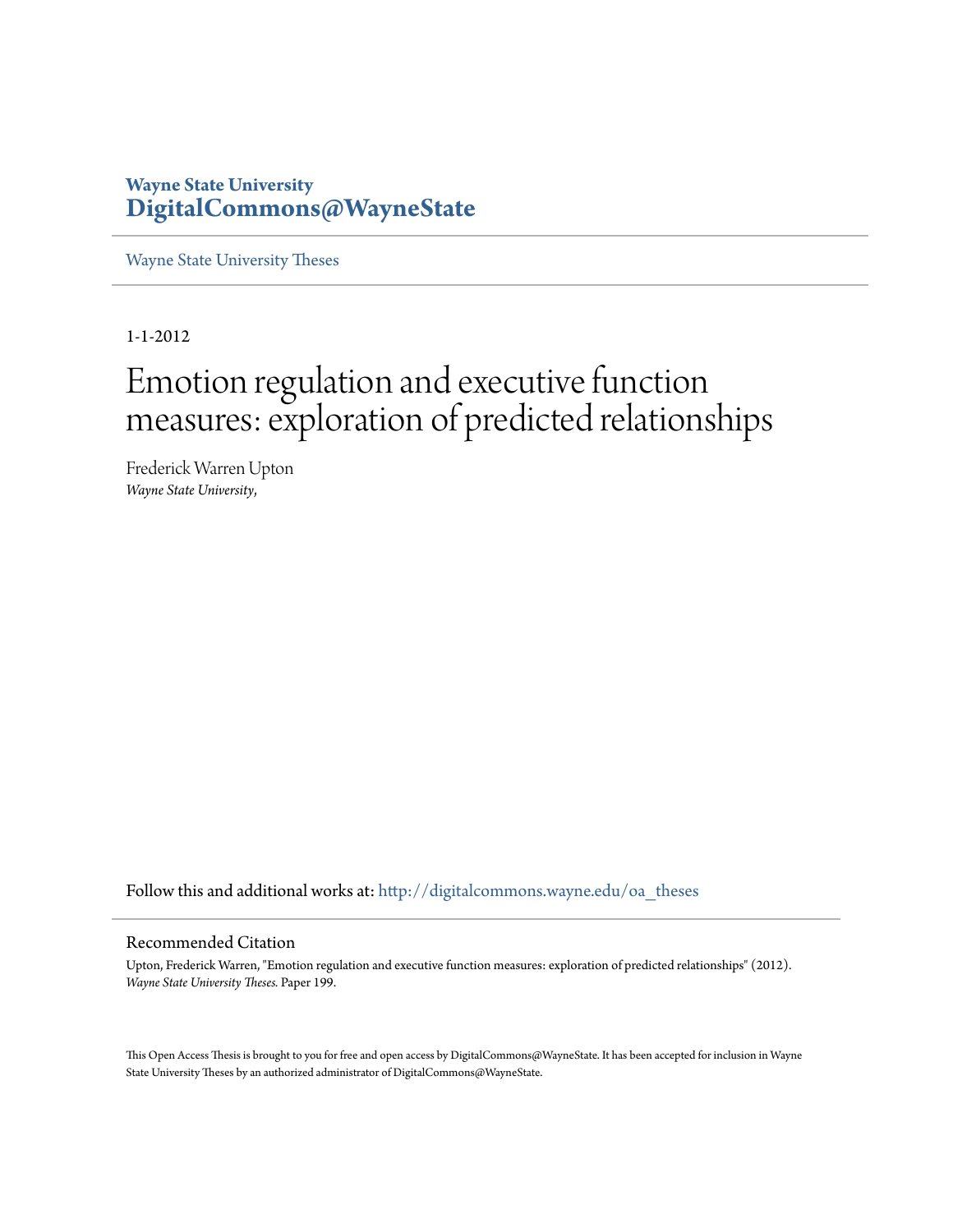## **EMOTION REGULATION AND EXECUTIVE FUNCTION MEASURES: EXPLORATION OF PREDICTED RELATIONSHIPS**

by

## **FREDERICK WARREN UPTON**

## **THESIS**

Submitted to the Graduate School

of Wayne State University,

Detroit, Michigan

in partial fulfillment of the requirements

for the degree of

## **MASTER OF ARTS**

2012

MAJOR: PSYCHOLOGY (Clinical)

 $\mathcal{L}_\text{max}$  , where  $\mathcal{L}_\text{max}$  and  $\mathcal{L}_\text{max}$  and  $\mathcal{L}_\text{max}$  and  $\mathcal{L}_\text{max}$ 

Approved by:

Advisor Date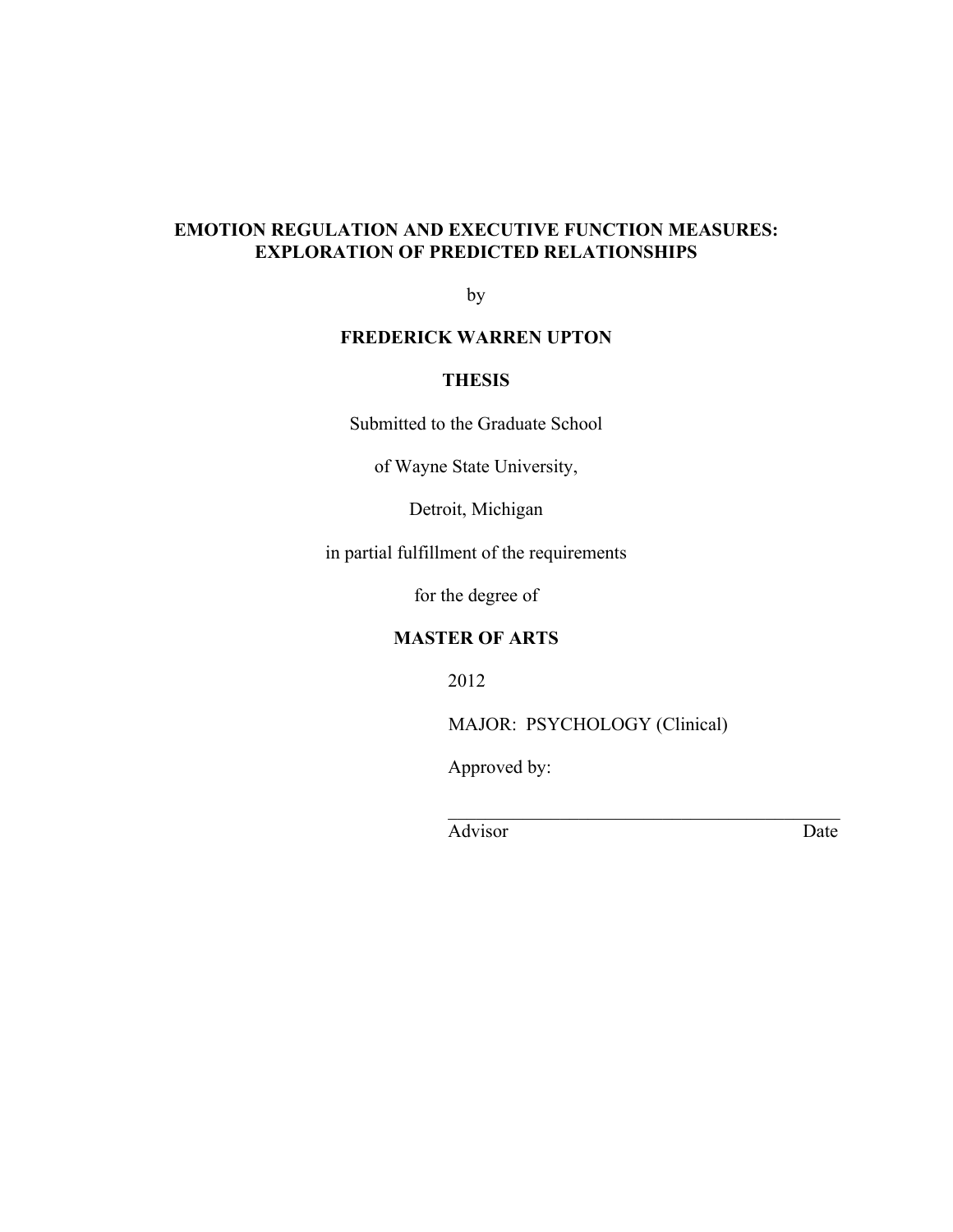## **ACKNOWLEDGMENTS**

I'd like to thank my advisor Rita Casey for the guidance provided to me for this project. Her input, along with that of my committee members Ty Partridge and Doug Whitman, was vital to the success of this project. I would also like to thank research assistants Kimberly Compton, Catherine Wagel and Luke Moore, for their invaluable help on this project.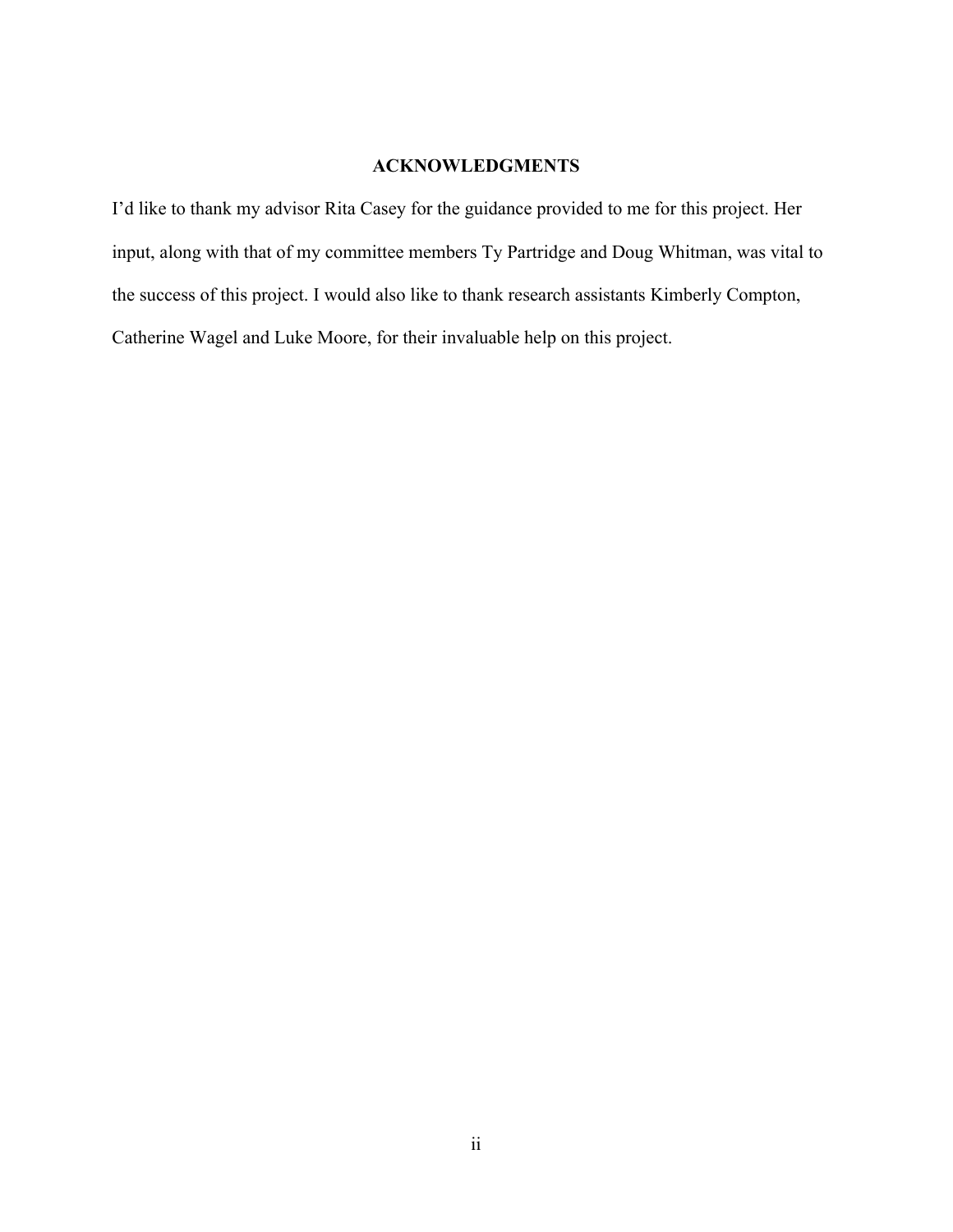| Overall Relationship Between Emotion Regulation and Executive Function31    |
|-----------------------------------------------------------------------------|
| Prediction of Individual Emotion Regulation Factors from Executive Function |
|                                                                             |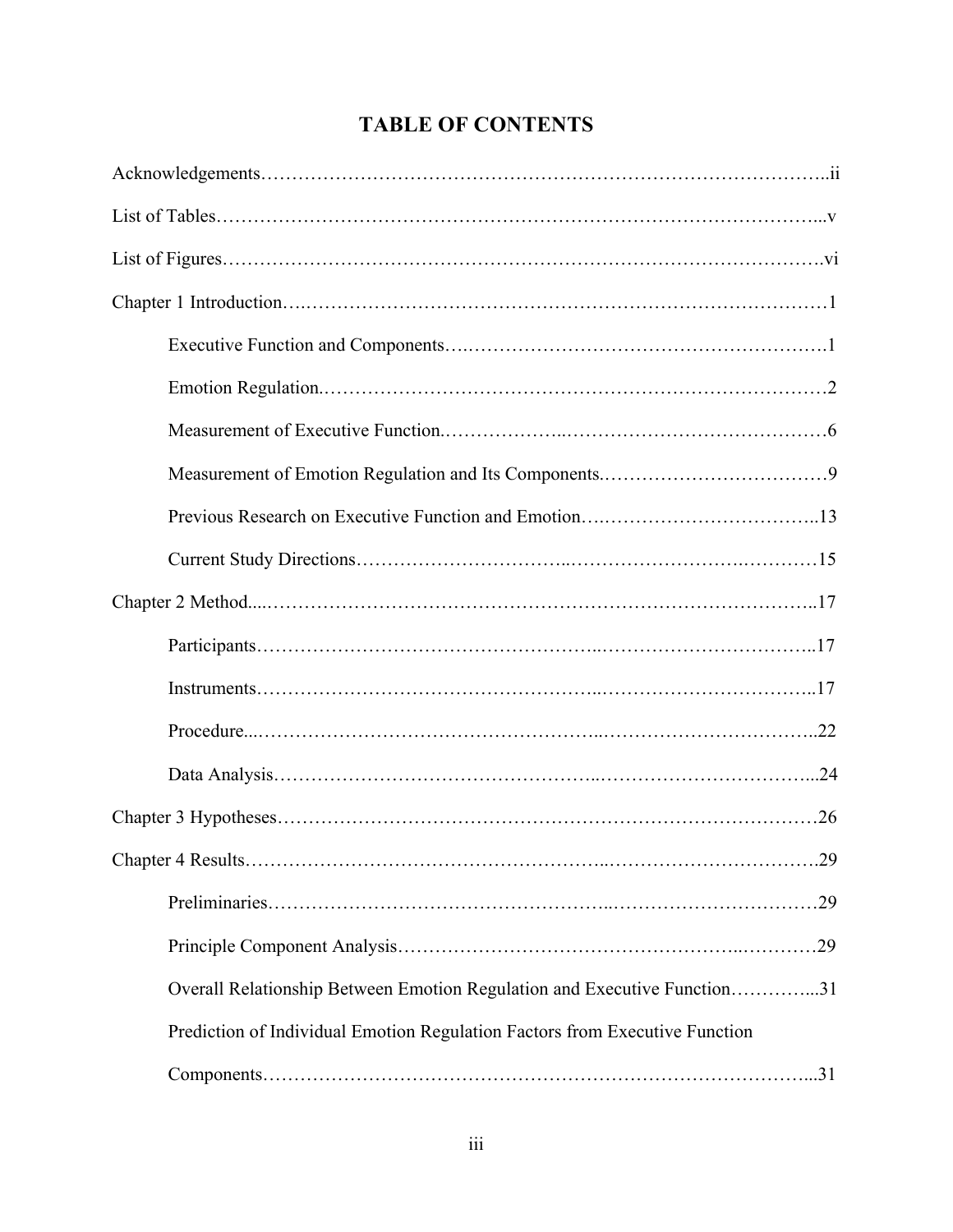| Relationship between Observed Emotion Regulation and Executive Function37 |  |
|---------------------------------------------------------------------------|--|
|                                                                           |  |
|                                                                           |  |
|                                                                           |  |
|                                                                           |  |
|                                                                           |  |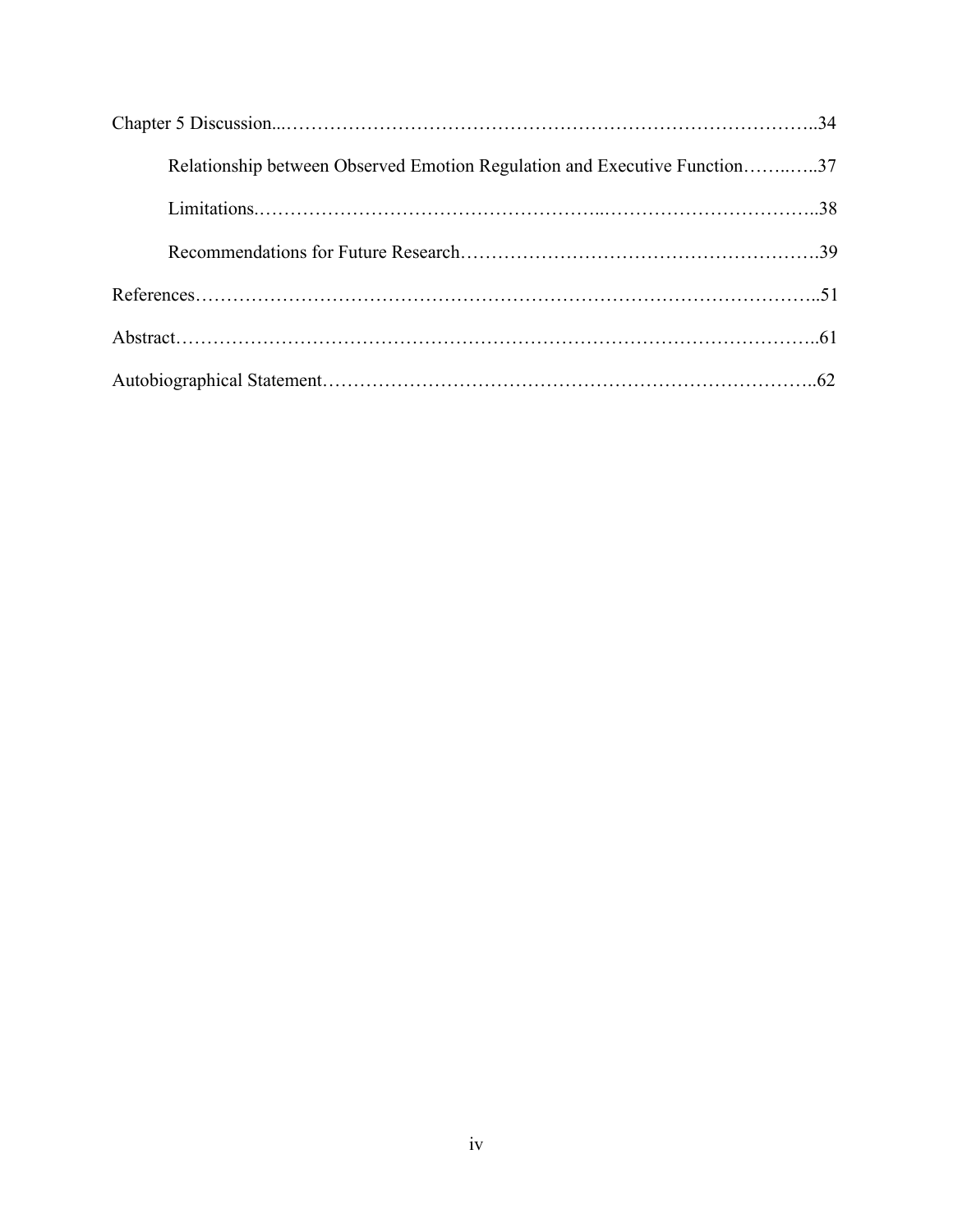## **LIST OF TABLES**

| Table 2: Measures of Executive Function, Emotion Regulation, and Mood42                   |  |
|-------------------------------------------------------------------------------------------|--|
| Table 3: Bivariate Correlations of Executive Function and Emotion Regulation Variables 43 |  |
| Table 4: Factors 1 & 2 Loadings from a Principle Components Analysis with Varimax         |  |
|                                                                                           |  |
| Table 5: Factors 3 & 4 Loadings from a Principle Components Analysis with Varimax         |  |
|                                                                                           |  |
| Table 6: Between Groups Analysis of Variance for Emotion Regulation Factors by Level      |  |
|                                                                                           |  |
| Table 7: Hierarchical Regression of Executive Function Components Predicting Emotion      |  |
|                                                                                           |  |
| Table 8: Hierarchical Regression of Executive Function Components Predicting Emotion      |  |
|                                                                                           |  |
| Table 9: Hierarchical Regression of Executive Function Components Predicting Emotion      |  |
|                                                                                           |  |
| Table 10: Hierarchical Regression of Executive Function Components Predicting Emotion     |  |
|                                                                                           |  |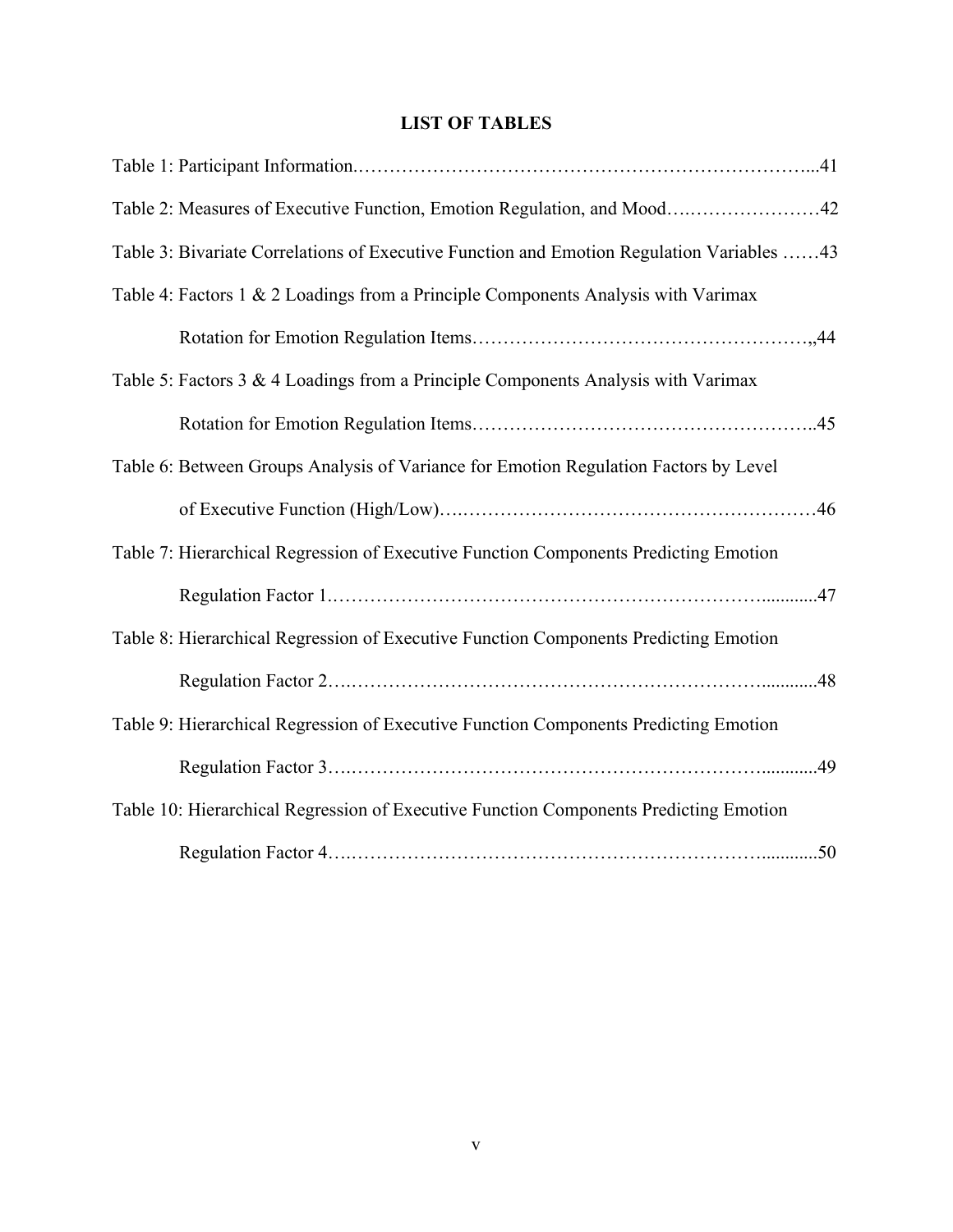## **LIST OF FIGURES**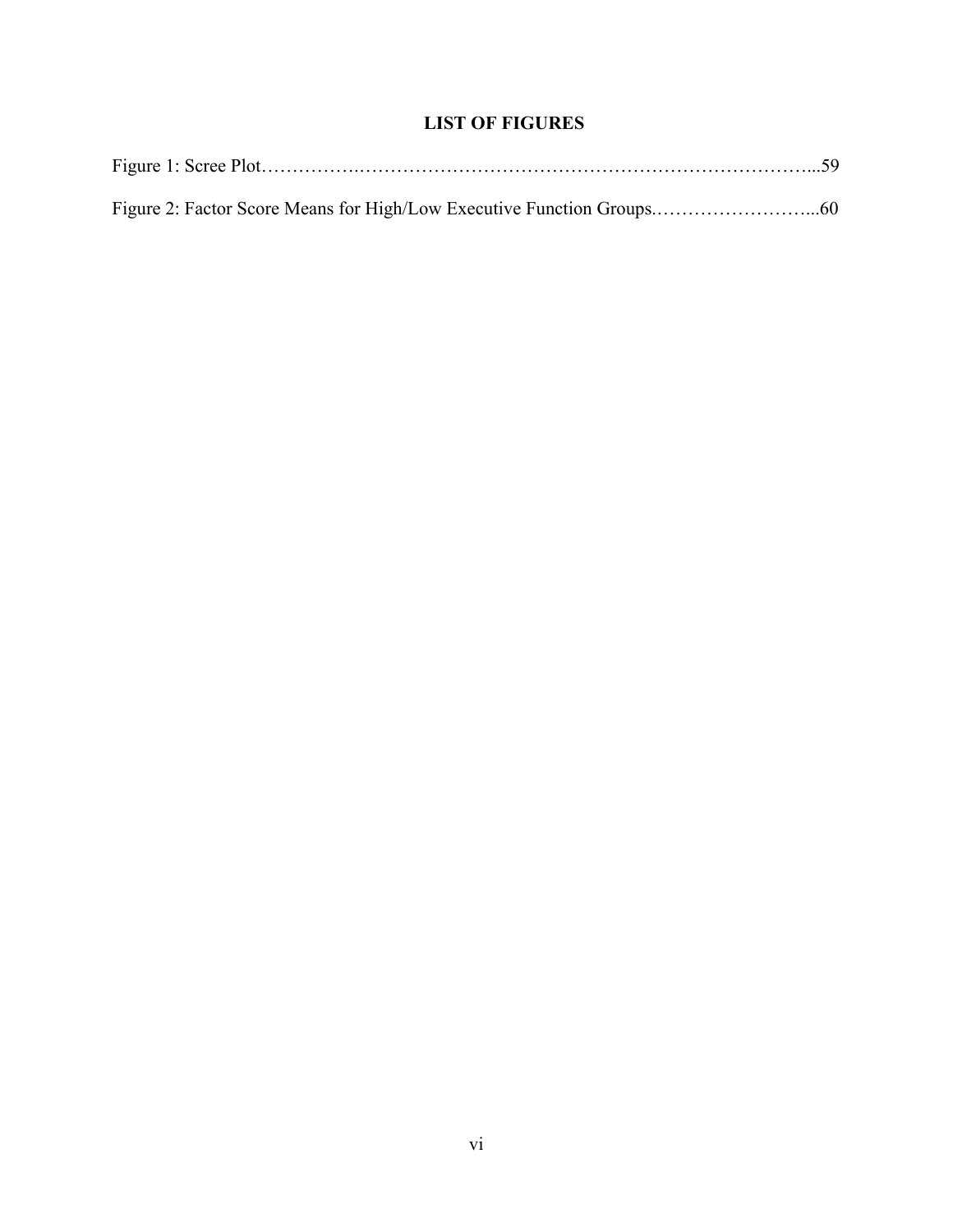### **CHAPTER 1**

## **INTRODUCTION**

In psychology, few constructs have undergone such close analysis as Executive Function. It has gone by many names including the central executive, executive control, effortful control, and cognitive control. Despite extensive research, there is no agreed upon definition of executive function (Jurado & Rosselli, 2007). In clinical psychology, for example, deficient executive functioning has been associated with a variety of conditions, including Attention Deficit/Hyperactivity Disorder (Barkley, 1997), traumatic brain disorder (Alvarez & Emory, 2006), Autism spectrum disorders (Robinson, Goddard, Dritschel, Wisley, & Howlin, 2009), and dementia (Sturm, Ascher, Miller, & Levenson, 2008). It has been not been easy to determine whether the construct is unitary, corresponding to one's general capacity to self-regulate, or whether it is a loose collection of specific modules, which each direct a particular aspect of selfregulation (Miyake et al., 2000). Nevertheless, in general, modern research tends to speak of executive function as a global construct made up of several components. However, the exact functions of this construct are notoriously ambiguous (Packwood, Hodgetts, & Tremblay, 2011).

## **Executive Function and Components**

What is clear is that executive functioning is important to self-regulation and higher order cognition (MacDonald, 2008). The more commonly researched components of executive function include inhibitory control, attentional control, working memory, planning, verbal fluency, and emotion regulation (Alvarez & Emory, 2006; Jurado & Rosselli, 2007; Toplak, Sorge, Benoit, West, & Stanovich, 2010; Willcutt, Doyle, Nigg, Faraone, & Pennington, 2005). The current study investigated the last of this list of components, *emotion regulation*, and its relation to some of the other named constructs. Given the wide variety of components purported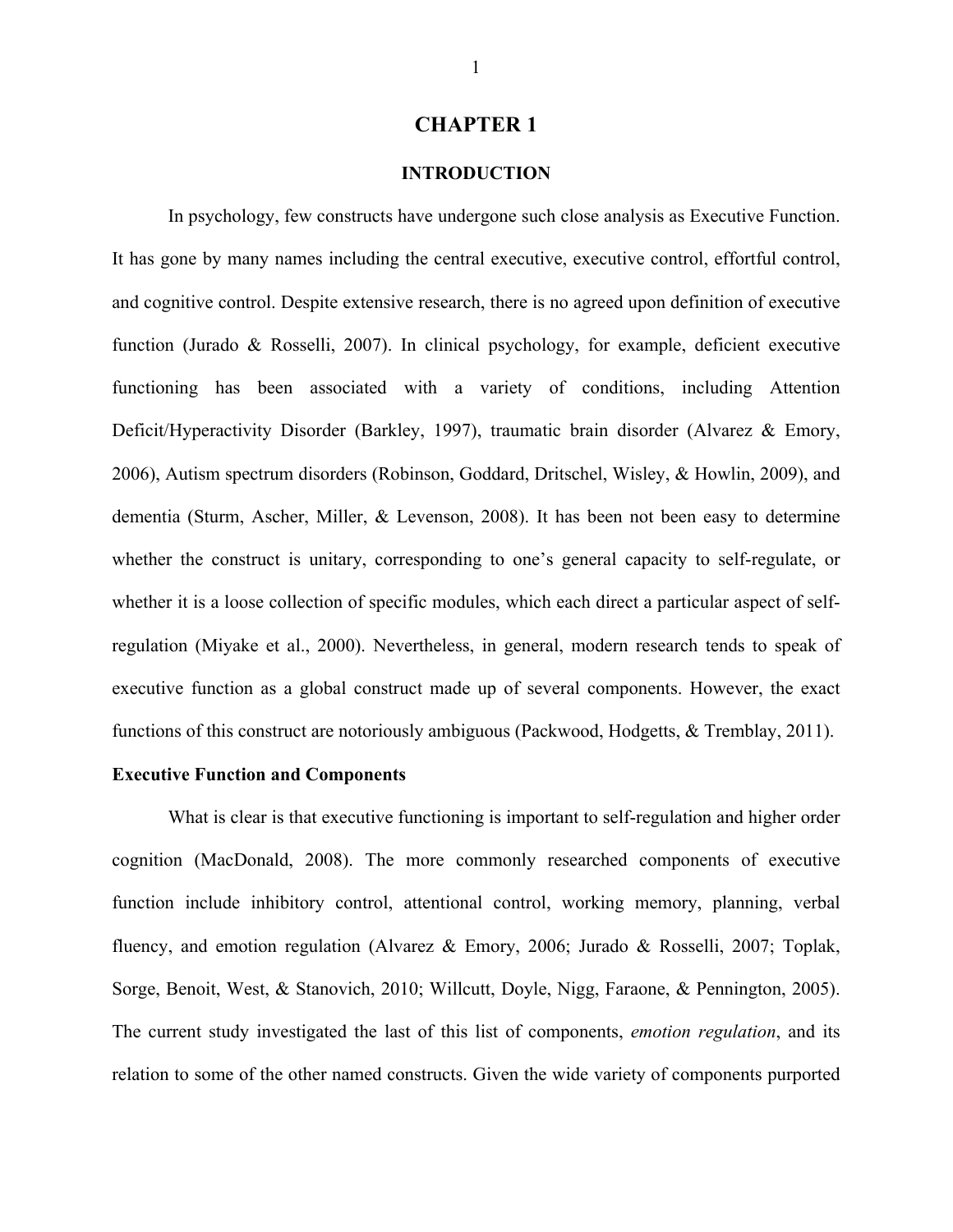to involve executive function, it was important to include more than one measurement of each component.

#### **Emotion Regulation**

Like executive function, the construct of emotion regulation has also resisted clear definition (Cole, Martin, & Dennis, 2004). One accepted definition is the recruitment of internal emotional states to regulate other emotions, and another is minimizing felt or expressed emotions through inhibition (Cole et al., 2004). Historically, the latter definition has predominated; that is, emotion and its regulation have been understood as two separate systems: one system that generates an emotion, and another that intervenes to control its expression (J. J. Campos, Frankel, & Camras, 2004). Unlike discussions of executive function, research and theory on emotion regulation rarely include executive function as a factor in emotion regulation; see Rothbart's work as a rare exception to this (Jones, Rothbart, & Posner, 2003; Posner & Rothbart, 2007; Rothbart, Ellis, & Posner, 2004). Indeed, how emotion regulation is operationalized depends on the theoretical perspective of scholar studying it.

**Emotion regulation – Psychoanalytic approaches.** One difficulty in answering the question of how emotion regulation relates to executive function is that emotion regulation has not been extensively studied and operationalized, certainly less thoroughly than the construct of executive function. Although emotion has been the subject of psychological theory since William James, the challenges involved in empirically studying it meant it was not a major focus until recent decades. Systematic study of emotion has been slow to develop, as reflected in the relatively recent inception of the APA Journal Emotion (2001). Among the first proposed emotion regulation theories were psychodynamic approaches, particularly their concepts of emotional defenses (Westen & Blagov, 2007). These view emotion as unconscious internal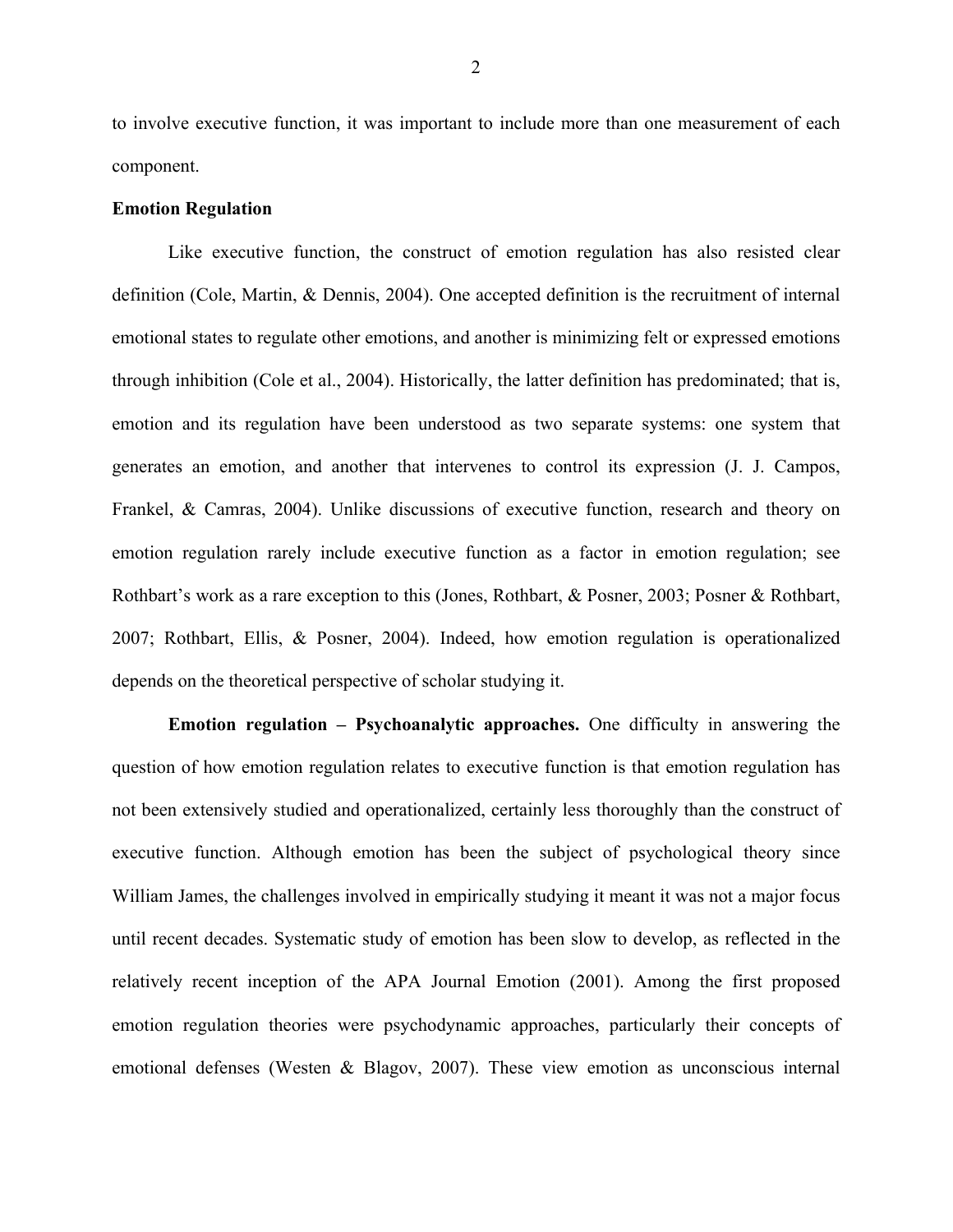conflict between desires and impulses, which clouds rational, logical thinking. Consequently, when these internal conflicts grew too strong, undesired emotion becomes evident. Mature adults were thought to employ strategies to defend against the intrusion of conflicts into clear, reasoned thinking (Gross, 2007). Psychodynamic psychologists identified many psychological defenses used to cope with uncomfortable desires and feelings, such as projection, displacement, and humor, for example (Westen & Blagov, 2007). From this theoretical perspective, emotion regulation is a process of suppression or mitigation of undesired, usually negative emotion, which in the extreme represents individual psychopathology.

**Emotion regulation – Cognitive approaches.** Cognitive psychologists view emotion regulation somewhat similarly, as cognitive control or top-down inhibition of a lower, primitive, more impulsive system. The model of emotion regulation proposed by Gross generally takes this view (Gross & Thompson, 2007). Gross characterizes emotion as an internal state, brought on through stimuli in the environment or within the body. Emotion regulation is the various strategies a person employs in response to this internal state. The Gross model categorizes four broad sets of emotion regulation strategies by the time period emotion emerges. The first, earliest place for emotion regulation is *situation selection*, in which an individual chooses and modifies their own environment, e.g. removal of arousing stimuli or avoidance of provoking situations. If active adjustment of the environment or situation is unsuccessful, a person can use a strategy in the following time segment of the emotion event, adjusting his *attention* in the midst of an provoking situation to regulate emotion, e.g. distracting himself during a painful medical procedure or concentrating on one aspect of a stimulus to the exclusion of others. Next in time course, (but functionally nearly coinciding with attention), a person can modify their *appraisal* of emotion, e.g. perceiving anxiety before a big athletic event as excitement for success, rather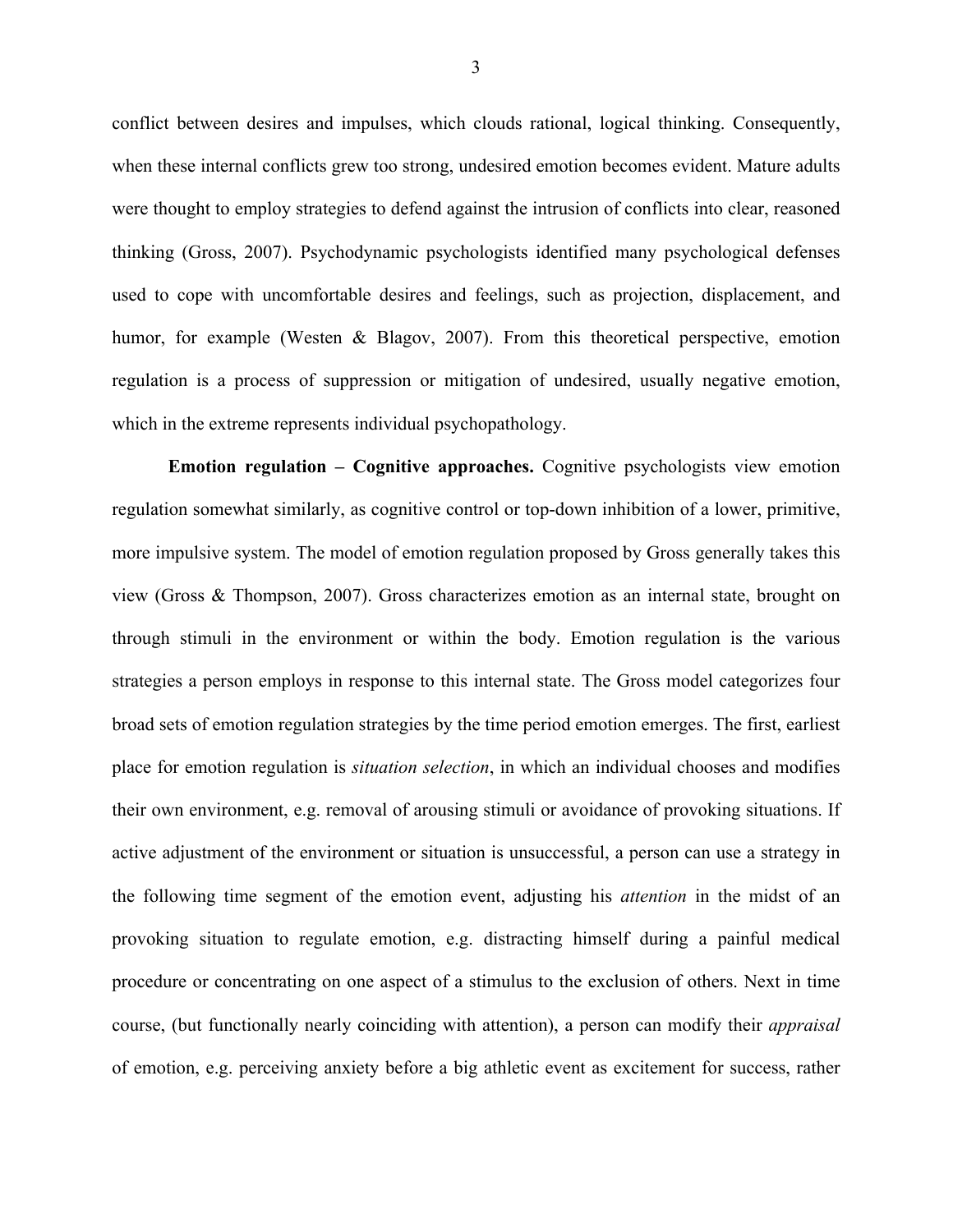than fear of failure. Finally, an individual can modify their behavioral *response* to an emotional event, e.g. not expressing his anger with a government official after being delayed for an event, suppressing anger at a child who has done something bad accidently, etc. Both psychodynamic and cognitive approaches share much of this view, seeing emotion as predominately negative internal states, which people work to control or suppress. Cognitive scholars who hold this conception of emotion regulation view it as an important skill or skillset. Working from this perspective, researchers have related capacity for emotion regulation variously to impulsivity, a characteristic that makes emotion regulation difficult (Mullin & Hinshaw, 2007); temperament, which makes emotion regulation difficult or easier, depending on genetically determined personality attributes (Rothbart & Sheese, 2007); as well as school outcomes and social competence, which are environments or areas of functioning that pose significant demands on individuals to control emotion (Eisenberg, Hofer, & Vaughan, 2007).

**Emotion regulation – Evolutionary psychology approaches.** Other researchers emphasize the environmental and informative aspect of emotions (Joseph J. Campos, Walle, Dahl, & Main, 2011) that serve survival. Whereas emotions are experienced internally, they often have external causes. More primitive brain structures, such as the limbic system, are highly active in processing information that might potentially provoke an emotional experience, such as risk and reward. These areas of the brain develop earlier ontologically than higher cortical areas, and are active in processing stimuli from the environment virtually from birth (Fuster, 2008). It is clear that mammalian emotional responses have been shaped by years of evolution, to propel us away from dangerous stimuli, to protect children, and to choose our mates (Westen & Blagov, 2007). Many theorists (Ekman, 1994; Gross, 1998; Nesse & Ellsworth, 2009; Porges, 2001) have highlighted the adaptive and evolutionary function of emotions. Regulation of emotion from this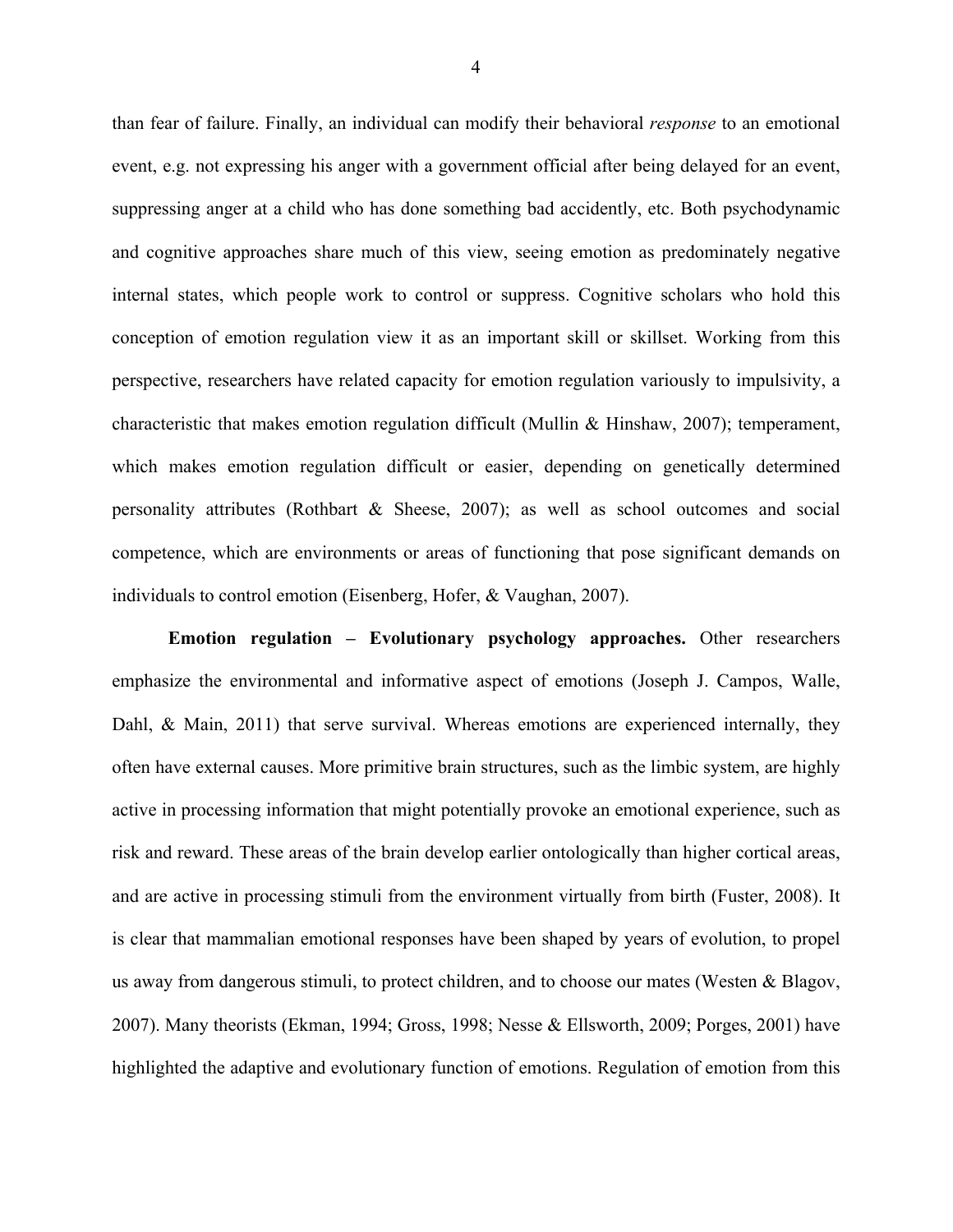perspective has also been crucial to our evolution. Showing appropriate emotional reactions in social situations requires substantial intelligence and sophistication. The ability to withhold acting reflexively on their emotions allows for greater behavioral flexibility, which is necessary in cooperative societies with many complex social relationships (Izard et al., 2011).

**Emotion regulation – Social constructivist approaches.** Finally, social constructivists and developmentalists acknowledge the external and environmental causes of emotion regulation, but also emphasize the multitude of forms it takes, particularly in response to social situations. These theorists and researchers see emotion as being social as well as internal, with emotion regulation serving social needs for clear communication and good relationships, among several such functions. Cultures differ in their appraisal of emotions and the modal way emotions are expressed in response to common environmental circumstances (Cole, Bruschi, & Tamang, 2002). Parents and parenting greatly influence the capacity of children to cope with emotionally arousing situations, as well as the form of that coping early as infancy, children look to their parents' emotional expression to inform them how to react to ambiguous or unfamiliar stimuli (Sorce, Emde, Campos, & Klinnert, 1985). This continues throughout life; we look to others to help us regulate our emotions even in adulthood. This regulation serves our needs to be successful in our essential tasks of life. As a specific example, take the finding that people are more inclined to procrastinate and budget less time to complete a task when they are asked to think about how others would help them achieve a specified goal. This suggests that we reduce our own anxiety by including others when we approach difficult tasks (Fitzsimons & Finkel, 2011).

Scholars' contrasting theories of emotion regulation have also produced various methods and approaches to quantifying emotion regulation, e.g. by assessing suppression of internal felt

5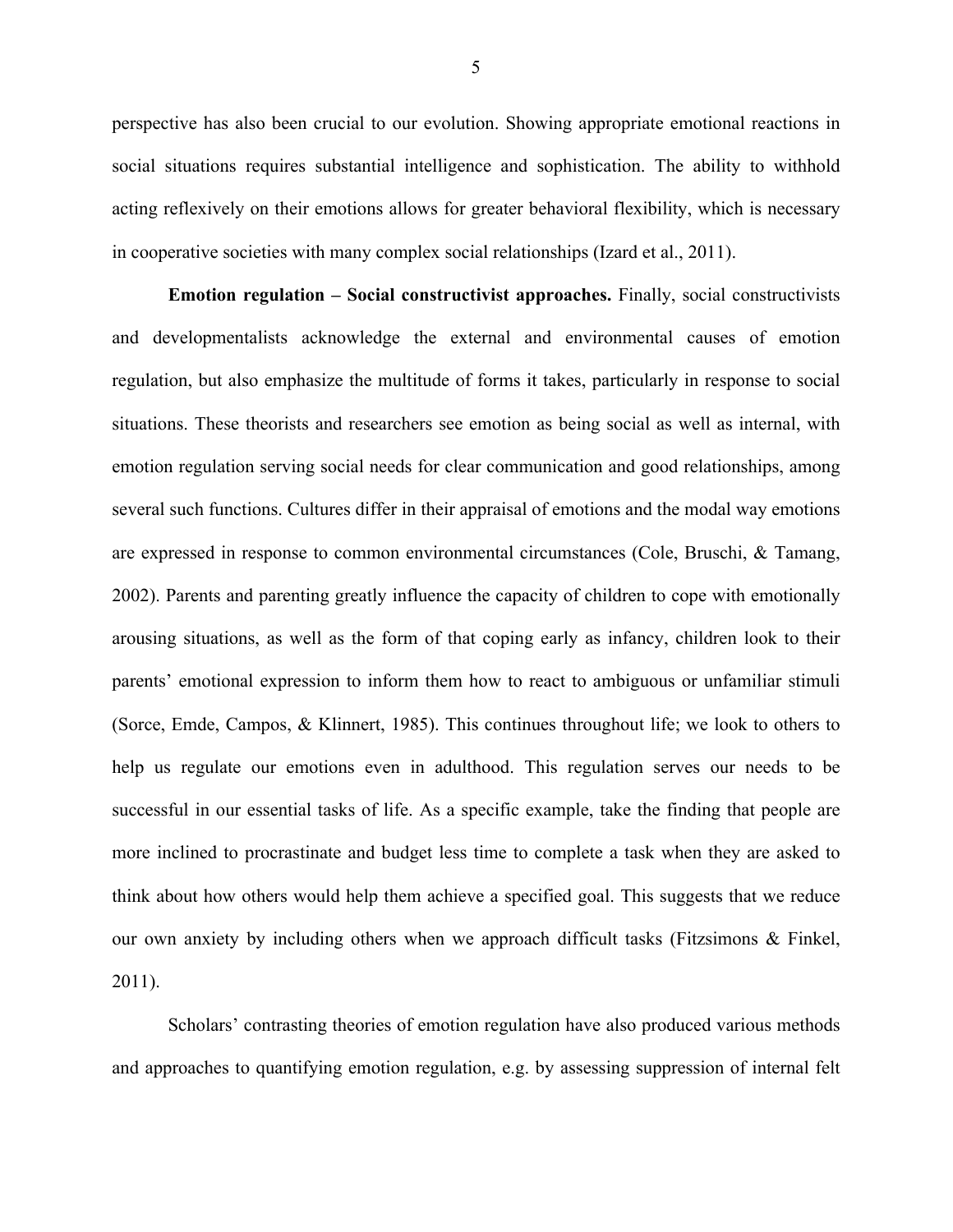emotion, or of emotion expression; looking at failures to suppress or mitigate felt or expressed emotion; or possibly by assessing a person's emotion control in response to social situations (Gross & Thompson, 2007). There is not likely to be any single method or measurement that captures emotion regulation in a way that adequately encompasses the approaches described here, much less others not discussed. Therefore, research with emotion regulation as a focus would ideally include measures derived from different approaches, cutting across different theoretical perspectives.

#### **Measurement of Executive Function**

Assessment of executive functioning reflects the somewhat piecemeal research on the construct. Proposed components are usually tested individually, and there are multiple tests for each component, some more easily measured than others. There are well-operationalized measures for some components, like assessing digit span as a measure of working memory, or using continuous performance tests as measures of inhibitory control. These cognitive tests have been used to identify pathology associated with impulsivity, such as frontal lobe lesions and attention deficit/hyperactivity disorder. For example, tests measuring inhibition control (cf. the Stop-signal, (Logan, 1994);), interference regulation (cf. the Stroop test, (Golden, Freshwater, & Golden, 2003)), and task switching (cf. Trails B, (Reitan, 1958)), have been used as evidence of executive function deficits in individuals with attention deficit/hyperactivity disorder (Willcutt et al., 2005).

Many executive function tests, such as those noted above, lack a strong motivational or arousing component (beyond general testing apprehension) and are thought of as cognitive, "cool" tests (Geurts, van der Oord, & Crone, 2006) with emotional arousal largely eliminated. The introduction of motivational components, such as reward or arousing stimuli can change the

6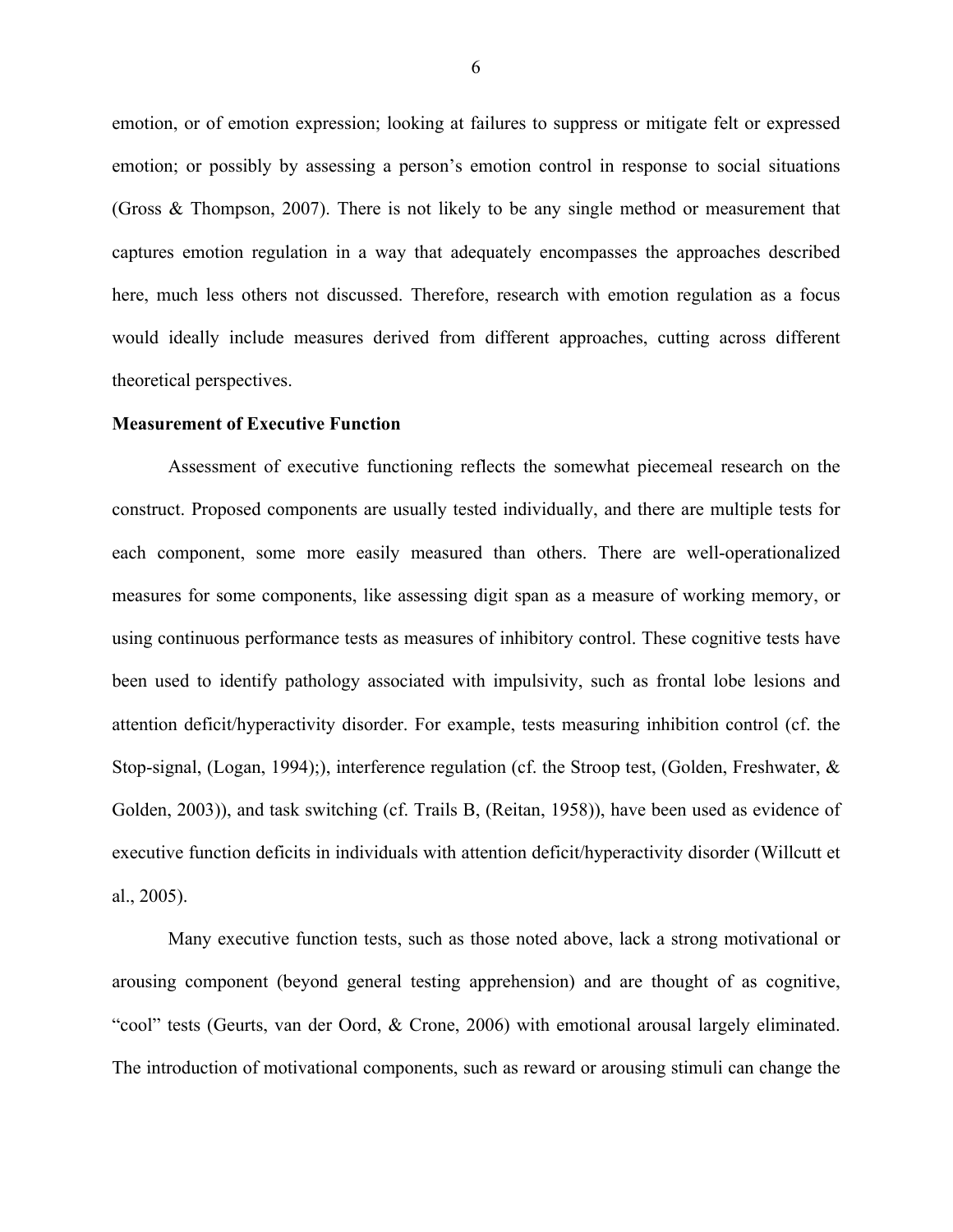task demands, the performance of individuals, and possibly the neural pathways involved in the task.

Another concern with measures of executive function is that observed correlations among tests of executive function components have been low (Jurado & Rosselli, 2007). The tests of the more complex and emotionally stimulating components of executive functioning, like planning, are especially susceptible to low convergent validity. Studies comparing children's performance and neural activation during executive function tasks to adult performance show that children's' activation is broader in the prefrontal cortex and other areas, whereas adults' activation is more localized (Best, Miller, & Jones, 2009; Casey, Tottenham, Liston, & Durston, 2005). Additionally, although strong correlations among performance on tasks of executive functioning tasks have been found in children, they are not evident in adults (Best et al., 2009). This suggests that in adults, executive functioning is not a single entity, but rather a collection of separate integrated processes. Nonetheless, imaging studies of activation during these tasks are localized in the same regions of the brain, largely in the frontal cortex. One possible explanation of these effects is that some executive function components are modular and unitary, whereas others are composites of modules or refer to more general functioning.

The work of Friedman and Miyake suggests that there are lower, fundamental components that act more as modules, and higher components that are more integrative (Friedman & Miyake, 2004; Friedman et al., 2006; Friedman et al., 2008; Miyake et al., 2000). Some fundamental components proposed by Friedman and Miyake include *response inhibition, task switching*, and *working memory*. These components are frequently the focus of executive function research, and have been targeted in particular methods of measurement (Davidson,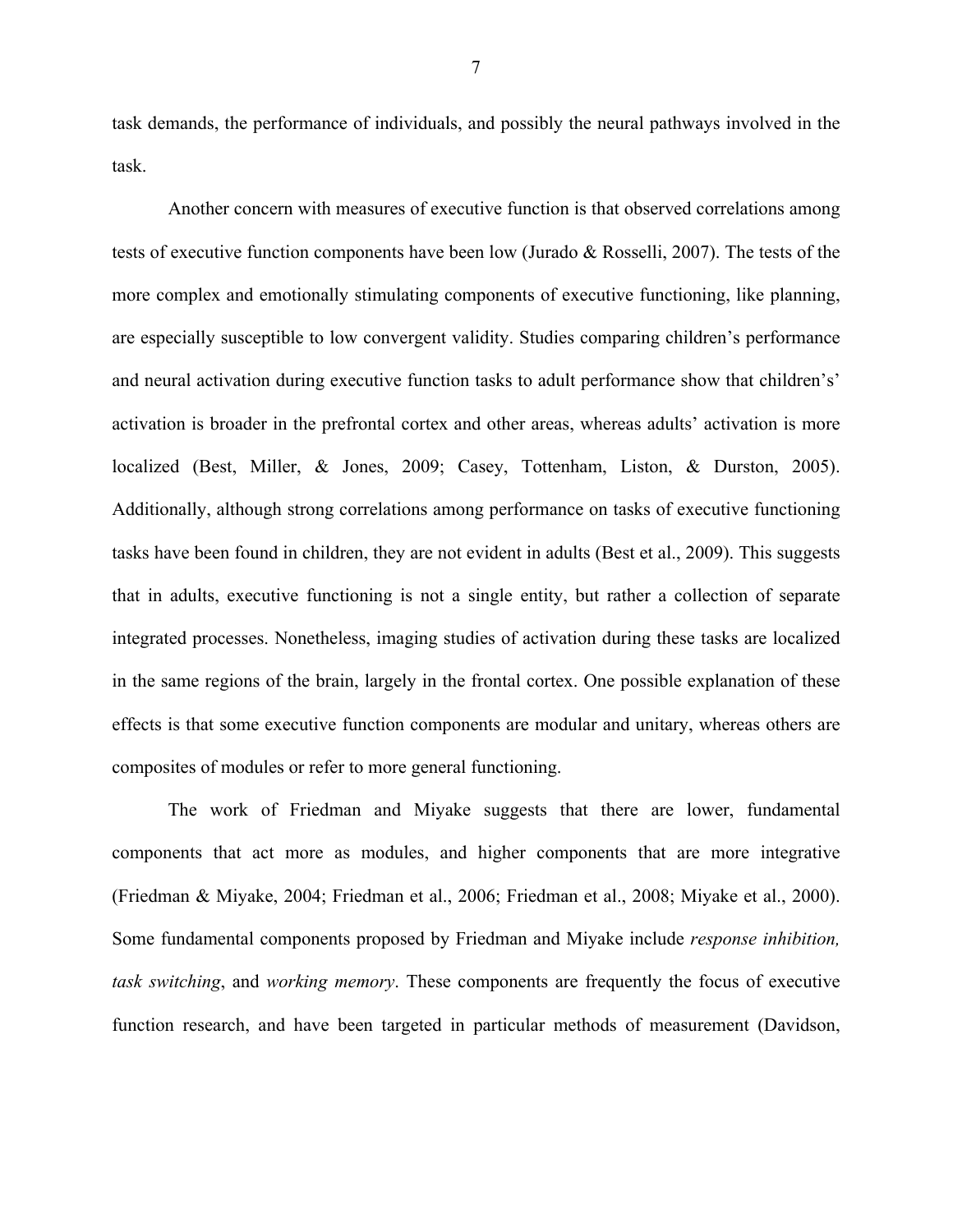Amso, Anderson, & Diamond, 2006; McAuley & White, 2011; McCabe, Roediger, McDaniel, Balota, & Hambrick, 2010; Packwood et al., 2011).

**Response inhibition.** Response inhibition is generally defined as the ability to stop a response. It can be further classified by type of response being inhibited. Good tasks of response inhibition require suppression of an automatic behavior. Examples include the **Stroop task**, which requires participants to withhold the impulse to read words and instead have to identify the color of ink that they are printed in, or the **go/no go task**, which requires participants to respond to some stimuli and not respond to others. Errors and reaction time are dependent measures obtained on these tasks. Errors, both omissions and commissions, are considered more diagnostic of difficulty with inhibition, though reaction time can provide evidence of inhibitory ability as well. Inhibition is thought to be the primary deficit in Attention Deficit/Hyperactivity Disorder (Barkley, 1997) and continuous performance tests have been employed in the diagnosis of that disorder.

**Task switching.** The ability to quickly and accurately shift between tasks and adjust to new demands and rule changes is known as *task switching*. Such ability is thought to be necessary for learning. Simple tasks require participants to categorize ambiguous stimuli based on changing rules. When rule changes occur, the amount of extra time required to accurately implement the change, the switch cost, is assessed. Long and inaccurate switch costs have been linked to pathology. Measures that are thought to assess this ability include, Trails B and the Wisconsin Card Sort Test (WCST), with the Wisconsin Card Sort Test considered by some scholars to be the gold standard of executive functioning tests (Royall et al., 2002).

**Working memory.** Working memory capacity can be described as the ability to hold and manipulate multiple pieces of information in one's mind. It could be as concrete as being able to

8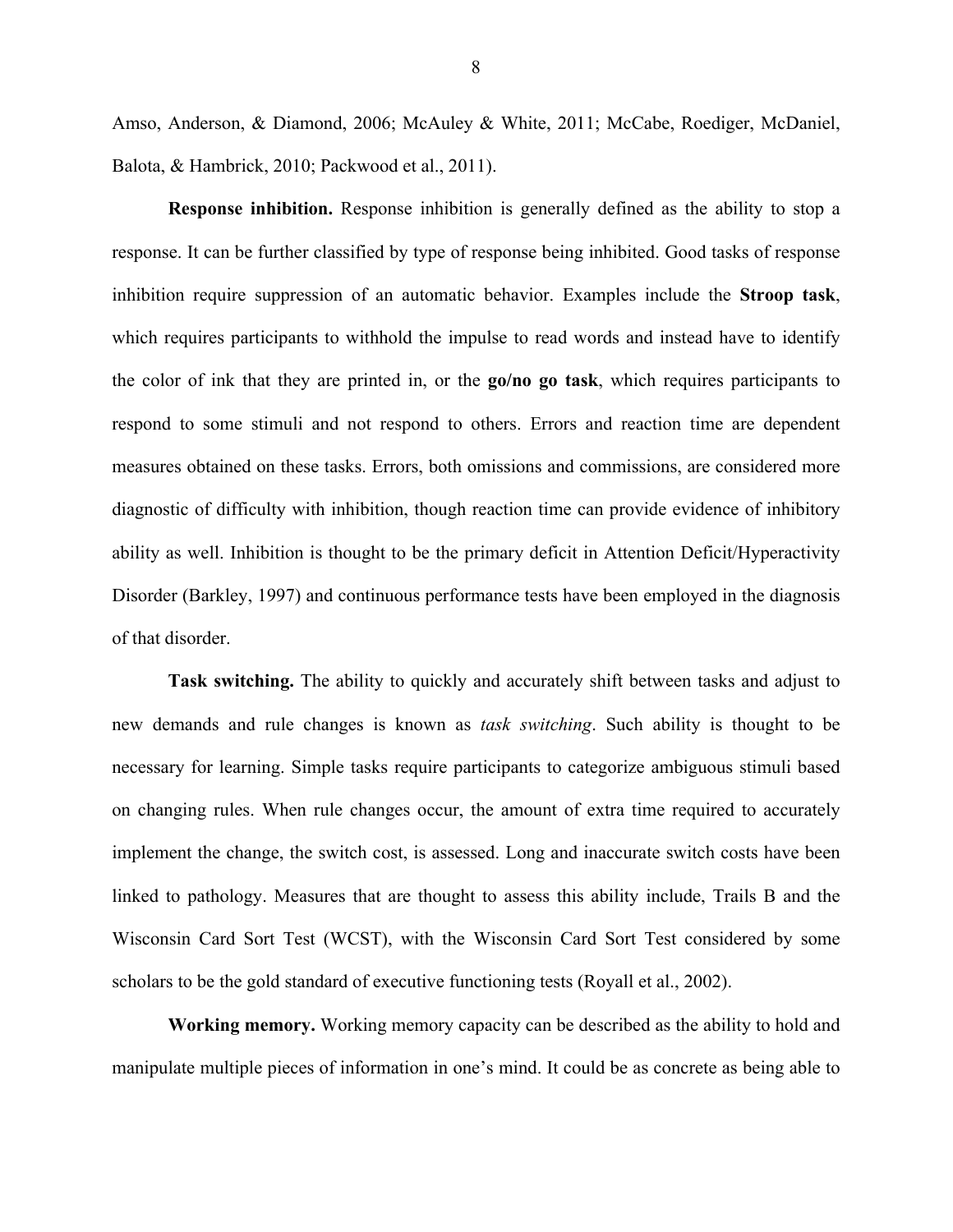remember a list of items for a short period of time (seconds to minutes), to as extensive as performing operations on items in one's mind, such as mentally turning puzzle pieces to determine if they will fit. This capacity is thought to be an important piece of intelligence and many current tests of cognitive ability include a working memory component. Superior ability in working memory can be seen in measures of the relative amount of information able to be recalled (cf. Digit Span, (Wechsler) and the accuracy of manipulations performed on the information (cf. **n-back** measure, (Kirchner, 1958)).

#### **Measurement of Emotion Regulation and Its Components**

Although executive function has been separated into specific components that do not overlap much (in adults), emotion regulation has not commonly been deconstructed into distinct modules. One attempt to do this was performed by Gross, who separated emotion regulation by the time course in which the regulation occurs. However, there is likely more overlapping variance between these components compared to the amount of shared variance between executive function components. Like assessment of components of executive function, techniques for assessing emotion regulation are also quite varied; including, physiological measures, behavior ratings, observation of *in vivo* responses to emotion inducing stimuli, and self-reports in response to quite a variety of situations. These assess multiple aspects of the full time course in which an emotion occurs, described by Gross, and reflect the theoretical view of the instrument designer. The method employed to measure emotion regulation can also vary by the age of the participants and the type of emotion being regulated.

Of all these variations and potential circumstances for assessing emotion regulation, there are nevertheless some common approaches to measuring emotion regulation. Typically measures assess responses in terms of internal feelings; appraisal of emotion and emotion expression;

9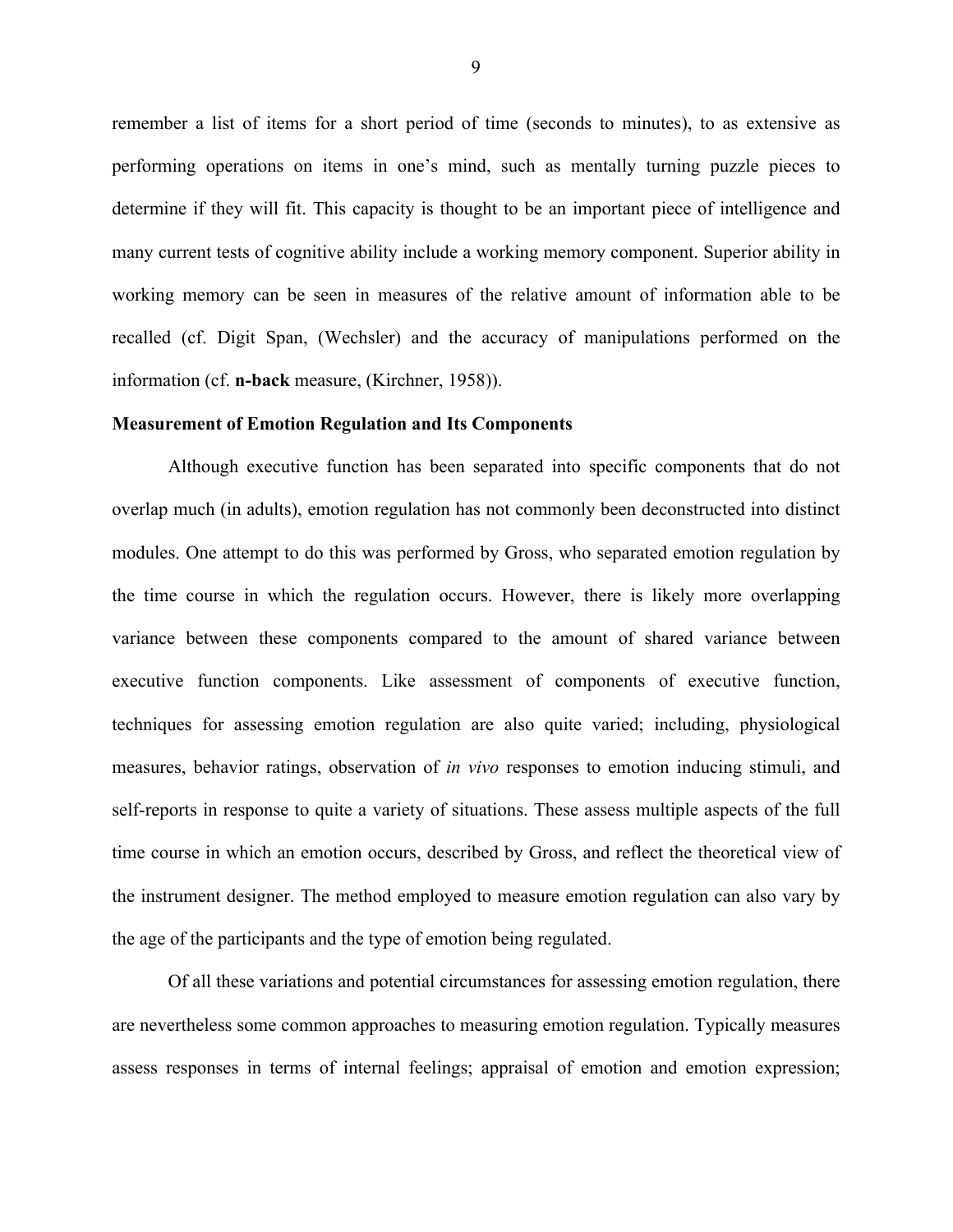observing emotion expression and behavior following induction or presentation of emotionprovoking stimuli; and asking for self-report of emotional regulation in response to particular situations. These are the widely used due to their ease of use, ability to assess multiple emotions, e.g. sadness, anger, excitement and social responsiveness, and capability to assess the internal experience of emotion, i.e. the responder's perception of an emotion even rather the modal or artificially generated emotion experience. It is particularly relevant to research in adults, who may differ widely in the responses to laboratory emotion eliciting event, but have the capacity to reflect on and report their both internal experiences and external behaviors during emotional events.

Across these various measurement methods, there are some central forms of emotion regulation that can be evaluated. In the temporal focused model of emotion regulation (Gross & Thompson, 2007), these include *situation selection*, *appraisal of emotion*, *control of emotion*, and *instrumental use of emotion*. Currently, however, there is no clear component structure of emotion regulation, nor are there ubiquitously used measures to assess them.

The current study focused on self-report measures of emotion regulation, as they are considered to have adequate external validity and are intended to be applicably in a wide variety of people and situations. In addition, the study will focus on emotion regulation in the present, rather than strategies anticipating future emotional responses or coping with previous emotional events. There are multiple emotion regulation strategies, multiple situations and multiple emotions, so it is difficult to include all of them in a single self-report. Also, many emotion regulation strategies require some self-awareness and accurate assessment of one's emotional reactions. The study's focus on emotion regulation strategies *during* and emotional event, like suppressing expression of negative emotion, may be related to future-focused and past-focused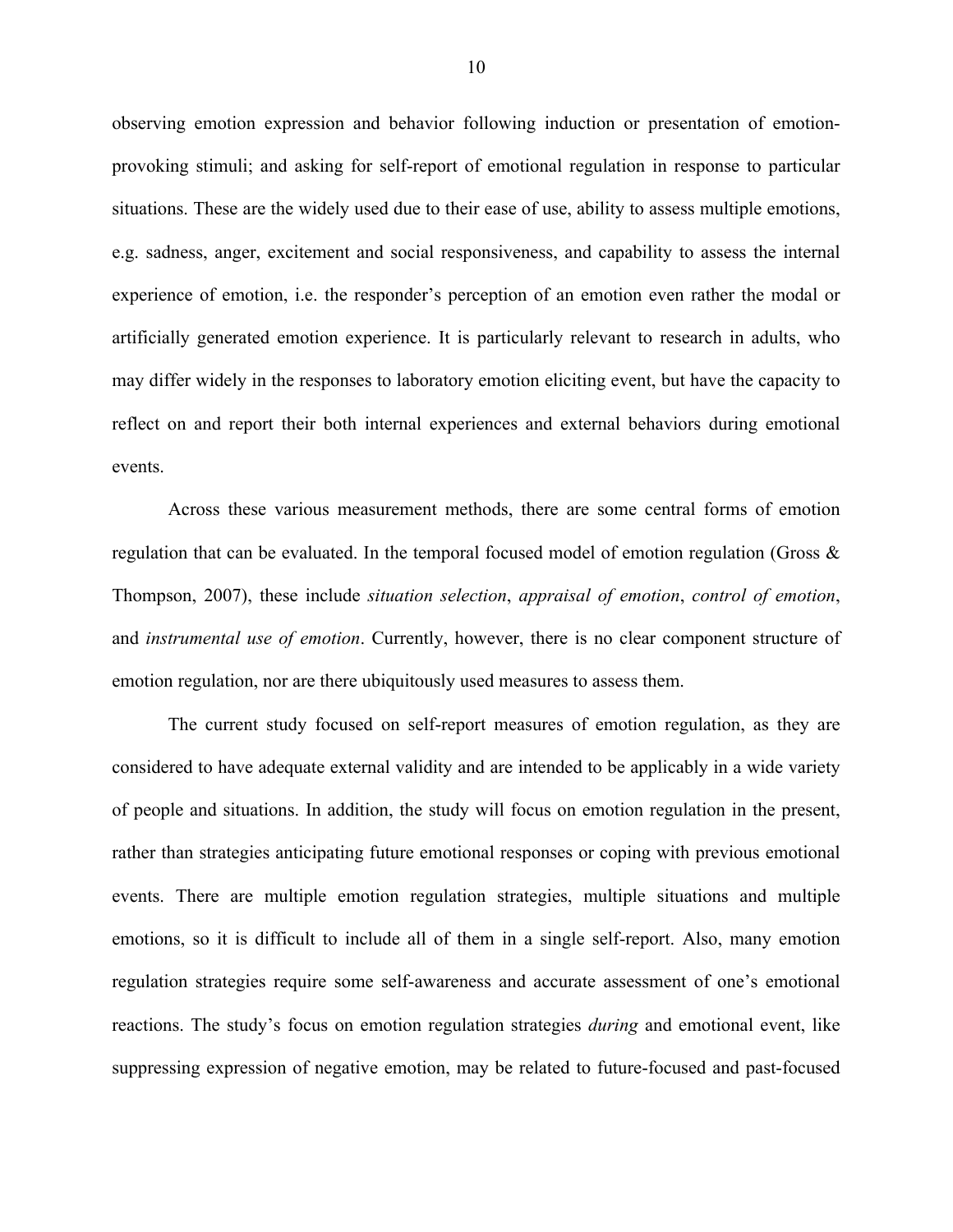emotion regulation. Consequently, present focused emotion strategies are more frequently utilized and appear earlier in development. The components of emotion regulation studied in this study were:

**Appraisal of emotions.** Awareness and appraisal of emotion is one proposed component of emotion regulation (Gross, 1998; Gross & Thompson, 2007). Knowledge of one's own internal processes, particularly in unfamiliar situations, can be crucial, since categorization of an emotion experience determines the behavior response. Objectifying and categorizing emotions facilitates discussion of emotion, perspective taking, general understanding of the course of emotions and their regulation. Furthermore, accurate appraisal aids in assessing other's emotional reactions and assists in negotiating social relationships. Those who have difficulty accurately appraising their own emotions and the emotions of others have difficulty in social situations, since their behavioral responses are not likely to be as flexible or appropriate to the social situation.

**Control of emotion.** Perhaps the most commonly thought of definition of emotion regulation, first proposed by psychoanalytic and cognitive researchers, is control of emotion through inhibition. However, this is a broad definition, referring to either suppression of expression of emotion, that is, a person's behavioral signals of emotion; or changing mood, a person's internal felt emotion. Whereas these two targets of emotion regulation are quite different, both require inhibition, be it of an internal felt state, or the expression of that emotion in overt behavior.

**Instrumental use of emotion.** Another aspect of emotion regulation that is important to include is the use of emotion instrumentally. It is essential to remember that emotions are not simply internal feelings. Emotions also have communicative and instrumental capacity as well.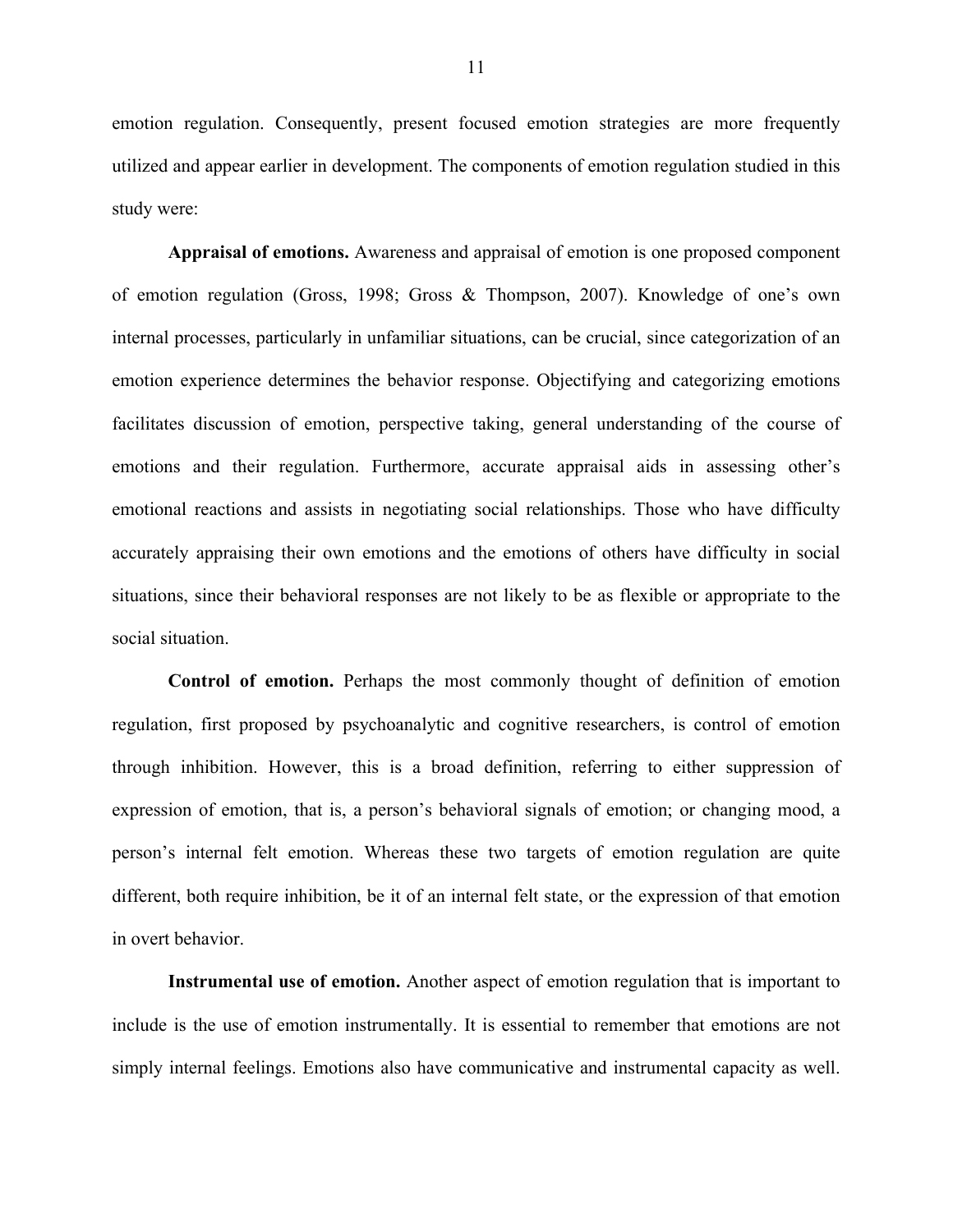They are very important in facilitating social behavior. Often we modify our emotional expression based the people around us, either as a way of anchoring our experience, or to influence the shared emotional tone.

Emotions can also be exercised deliberately, to influence emotion of other persons, thus shaping intra- and inter-personal experience. Often in emotionally charged situations, individuals can feel multiple emotions, some of which may be in conflict with one another (e.g. feeling both happy a friend successfully graduated, but sad that they will be leaving and the relationship will be less close). Whereas using a control component of emotion regulation could focus on suppression of undesired internal emotions, an instrumental strategy that "revved up" or accentuated certain emotions could aid in achieving a goal or resolve ambivalent or conflicting emotions in favor of the more positive emotion. These regulation strategies can target both individuals' own emotions and those of other persons, at the same time. This is most frequently seen in social situations, where positive emotions are emphasized, via such activities as laughing, flirting, or even simply increased motor movement/ These can influence *both* an individual's own internal experience as well as the experience of others in the same social environment. Parents and teachers often do this by expressing excitement through their voice and movements, which are unconsciously mimicked by children. This is very helpful when children are inattentive or upset. This component requires approach or affiliative behavior rather than avoidance and suppression. It is also regulation via overt behavior, not just use of internal states or processes.

Studying active, live regulation of emotion is important. Likewise, taking more physiological approaches to emotion regulation through means such as cortisol measurement or functional imaging, hold promise for revealing emotion regulation without the weaknesses of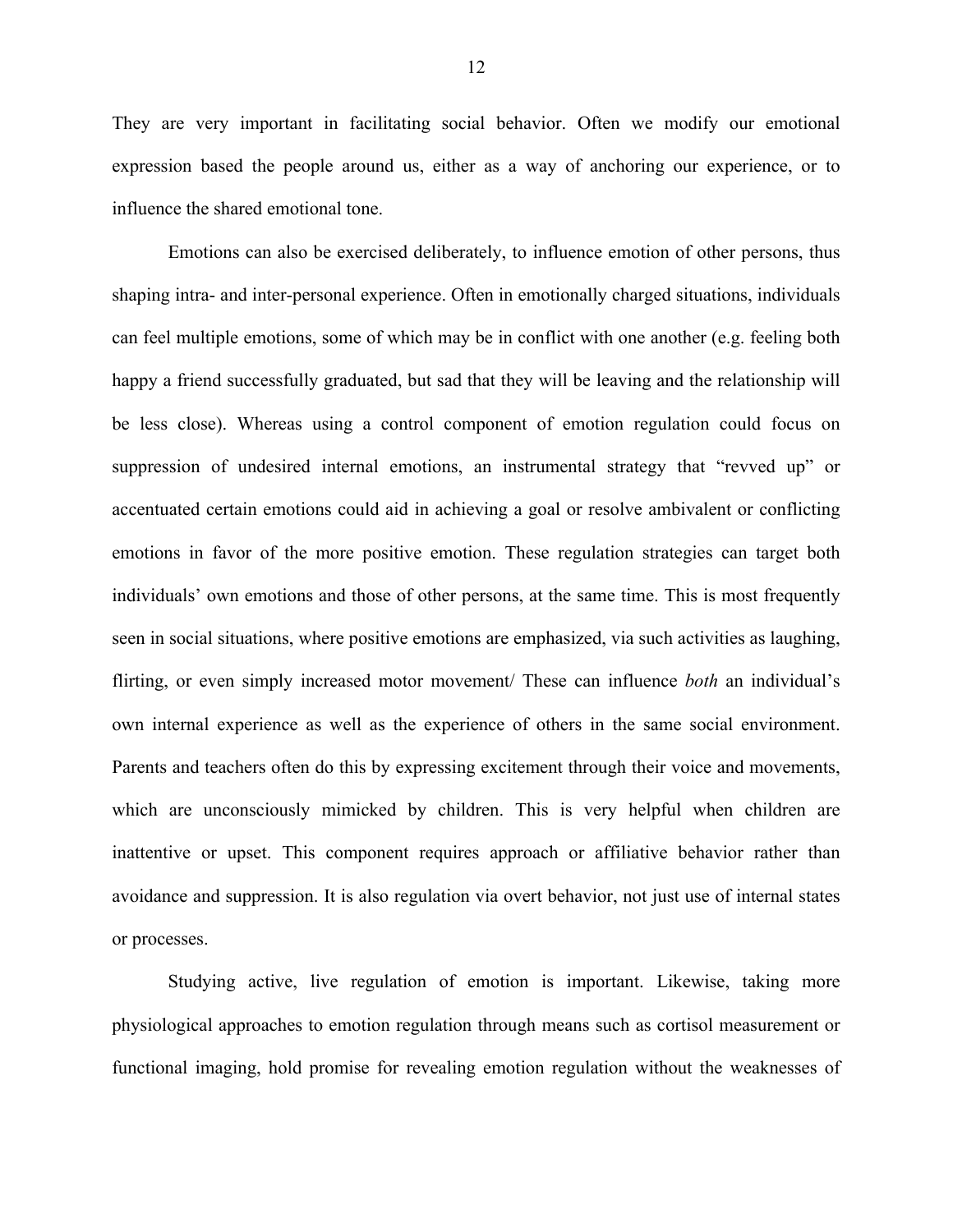self-report. However, it was beyond the scope of this investigation to incorporate those types of measures, due to the difficulties and expense involved with *in vivo* and physiological measurement of regulation. In future projects, observing and assessing active regulation of emotion as well as physiological aspects of emotion regulation should be targeted. However, this project was an initial step aimed at exploring the relations among common measures of executive function and common self-reports of emotion regulation.

## **Previous Research on Executive Function and Emotion**

Very little research has focused on links between executive function and emotion, much less emotion regulation. Exploration of mood and executive function is the principal way that emotion has been included in studies of executive function. Some emotions have been shown to influence performance on executive function tasks. For instance, positive mood is positively associated with performance on verbal fluency tasks, whereas negative mood is associated with improved spatial task abilities (Carvalho & Ready, 2010). Positive mood can actually reduce performance on tasks of working memory, planning and task switching, whereas mild amounts of negative emotion can enhance performance (Mitchell & Phillips, 2007). This could be due to an interaction between personality traits and strategy for responding to the test. Those who are more impulsive emphasize answering questions quickly over answering them accurately, which results in different strategic approaches to a task (Suhr & Tsanadis, 2007). Speedier answers results in quicker finishes, and can foster and be fostered by elevation of mood, given that relief often follows completion of a task that is not inherently pleasant. On the other hand, concern for accuracy is associated with negative mood, e.g. worry or fear, though not so negative as to make individuals feel that accuracy is unachievable. Furthermore, in contrast to the immediate relief felt on concluding a task quickly, a concern for accuracy is not met with fast completion of the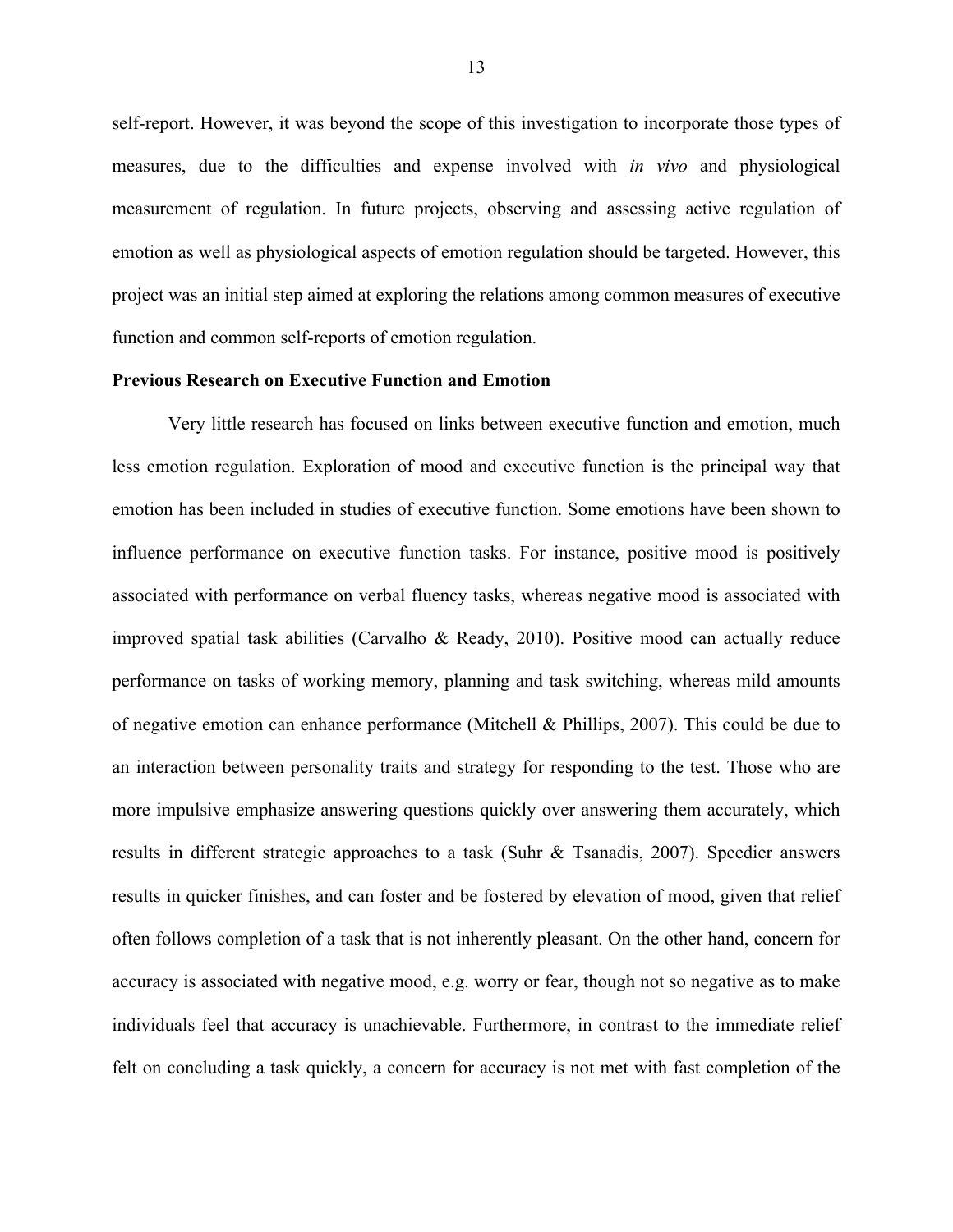task, as it usually takes time for accuracy to become known. This makes achievement of accuracy more distal as an evoker of positive emotion, compared to a focus on speed. Those employing strategies emphasizing accuracy out perform those who use strategies emphasizing speed on go/no go inhibition tasks (Leotti & Wager, 2010). Thus emotion, as indexed by contemporaneous mood state, interacts with performance on some measures of executive function.

One of the few researchers to attempt to integrate the two seemingly separate selfregulatory constructs of executive functioning and emotion regulation has been Rothbart, particularly her research with Posner (Jones et al., 2003; Posner & Rothbart, 2007; Rothbart et al., 2004). Infants are largely dependent on their caregivers to anticipate their needs and manage their environment. However, even early in infancy, there is substantial variance between individuals in their motor, attentional and emotional reactivity (Rothbart, 2007). In studying the development of temperament, three factors are identified: surgency, negative affectivity, and effortful control (Rothbart, 2007; Rothbart & Bates, 2006). In adult temperament studies this negative is related to Eysenk's neuroticism factor (Rothbart, Ahadi, & Evans, 2000). Surgency refers to the relative activity level, their shyness (lower in those high in surgency), capacity for high-intensity positive responses (sensation-seeking), their tendency to act impulsively, their positive expectation of events, and their relative amount of affiliation with others (Thompson, Winer, & Goodvin, 2011). In infancy, factor analysis of mother reports showed that positive emotions can be differentiated from negative emotions, and within negative emotions fear/anxiety can be distinguished from anger/irritability (Rothbart & Bates, 2006). Effortful control refers to an individuals level of attentional control, inhibitory control, perceptual sensitivity and low-intensity pleasure (Thompson et al., 2011).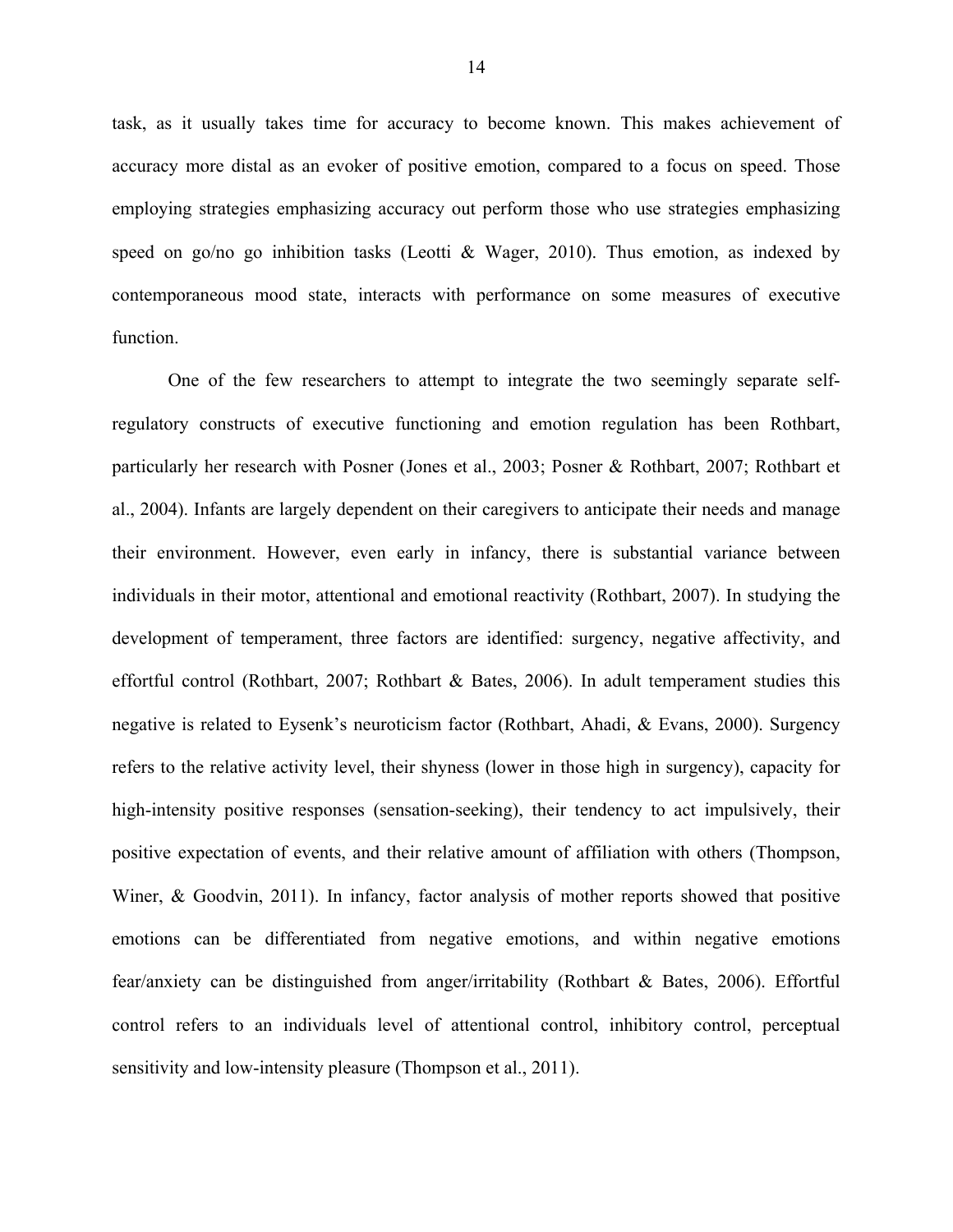In this conceptualization of self-regulation and temperament, executive function might be thought of as closely mirroring effortful control, while two aspects of emotional functioning, approach driven surgency and negative affectivity, correspond with emotion regulation. Individual differences in each of these components shape our individual experiences to similar stimuli and result in different behavior patterns. Ultimately, these differences shape our concepts of self, separate from the environment and other people in our lives. However, Rothbart's work has been primarily focused on infants and young children, not with adult constructs of executive function and emotion regulation. Her collaboration with Posner has developed the concept of effortful control and its relation to attentional networks. Out of this collaboration, effortful control describes application of a cognitive in a deliberate motivated way, rather than purely skill based that cognitive theorists have emphasized.

#### **Current Study Directions**

This study investigated self-report measures of emotion regulation for underlying component structures, and the relationship of these components to executive function components. The components of emotion regulation discussed above are hypothetical, thus the predicted components were compared with the results of an exploratory factor analysis.

After the underlying components of the emotion regulation measures were extracted from the exploratory analysis, the central purpose of this study was to assess the relations among executive function components and emotion regulation components. Overall, it was expected that better executive function performance would be associated with higher self-reported emotion regulation. Furthermore, specific components of executive function would be significantly related to individual emotion regulation components. The emphasis on suppression in both inhibitory control and control of emotion expression suggested that these components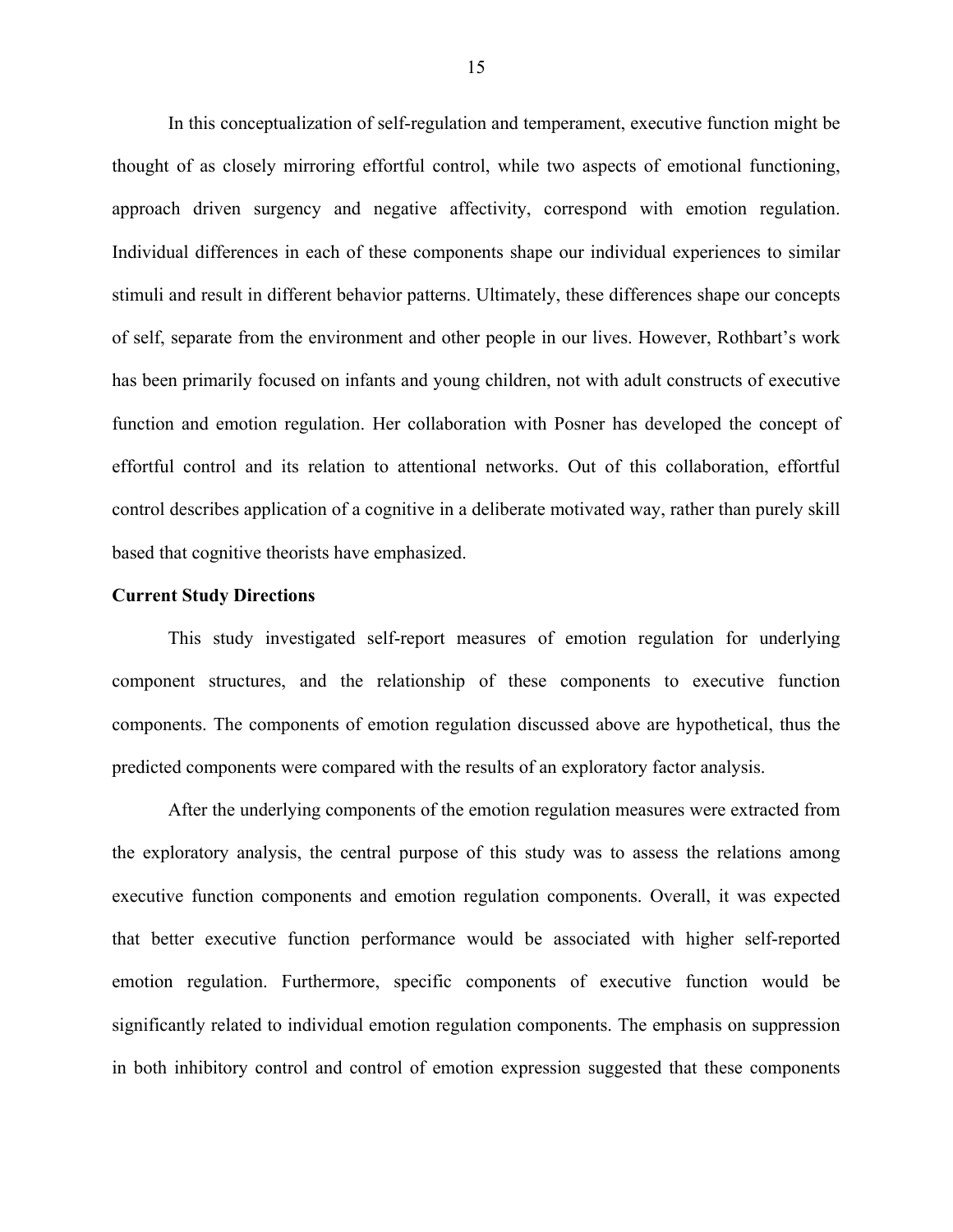would be positively associated. Similarly, working memory skills, which require constant updating of information, were expected to positively relate to appraisal of emotion regulation strategies and instrumental use of emotion, which emphasize constant monitoring of emotion states and additional calculation of behavior. Finally, task switching was predicted to be associated with control of emotional expression, given that expression regulation might require ongoing flexibility in response to sudden changes in the environment.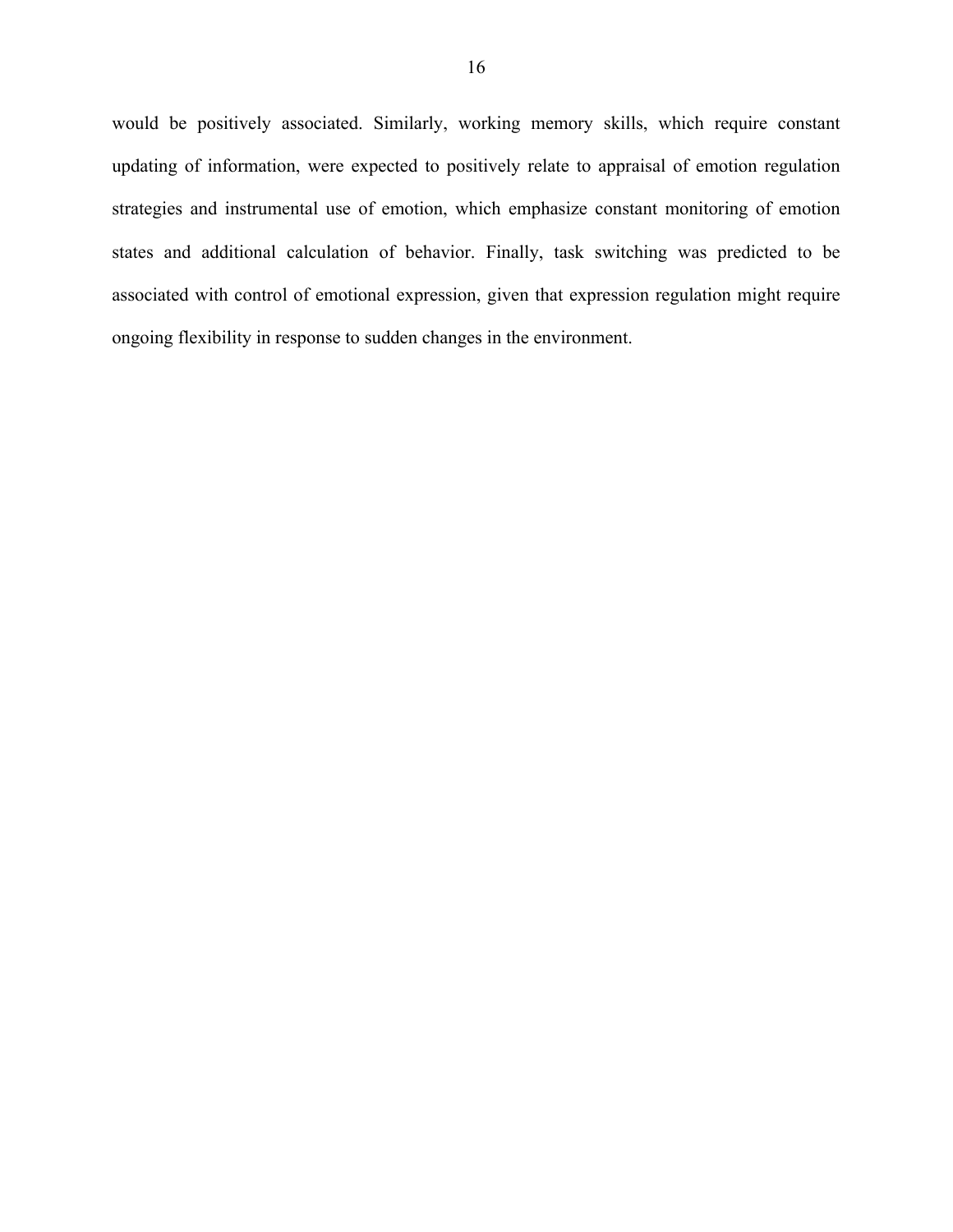## **CHAPTER 2**

#### **METHOD**

## **Participants**

170 Wayne State University undergraduate students were recruited to participate in the study, primarily from those enrolled in classes within the Department of Psychology. All potential participants were approached via the Department of Psychology's on-line SONA system for recruiting individuals to participate in research projects. All were required to be native English speakers and over 18. The average age of the participants was 22.4 (6.3 SD), with the group ranging from 18 to 55. Student ethnicity, age, and socioeconomic status varied according to the distribution of the students who signed up for the study, and were not characteristics that limited participation in the study (see Table 1).

### **Instruments**

**Demographic questionnaire.** A brief demographic questionnaire was also completed. Participants were asked to provide their gender, age, ethnicity, school status, language spoken in the home as a baby, and household income.

**Executive function.** Three components of executive function were measured among the participants, via computerized tasks and research assistant administered tests. The three executive function components assessed were *task switching*, *response inhibition* and *working memory*. Two measures were included for each construct. All executive functioning tasks were selected from the Wechsler Adult Intelligence Scale –  $4<sup>th</sup>$  edition (Wechsler) or the work of Friedman and Miyake (Friedman & Miyake, 2004; Friedman et al., 2006; Friedman et al., 2008; Miyake et al., 2000).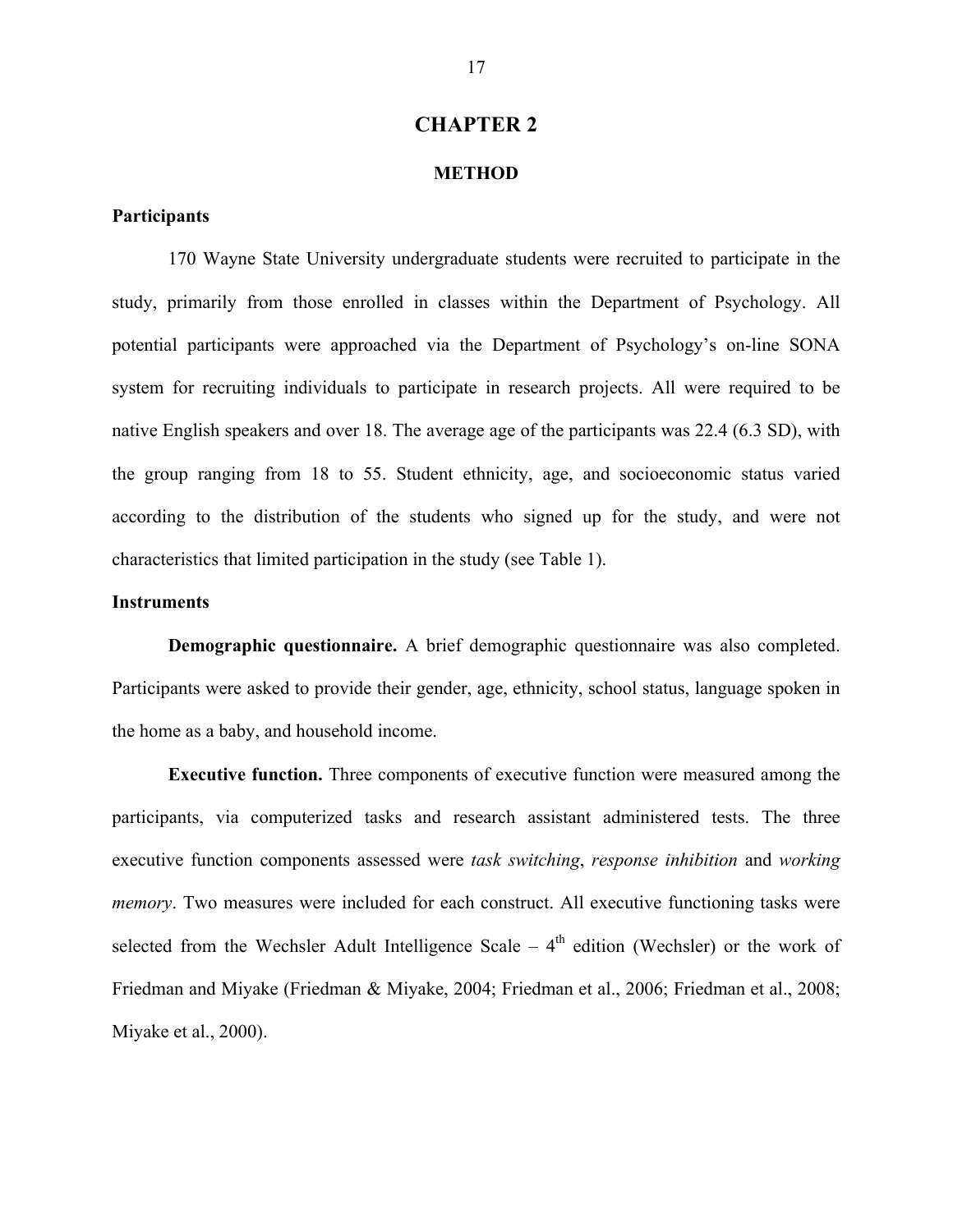*Response inhibition.* The ability to restrain an automatic response is deemed response inhibition. Such skill is often necessary in structured social situations (Riggs, Jahromi, Razza, Dillworth-Bart, & Mueller, 2006) and is related to abilities to limit impulsive behavior (Barkley, 1997). Poor performance on tasks requiring this response is associated with pathology (Martel et al., 2007), whereas strong performance is linked to academic success (Best et al., 2009). Two tasks were employed to assess this ability, a Stroop task and a computer administered antisaccade task.

*Anti-saccade task.* When a stimulus suddenly appears into view, a person's first impulse is to move his or her eyes to look at it. This movement of the eyes is known as a saccade. In the anti-saccade task, an individual focuses on a fixation point on a computer screen until a box is quickly flashed on either side of the fixation point. A person must inhibit the initial impulse to move his or her eyes and look at the box, instead looking in the opposite side of the screen, where an arrow is briefly shown before being covered up by a grey thatched pattern. Then the person responds with the arrow keys, indicating what direction the arrow is pointing (Roberts, Hager, & Heron, 1994). The score obtained from this task is the proportion of correct responses. Split-half reliability estimates of this measure from Friedman et al. (2006) were .89 for adolescents aged 16-18.

*Stroop.* The Stroop task is composed of 3 sections: a word test, in which participants see words with color names in black ink; a Color test, with meaningless symbols printed in different colors, and a color-word test, where words consisting of color names first match the color they are printed in, or names that are printed in colors different from their names. (Golden et al., 2003). During the word test, respondents simply read each word. During the color test, they state the color the symbols are printed in. In the color-word test, they must say the color of ink the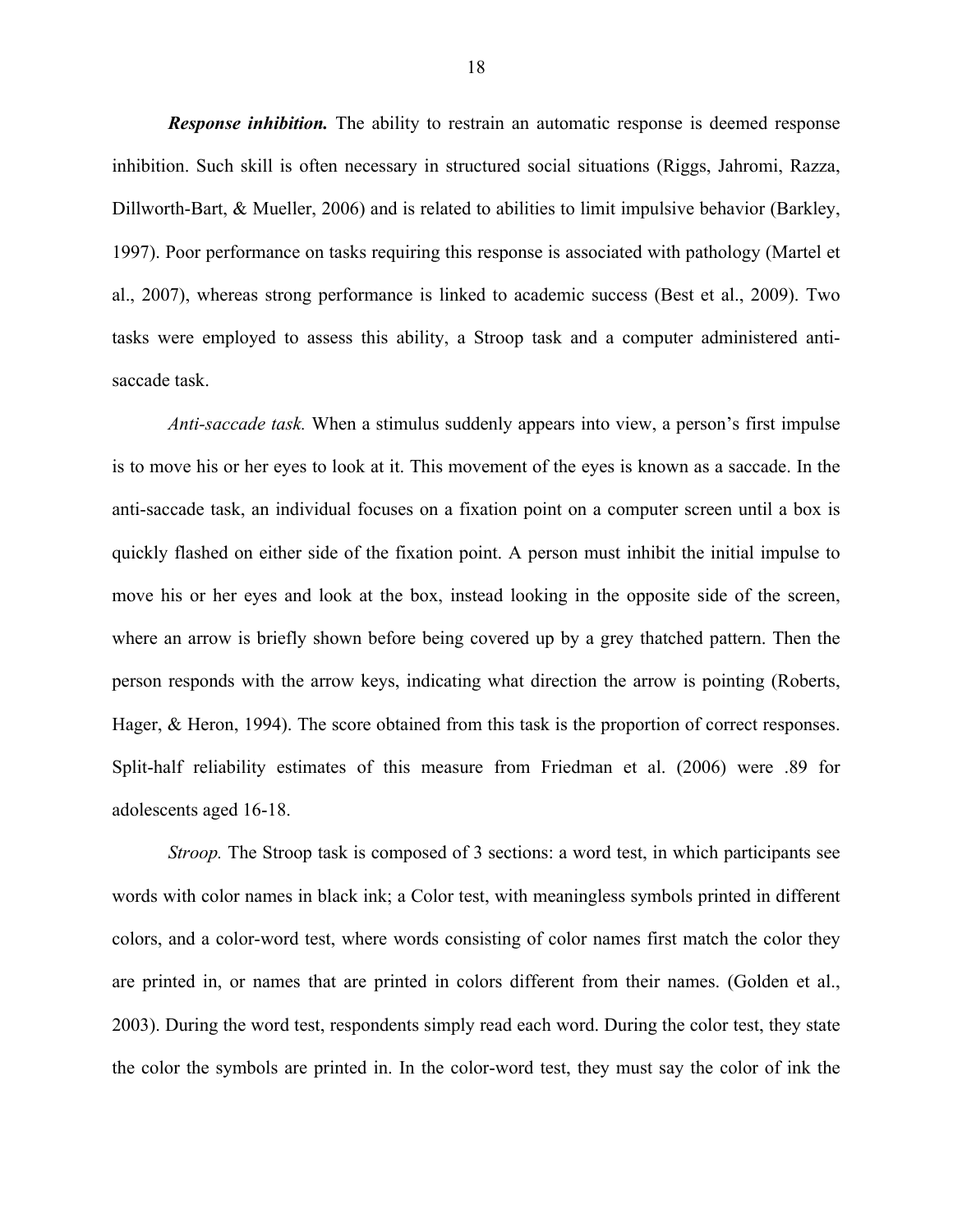word was printed in, NOT say the word, which is a color name. The variable analyzed in this investigation is this final score, that is, the number of words correctly read in the time administered (45 sec) during the color-word condition (the interference condition).

**Task switching.** Task switching is best described as the capacity to shift between tasks; that is, to adjust quickly and efficiently to new task demands and rules. Two computerized tasks were used to assess this ability: a number-letter task and a category switch task.

*Number-Letter.* During the Number-Letter task, individuals are shown a letter-number pair (e.g. 8R) and indicate whether pairs have either an odd or even number, or consonant or vowel letter (Rogers & Monsell, 1995). A person's regular switch cost is the difference in time between the time to do the task without switching (e.g. an individual item has the same characteristics as the previous item) compared to the time it takes a respondent to do the task when he or she has to switch from letters to numbers or back again. It is calculated by subtracting the average reaction time on trials where no switch occurred from the average reaction time of switch trials. Split-half reliability estimates from Friedman et al. (2006) were .86.

*Category switch task*. In the Category-Switch task, respondents are asked to classify objects based on seeing their names, as being either larger or smaller than a soccer ball (size), or as living or non-living (alive). Words are presented individually in the middle of the screen while a cue appears above the word, prompting the person to the appropriate classification, a heart indicated living/non-living classification, and four arrows indicated a large/small classification. When an individual item of one type, such as judging size, is followed by the other type (in this case Alive), switching is said to occur. Sometimes a task is followed by exactly the same kind of task, e.g. two items in a row requires judgments about size. That is the absence of a category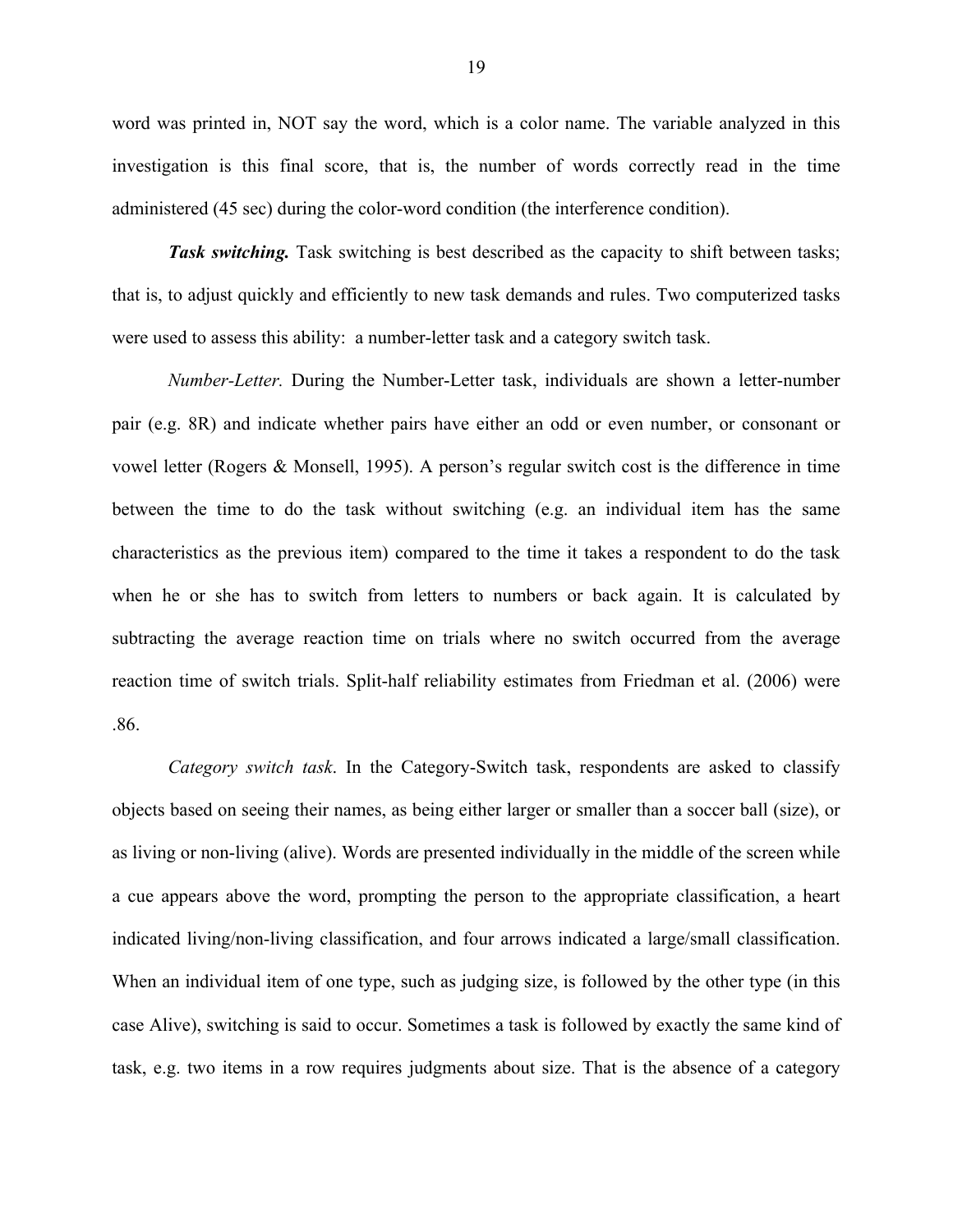switch. Each participant's score for regular switch cost (in reaction time) is calculated by subtracting the average reaction time on trials where no switch occurs from the average reaction time of switch trials. Split-half reliability estimates from Friedman et al. (2006) were .85.

*Working memory***.** In this study, working memory is the ability to hold and manipulate more than one thing in one's mind for a short period. The capacity is associated with academic performance and is incorporated into many intelligence tests, which predict such performance (Sattler, 2008). Two experimenter-administered tasks assessed participant's capacity in this area, Digit Span and Letter-Number Span.

*Digit span*. Respondents to this measure are asked to recall accurately a sequence of numbers read at a rate of 1 digit per second. To answer correctly, all numbers have to be recalled in the correct order. The number of digits in a string increases every two administrations. The task has three sections, repeating forward, backward, and sequencing digits. During forward digits, a person must simply recall the number string in the same order as spoken by the administrator. Backwards digits requires recall of the string in reverse order from what the administrator states, e.g.  $5 - 3$  should be recalled as  $3 - 5$ . In this project, the total number of strings recalled is the pertinent score, that is the sum of correct forward, backward, and sequencing strings of digits. Test-retest reliability for Digit Span from the WAIS-IV subtest averages .83 for specific age groups, internal consistency averages .9.

*Letter-Number span.* For this instrument, individuals are read a list of numbers and letters, and are then asked to reorder them into numerical and alphabetical order. To be correct, the person being tested must correctly sequence both numbers and letters. They obtain a standard score based on the number of correct sequences they complete. Like Digit Span, the total number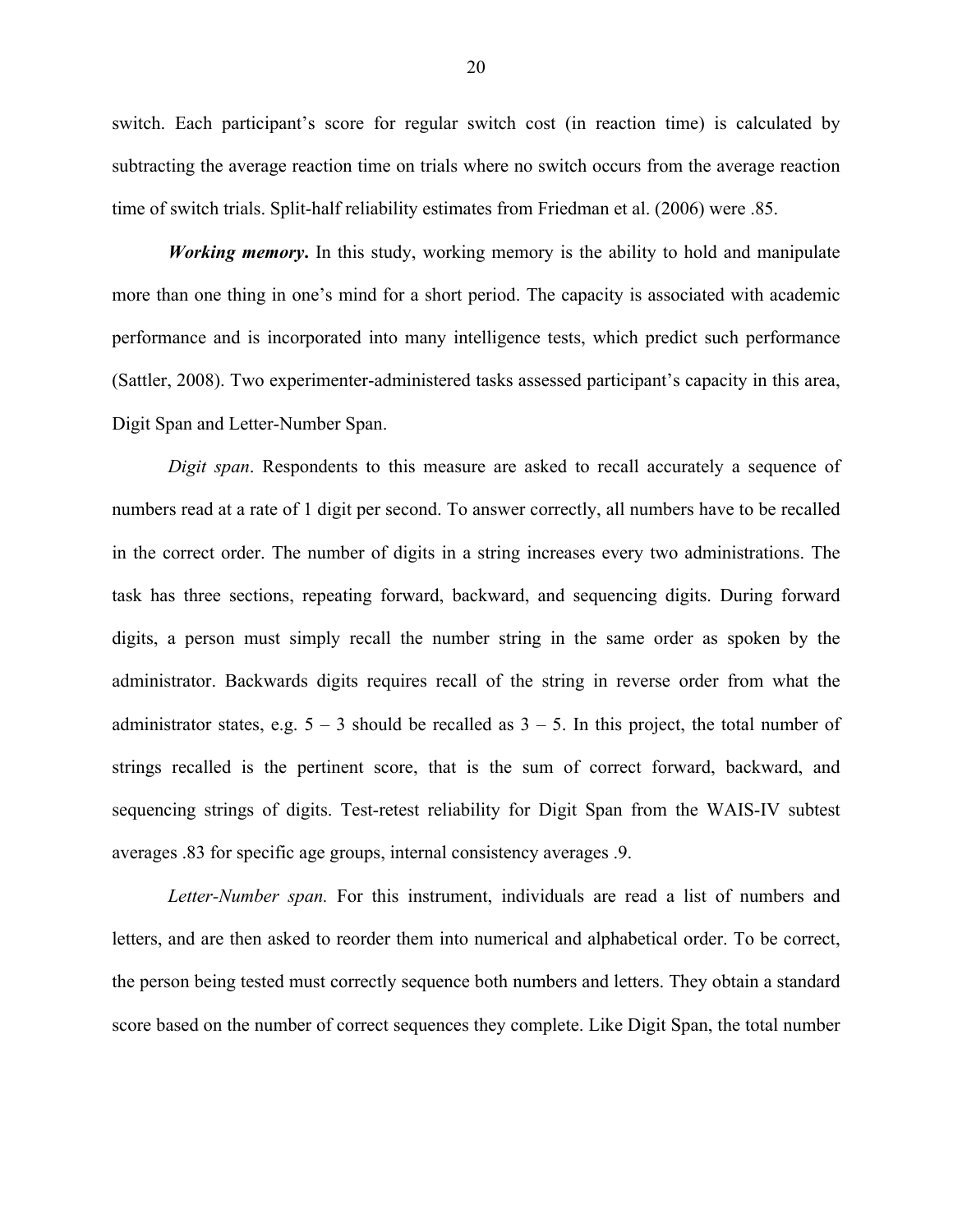of strings recalled is the score obtained for this project. The WAIS-IV test-retest reliability for this subtest averages .75; the average internal consistency was .82 (Wechsler).

**Emotion regulation measures.** Three widely used questionnaires designed to assess skills and strategies of regulating emotions were selected for this study. These instruments assess regulation of emotion via self-reports. These were participants' reports of their degree of suppression of felt or expressed emotion; regulation by eliciting other emotions; and active engagement with emotional situations. The three measures used to assess emotion regulation were the Emotion Regulation Questionnaire (Gross & John, 2003), Emotional Approach Coping Scale (Stanton, Danoff-Burg, Cameron, & Ellis, 1994), and The Emotion Amplification and Reduction Scale (Hamilton et al., 2009).

*Emotion Regulation Questionnaire (ERQ)***.** This is a 10-item questionnaire measuring individual differences in respondents' habitual use of two strategies for regulating their emotions. These are *cognitive reappraisal*, and *expressive suppression* (Gross & John, 2003), each represented in a sub-scale in the measure. Cognitive reappraisal consists of regulation techniques to help reinterpret emotionally arousing stimuli, to regulate their impact. Expressive suppression techniques inhibit on-going emotion expression. In this study, both sub-scales had internal consistencies (Cronbach's  $\alpha$ ) near .70, cognitive reappraisal had .76 and expressive suppression had .70, and test-retest reliabilities of .69 in the research cited above.

*Emotional Approach Coping Scale (EAC-8)***.** This is an 8-item scale with two scales: *emotional processing*, or the tendency for the respondent to be aware and try to understand his or her own emotions; and *emotional expression*, the amount the respondent feels they can freely expresses their emotions (Stanton et al., 1994). In this study, internal consistency (Cronbach's  $\alpha$ ) for emotional processing was .69 and .76 for emotional expression.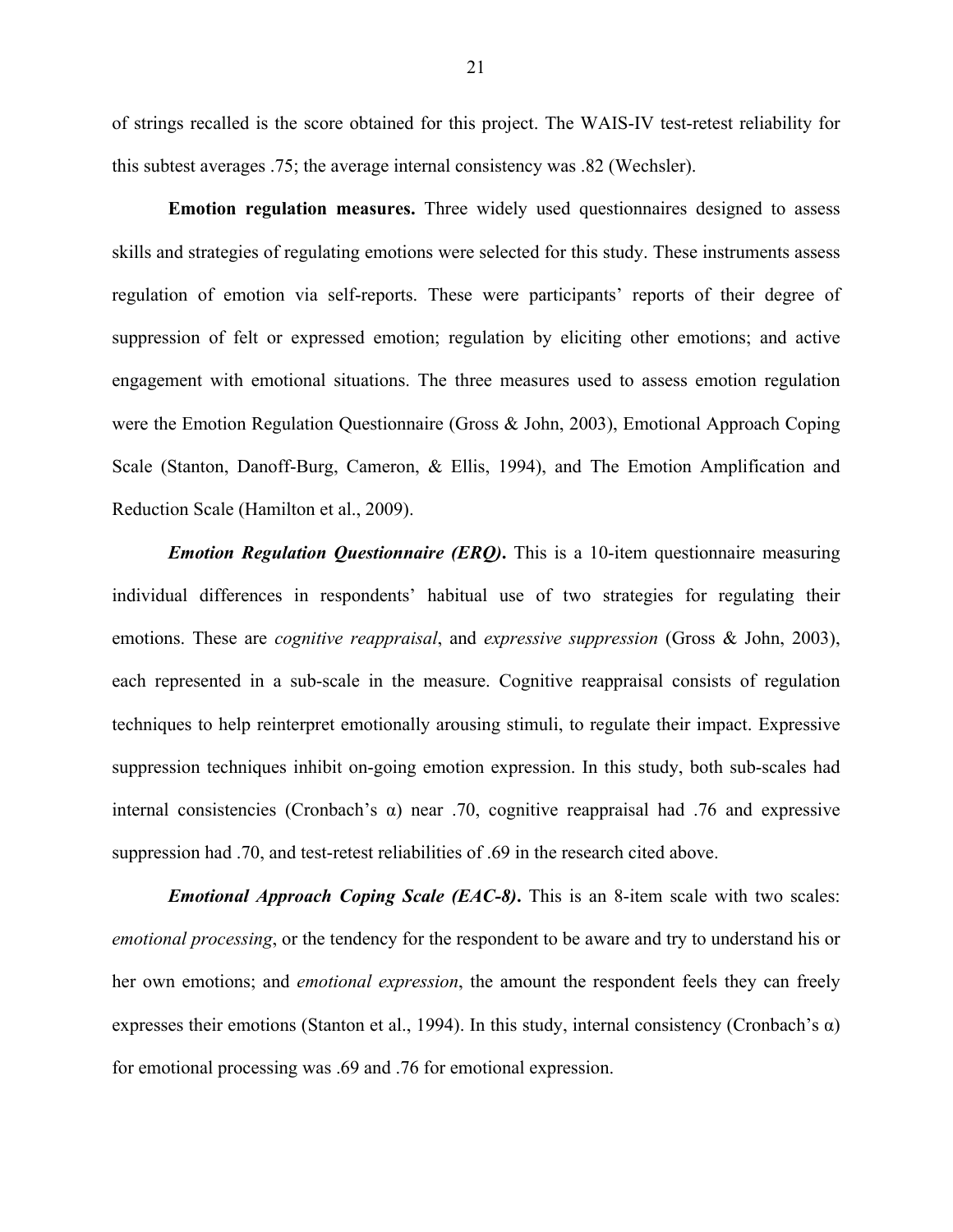*The Emotion Amplification and Reduction Scales (TEARS).* The Emotion Amplification and Reduction Scale is an 18-item rating scale that asks persons to rate their tendency to dampen down or increase the intensity of their emotion (Hamilton et al., 2009). Items are statements about emotion or emotion regulation, which respondents rate on a fourpoint scale, 1 being "not at all true of me" and 4 being "very true of me". The measure includes two scales, one for tendency to **amplify** emotions and one for a tendency to **reduce** them. Scales had internal consistencies of .85 and .90, respectively, for participants in this project.

**Mood Measures.** Much research that explored emotion in conjunction with executive function has included mood in operationalizing emotion (Carvalho & Ready, 2010; Smith, Jostmann, Galinsky, & van Dijk, 2008; Suhr & Tsanadis, 2007). Therefore, general positive and negative mood was assessed.

*Positive and Negative Affect Scales (PANASX).* The PANASX is a self-report measure designed to assess a person's typical mood in the past year (Watson, Clark, & Tellegen, 1988). The measure provides indexes for positive and negative moods; positive mood being the extent to which a person generally feels enthusiastic and active; negative mood consisting of feelings of anger, sadness, or fear. Respondents were asked to rate, on a scale of 1 to 5, how, in general, 20 words describe them. Test-retest reliabilities have been found to be .68 and .71 for 8-week periods. The positive scale had an internal consistency of .88 and .84 for the negative scale among the participants in this project.

#### **Procedure**

Information in the syllabus for most undergraduate courses in the Department of Psychology includes information about the SONA system, the on-line program for recruiting participants in research studies. Students read this information, and are directed to the SONA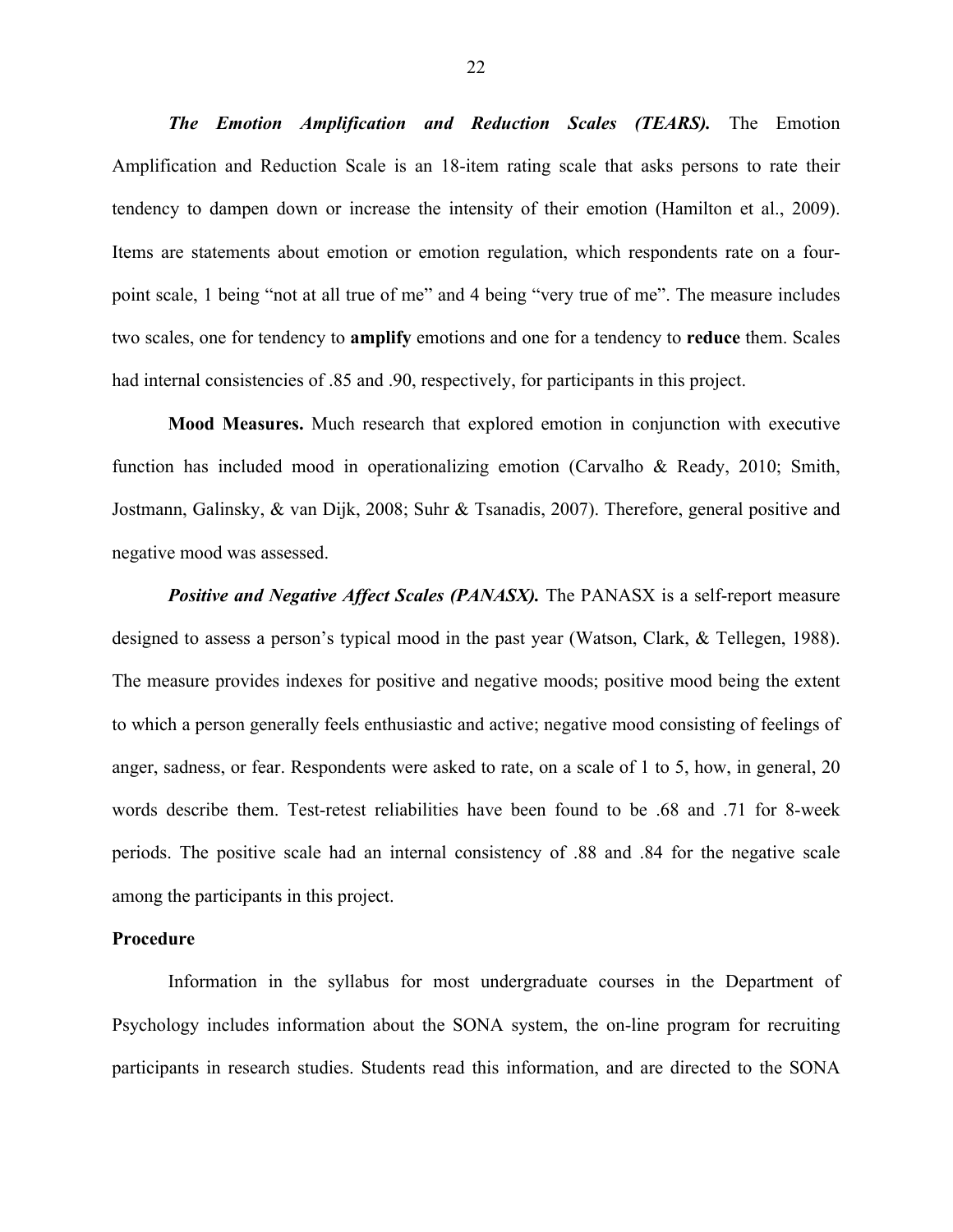website. Here, the website describe the name and gives a brief description of the activities of various proposed studies, as well as indicates the dates and time commitment required. The description of this project mentioned time required (2 hours) and activities including use of computer, cognitive tasks, and questionnaires about emotion.

If a student decided to participate, they signed up for an appointment time. Potential participants received a reminder email or phone call the day before their appointment. When potential participants arrived at the laboratory, they were met by the project investigator, another graduate student, or a trained, advanced undergraduate experimenter. No experimenter who had prior familiarity with a student met that student to guide his or her participation in the project.

Students were given an information sheet describing the procedures and basic topic of the study. The experimenter read the entire information sheet as students read their copy, giving students the opportunity to ask questions about the study. In addition to responding to student questions, the experimenter clearly informed every student that the study involved research and that the time commitment was 2 hours. All potential participants were informed that they were free to stop the study, at any time, without penalty.

If individuals desired to participate, they indicated their consent by beginning the computer tasks and questionnaires. Participants next completed the six executive function measures. The sequence of tasks was varied at random to avoid any systematic sequence effects. Following the administration of the executive function tasks, the emotion regulation measures were administered. These questionnaires were completed at a table, with paper and pencil. As it was for the executive function tasks, the order of presentation varied at random.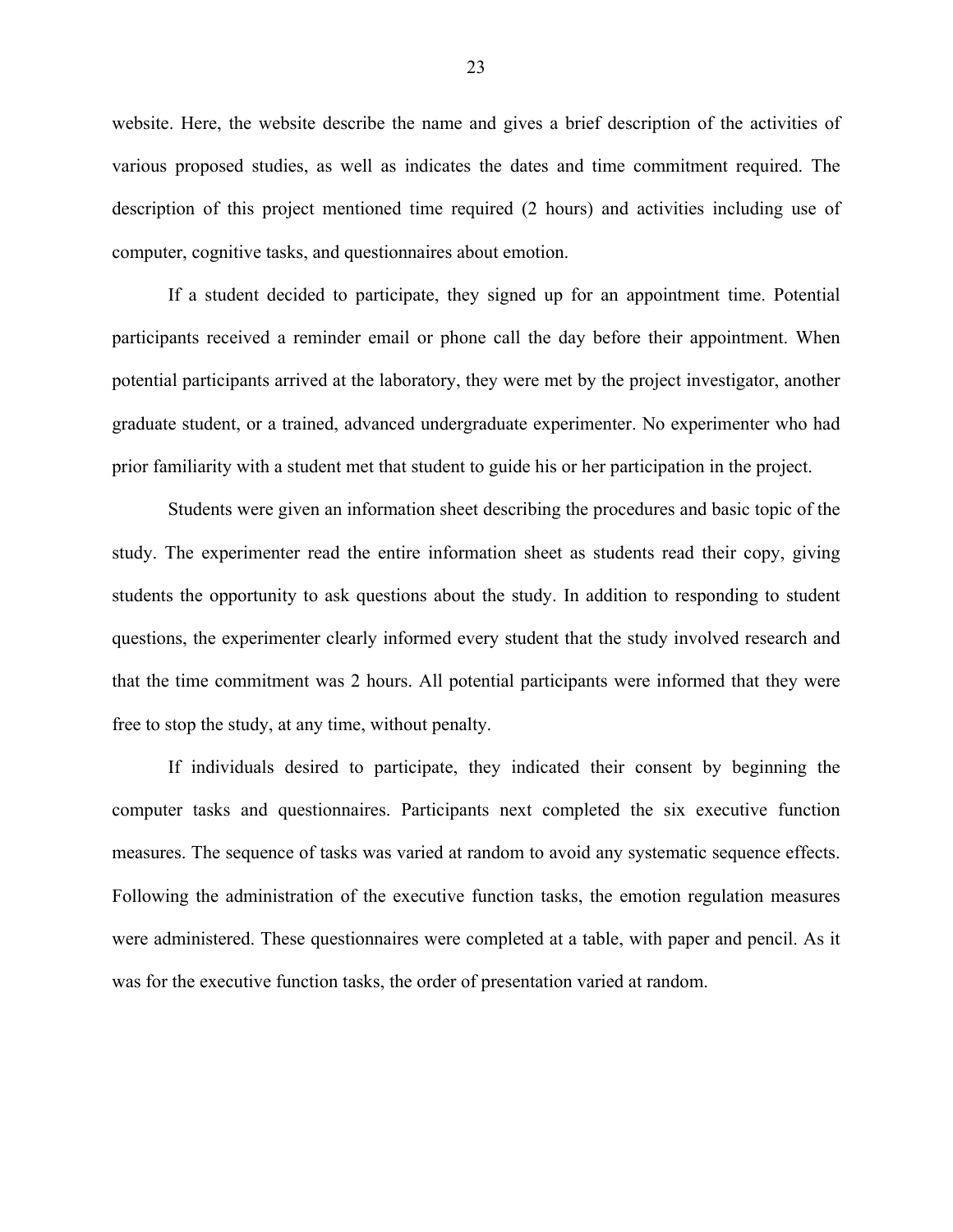After completing all measures, participants had an opportunity to ask any questions they had about the study. Finally, they were thanked for their participation and given 2 credit units that were applied to the psychology course of their choice.

#### **Data Analysis**

Each participant's set of responses was assigned a number to anonymously identify measures belonging to that individual person. Data from questionnaires were scored and hand entered into an SPSS data file. Data from computer tasks were saved as Excel files identified by the number assigned to each individual's set of responses.

Consistent with Friedman and Miyake's procedures, the computer task data were prepared and cleaned. The practice trials and the first 6 responses of the test phase were not include in the analysis, so an accuracy score out of 96 was obtained for each participant. The average difference in switch and non-switch response times was calculated from the fast condition trials only; in these first 10 responses were also omitted. To reduce outlier influence on average reaction times, trials with response times less than 200 ms were omitted as well as trials where there was an error on the preceding answer, since correct responses could have been due to additional time. Finally, median deviation scores for all relevant trials were obtained and response times greater than 3.29 deviations above the median were not included.

All variables were analyzed for univariate outliers. The task switching tests, Number-Letter and Category switch had 1 and 2 positive univariate outliers respectively (greater than 3.29 SD above the mean). The antisaccade task also had one negative outlier. The outliers were not removed since there were so few relative to the size of the data set.

The number and pattern of the outliers were assessed to determine the appropriate steps to take, if any, concerning difficulties such as missing or badly skewed data. After any necessary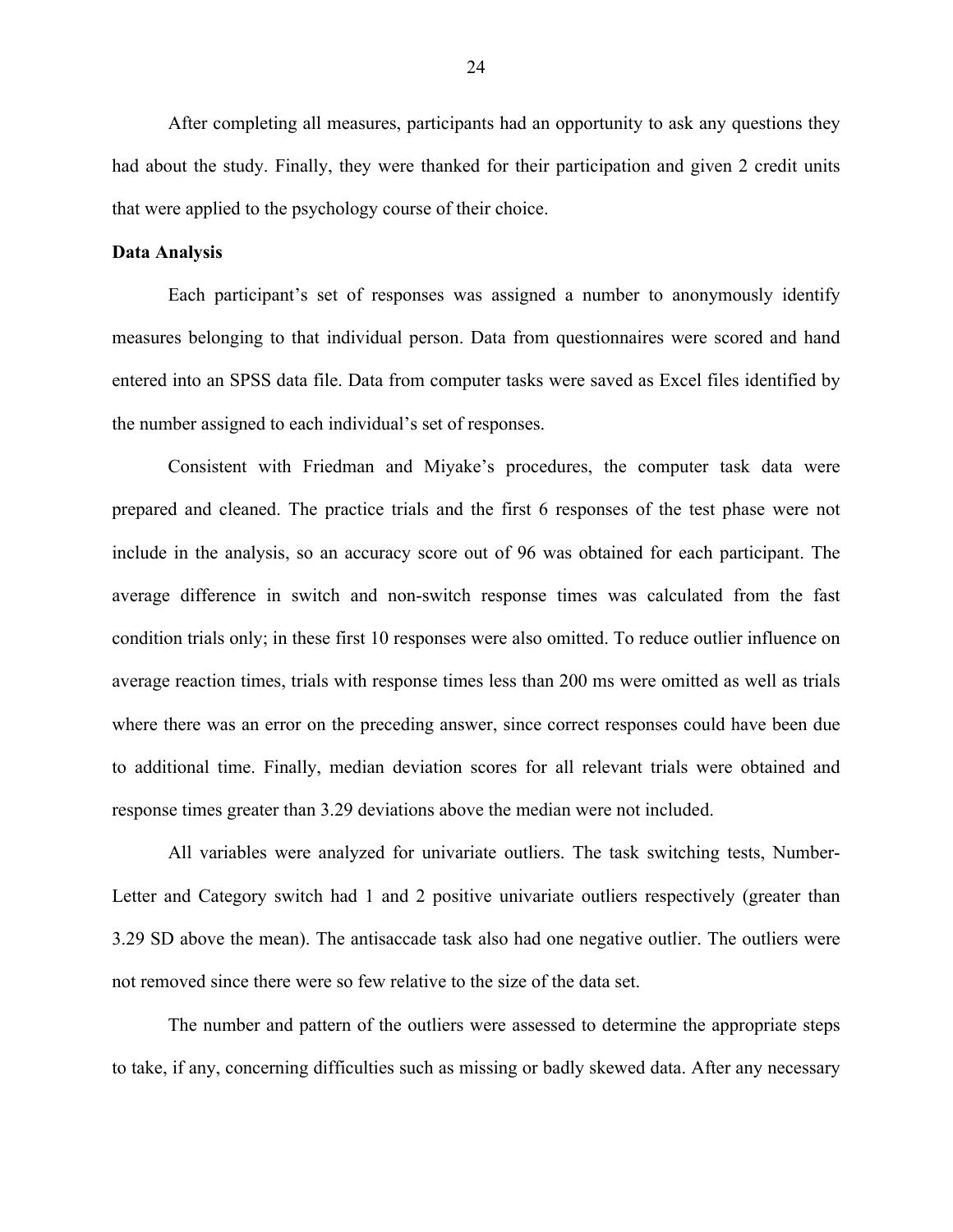adjustments to the data from each measure, preliminary analyses assessed the degree of correlation among the measures. Descriptive statistics for each measure were calculated. Estimates of each measure's internal consistency were obtained for questionnaires on emotion regulation and mood.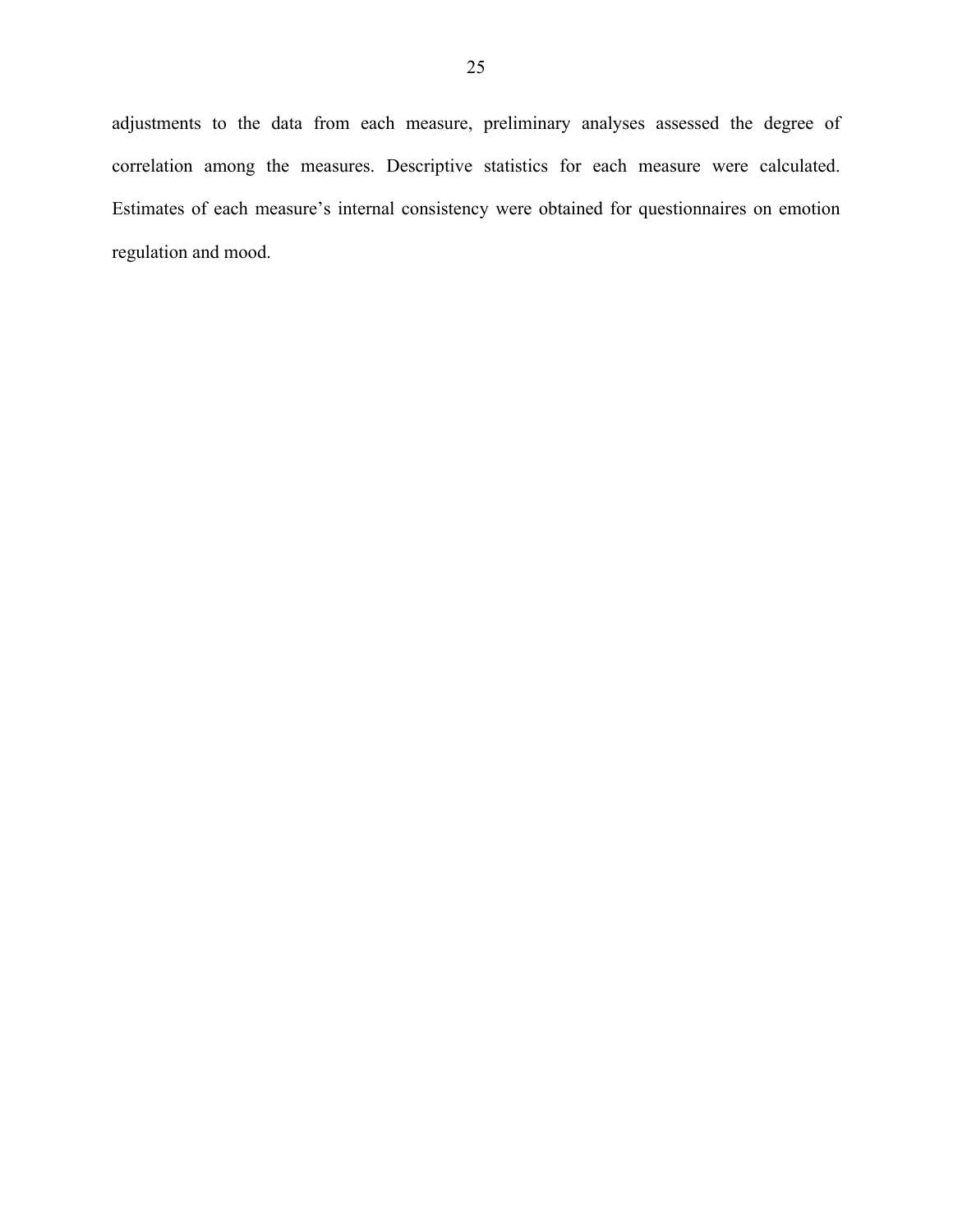#### **CHAPTER 3**

#### **Questions/hypotheses for the study***:*

1. What are the basic components represented among the responses to the measures of emotion regulation included in this study? We expected the emotion regulation data to coalesce into distinct components. It was expected that one component would represent *appraisal of emotion*; another would correspond to *control of emotion*; and a third would correspond to *instrumental use of emotion*.

*Justification*. There was no clear set of expected components derived from prior scholarship, as there is no clear body of research or theory that agrees on underlying components of emotion regulation. Thus, this analysis was expected to produce some patterns or clustering among participant responses, but whether they would conform to the particular measures or some other organizing components was not clear, given little or no prior research. Nevertheless, in order to have a preliminary set of expectations against which to compare what the data reveal, we used the theoretical work of Gross (Gross & Thompson, 2007), who describes emotion components in terms of a time course that moves from before an emotion occurs to attention and appraisal to cognitive control, and beyond.

*Analysis*. A principal component factor analysis was performed on individuals' item responses from the three self-report measures of emotion regulation, to determine if there were coherent underlying sets of factors. The analysis allowed extracted factors to correlate as they naturally occur. Any obtained factors for use in subsequent analyses were to be limited to eigenvalues of at least 1.0.

When a coherent structure emerged, factor-based indices it was intended to construct for each participant, for use in relating emotion regulation components to executive function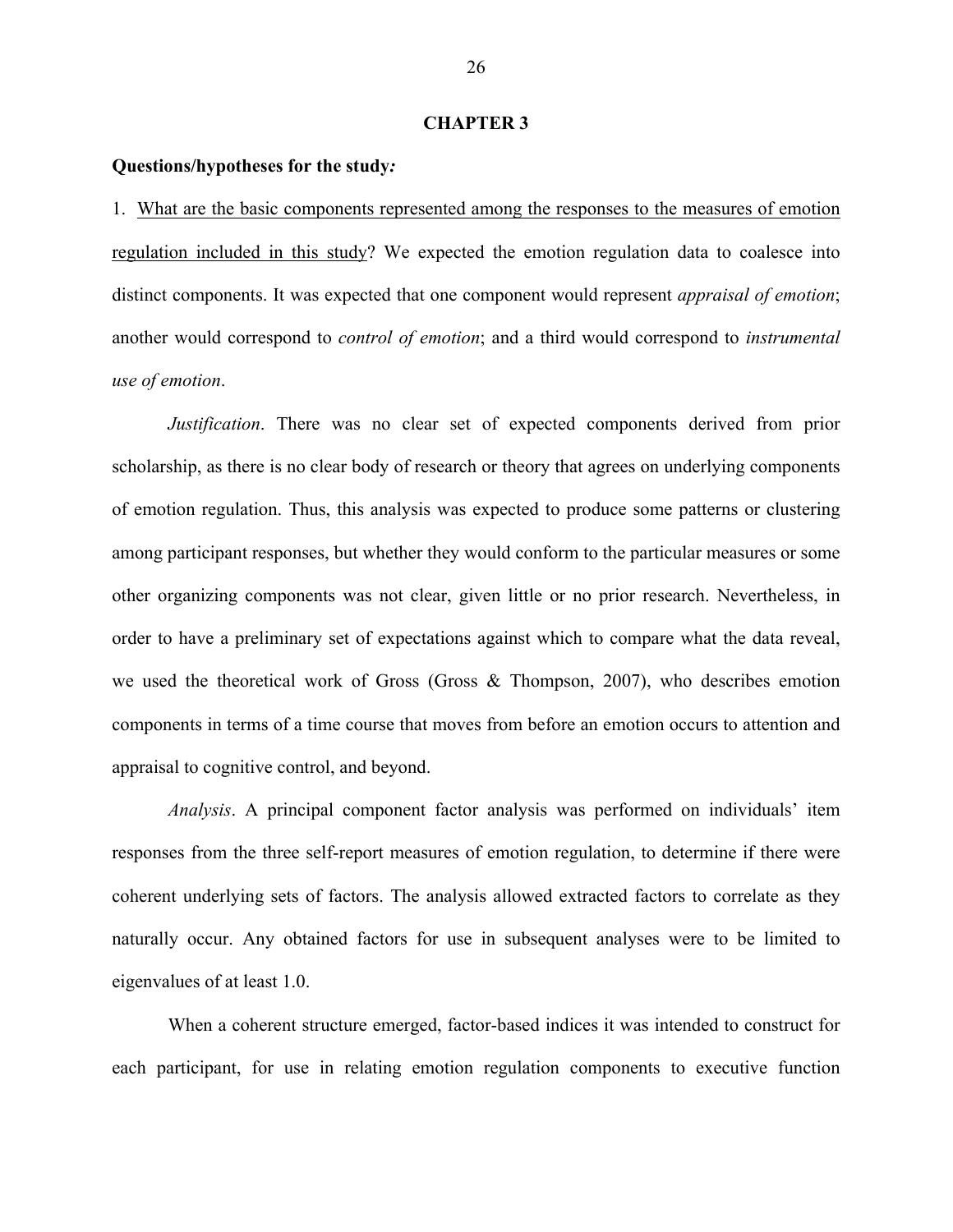components. In the absence of a coherent structure emerging, scale and subscale scores from the emotion regulation measures used in this project were to be used to explore relations with the executive function measures. However, if a coherent structure emerged from the factor analysis of the emotion measures' responses, a second question was to be addressed:

# 2. What is the relation between basic or underlying components of executive function and emotion regulation?

Overall, it was predicted that individuals with higher performance on executive function measures would also be higher in emotion regulation, as indicated in their performance on the derived components of emotion regulation. Although there was no direct prior evidence for this, given the state of measurement of emotion regulation, such overall consistency was predicted from the inclusion of emotion regulation as a part of the theory of executive function (Jurado  $\&$ Rosselli, 2007).

It was also expected that performance on specific executive function components would predict specific emotion regulation components, as follows:

- A. Higher response inhibition performance was expected to be positively associated with control of emotion. This would be observed better control of emotion among those who were faster in responses and higher in accuracy on the Stroop and antisaccade tasks.
- B. Relatively higher working memory performance was expected to predict higher scores on the components of control of emotion and instrumental use of emotion. Specifically, individuals with higher scores on digit span and letter number sequencing would demonstrate higher emotion control and greater instrumental use of emotion.
- C. High versus low task switching abilities, which included reaction time and accuracy on the Number-Letter and Category Switch tasks, were expected to be positively related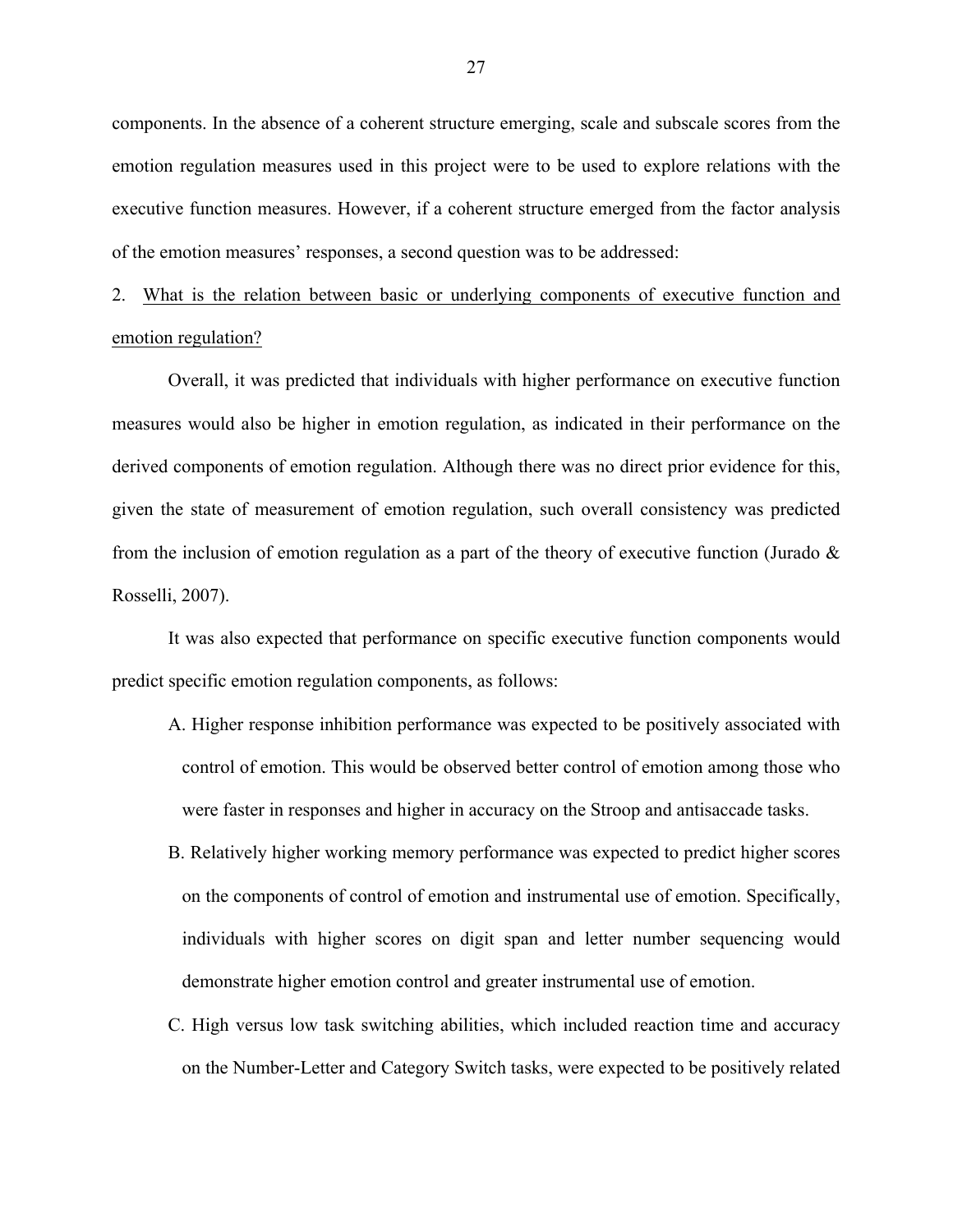to the emotion regulation components of control of emotion and instrumental use of emotion.

*Justification*. There is no extant research known to link specific components of executive function to basic components of emotion regulation. Thus, the links of executive function components and those expected to be obtained concerning emotion regulation were based on deductive logic.

*Analysis of data*. Linear regression was conducted, with scores obtained on measures of executive function (task switching, working memory and response inhibition) regressed onto the obtained factor-based scores representing the components of emotion regulation. Current mood and demographic information including age and gender were entered first, followed by the measures of executive function. The ability of the 3 executive function components to predict the individual emotion regulation components was assessed.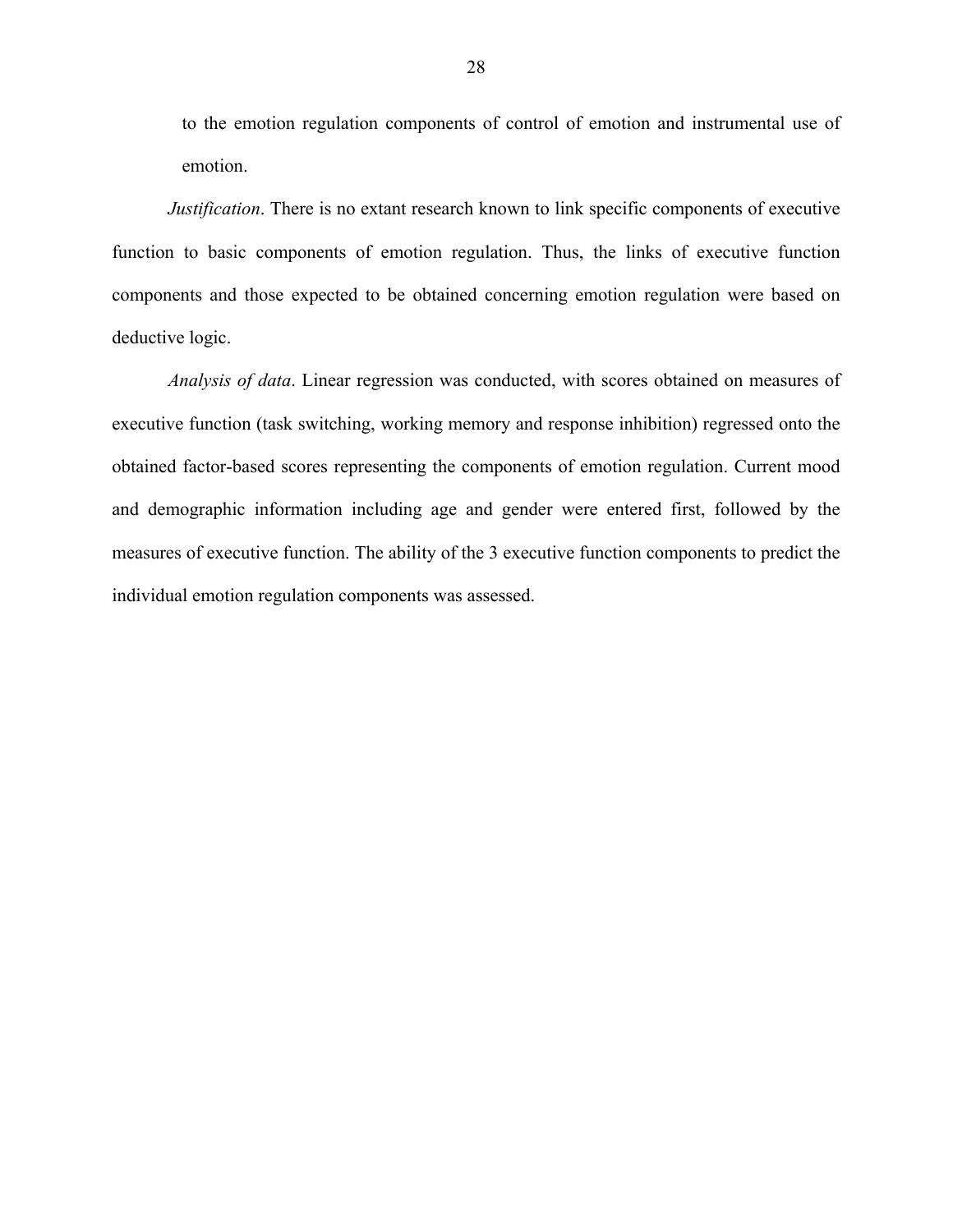## **Chapter 4**

### **RESULTS**

## **Preliminaries**

Table 2 contains descriptive statistics from the participants for the 6 executive function scores and 6 emotion regulation scores. Data were screened for univariate outliers, and 6 individual scores were identified  $(3.29 \text{ SD}$  above the mean). Because these were limited<sup>1</sup>, they were included in the analyses. Only 5 participants were missing responses for some of the measures (2 in Number/Letter, 2 in Category Switch, and 1 in Antisaccade). Since there were not many missing scores, they were replaced with their respective variable means. There were 4 variables that were significantly skewed. Antisaccade was skewed negatively; Number/Letter, Category Switch, and PANASX Negative Affect were skewed positively. The positively skewed scores were transformed with a square root function to meet the criteria for normality, and the Antisaccade score was reflected to correct its negative skew.

## **Principle Component Analysis**

To assess the underlying structure of the emotion regulation measures (Emotion Approach Coping Scale, Emotion Regulation Questionnaire and The Emotion and Amplification and Reduction Questionnaire), principle components analysis with varimax rotation was used<sup>2</sup>. In evaluating the factorability of the data, most items within a scale correlated at levels above .3, and a few correlated highly with items from other questionnaires. Most notable were items on the EAC expression and ERQ suppression scales. Communalities indicating adequate variance

 $<sup>1</sup>$  Ranging from 3.67 to 3.3 SD above</sup>

<sup>&</sup>lt;sup>2</sup> The varimax rotation was employed instead of the proposed oblimin oblique rotation for two reasons: first, the factors were very similar regardless of the rotation, second, the resulting factors were essentially uncorrelated. Varimax was used to maximize the distinctiveness of the obtained factors.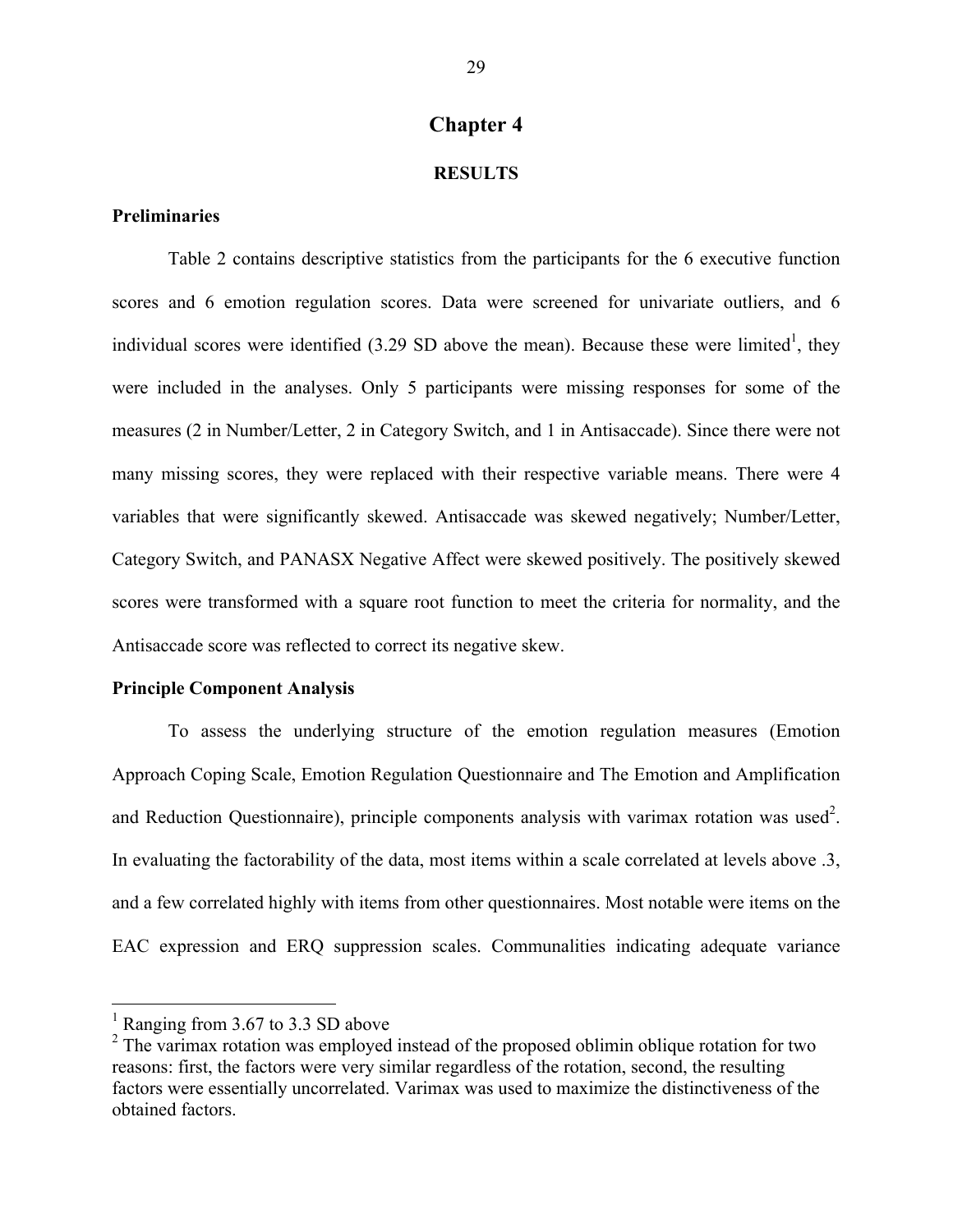(above .3) were extracted for most items; only two items had relatively small amounts of variance (less than 30%) extracted. This indicates the factor analysis was largely successful in consolidating the data.

The initial factor analysis of the measures produced 9 factors with eigenvalues greater than 1, a common criterion used to determine the number of viable patterns of variance, e.g. factors, found in a set of data. However, on inspection of the loadings, these factors were largely unable to be interpreted. At least 5 or 6 of the 9 putative factors had no discernable meaning, some consisting of a single variable with a weak loading. Therefore, the Scree plot of eigenvalues was inspected to see whether fewer factors could be a better choice, with potentially more meaningful factors. Analysis of the angle of the Scree plot suggested adequate solutions of between 4, 5 or 6 factors (see Figure 1).

Analyses were run for 4, 5, and 6 factor solutions. Each was reviewed carefully for the meaningfulness and clarity of the emergent factors. The 4 factor solution was deemed most parsimonious. The first 4 factors in each of these three analyses were highly similar. These 4 factors did not change with the addition of the  $5<sup>th</sup>$  and  $6<sup>th</sup>$  factors, and only 2 items loaded heavily on each additional factor beyond the fourth one. The 4-factor solution accounted for 48% of the variance, suggesting that this solution was moderately successful in representing and replicating the data. In the rotated 4 factor solution, the first factor accounted for 15%, the second 12%, the third 11% and the fourth 8%, respectively, of the variance in the overall set of emotion regulation scores.

The emotion regulation items were expected to show three component factors, *appraisal of emotion*; *control of emotion*; and *instrumental use of emotion*. However, the pattern of loadings indicate that the first, second and fourth factor strongly resemble particular measures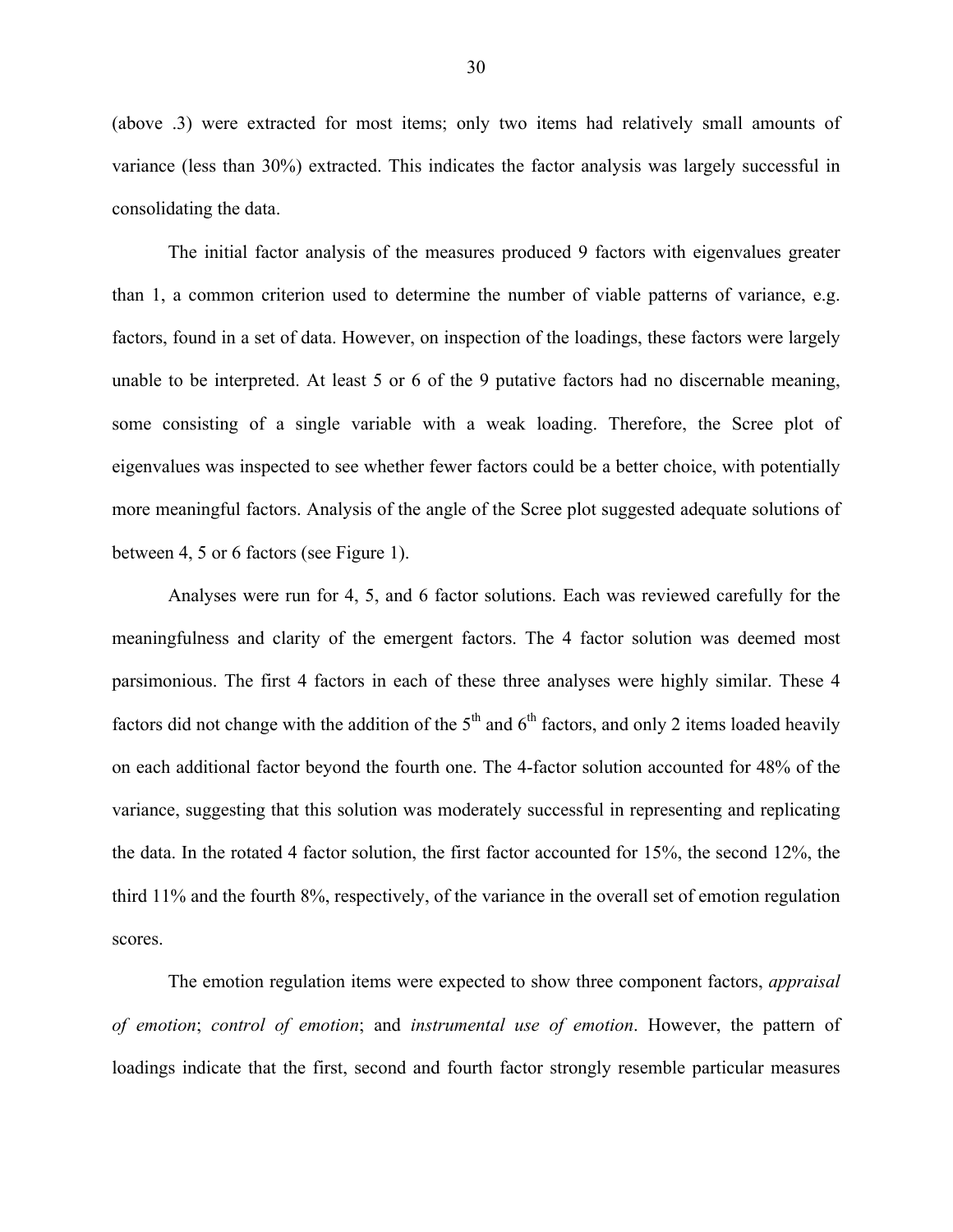taken from the TEARS and the ERQ. The first factor of the rotated solution loaded heavily on the 9 items of the TEARS Reduction scale, with the addition of a single item from the ERQ. The second factor was composed predominately of the items on the TEARS Amplification scale plus one item from the EAC. The third factor was composed of a combination of items from the EAC expression and ERQ suppression scales. The final factor was loaded most heavily by items of the ERQ reappraisal scale.

## **Overall Relationship Between Emotion Regulation and Executive Function**

To analyze the overall relationship between executive functioning and the emotion regulation factors, the executive function measures were standardized, and summed to create a single variable, with a constant added to transform every individual's score to a positive integer. The median of this overall index of executive function was used to divide the participants into low and high executive function performance groups. The performance of low and high executive function groups on each of the 4 emotion regulation factor scores was tested with between group analysis of variance (ANOVA) tests (see Figure 2). Higher performance on executive function was associated with significantly higher scores on the expression (Factor 3) emotion regulation component  $[F(1,168) = 4.32, p \lt 0.05]$ . No other emotion regulation components showed significant differences between persons who were high vs. low in their performance on overall executive function.

# **Prediction of Individual Emotion Regulation Factors from Executive Function Components**

A series of hierarchical linear regressions were performed to assess the relative importance of specific executive function components in relation to their possible prediction of emotion regulation factors, above and beyond characteristics of age, gender, and the situational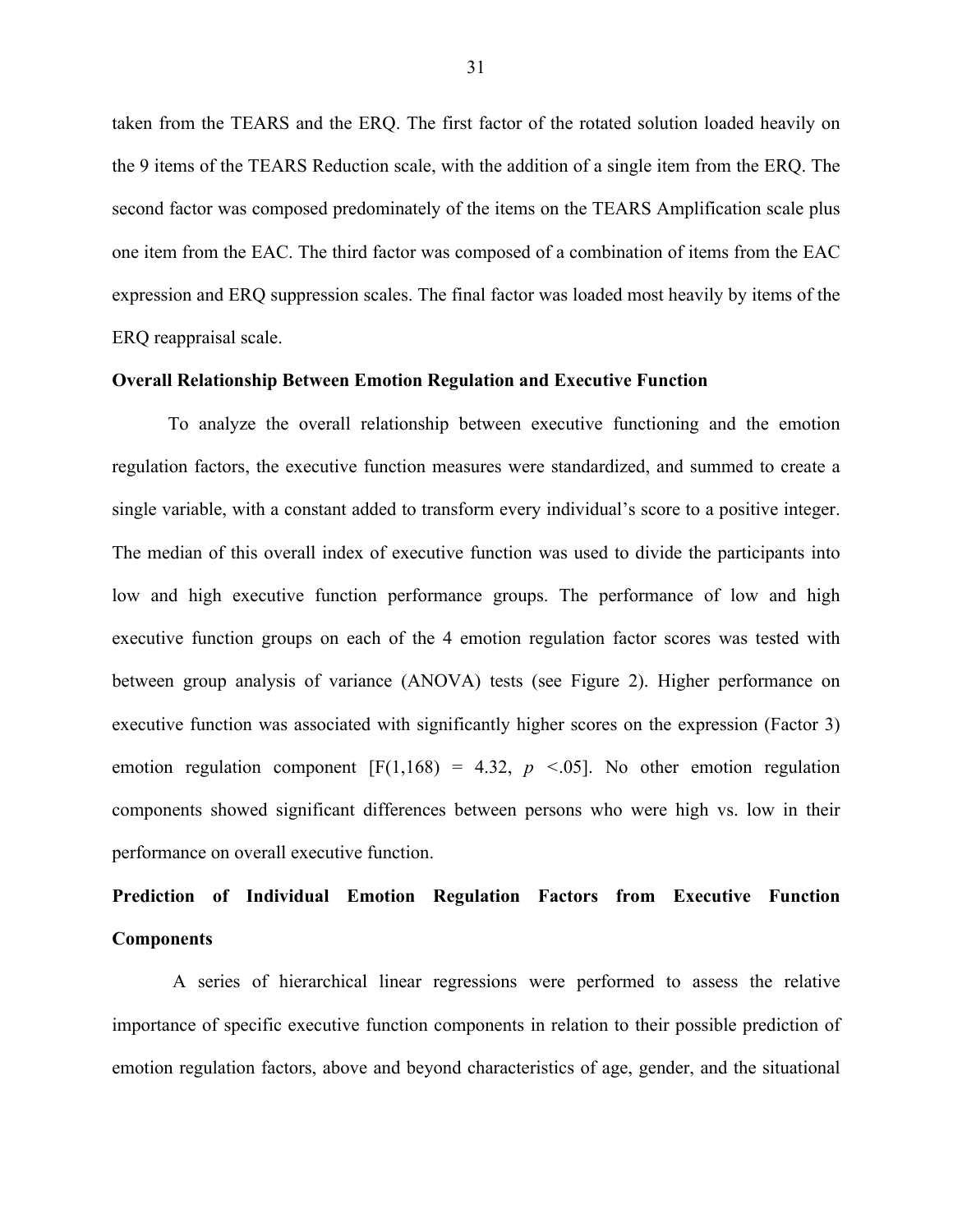occurrence of mood. Four multiple regressions were performed, one for each emotion regulation factor. In the first step, variance due to gender, age, positive affect, and negative affect served as the baseline model of comparison. In the second block, the three standardized positive executive function component scores (working memory, inhibition and task switching) were entered into the model. The change in predictive power and the individual contribution of variables were compared and evaluated.

**Executive function as a predictor of confidence in internal control of emotion.** In the first analysis, the combined age, gender and mood variables significantly predicted scores on the TEARS Reduction factor (Factor 1) [R<sup>2</sup> = .182, F(4, 165) = 9.204, *p* < .05]. Positive [β = .273, *p <* .05] and Negative Affect [β = -.243, *p <* .05] significantly predicted *confidence* in regulating one's own emotion. When the executive function variables were added to the analysis, the prediction of the TEARS Reduction factor improved  $[R^2 = .199, F(7, 162) = 5.738, p < .05]$ , but not significantly  $[\Delta R^2 = .016, F(3, 162) = 1.095, p = .353]$ . No executive function variable significantly predicted TEARS Reduction, but the Task Switching component approached significance  $[\beta = .127, p = .078]$ .

These approaching significant findings may reflect real underlying differences that are not detectable due to current data set limitations. For instance, while close to the minimum 5 cases per variable recommended for a principle component analysis, additional data might produce cleaner factors, which in turn might clarify factor relationships with predictor variables.

**Executive function as a predictor of internal utilization of emotion.** Age, gender and mood variables significantly predicted scores on the TEARS Amplification (Factor 2) scores as well  $[R^2 = .105, F(4, 165) = 4.830, p < .05]$ . Positive  $[β = .226, p < .05]$  and Negative Affect  $[β$  $=$  .283,  $p \lt 0.05$ ] significantly predicted instrumental use of one's own emotion. When the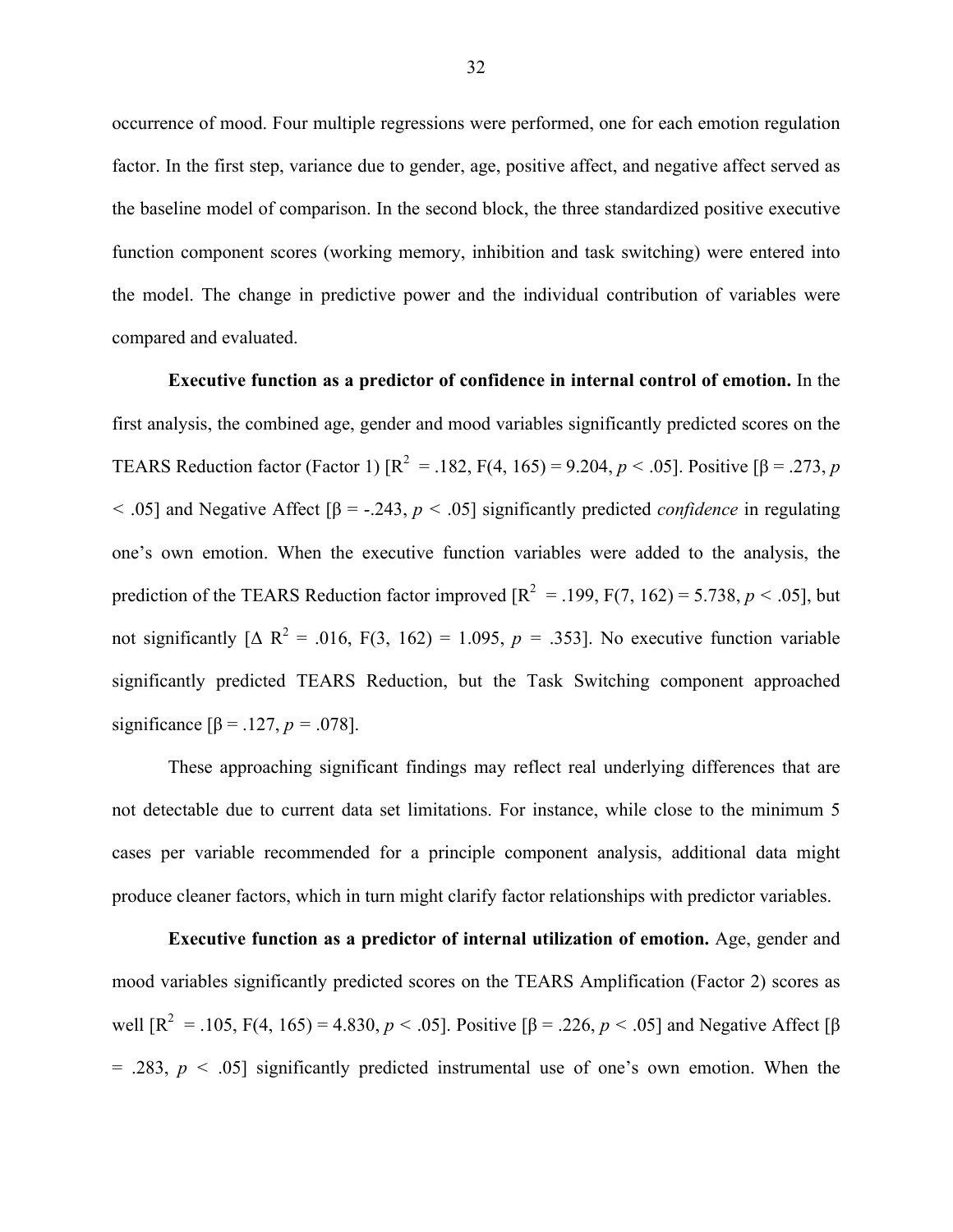executive function variables were added to the model, the prediction of the TEARS Amplification factor improved  $[R^2 = .117, F(7, 162) = 3.702, p < .05]$ , but as for the other factors, not significantly  $[\Delta \ R^2 = .012, F(3, 162) = .757, p = .520]$ . No executive function variable significantly predicted TEARS Amplification.

**Executive function as a predictor of behavioral expression of emotion.** In the third regression, age, gender and mood variables significantly predicted scores on the Expression factor (Factor 3) [R<sup>2</sup> = .140, F(4, 165) = 6.708, *p* < .05]. Positive Affect [β = .277, *p* < .05] and gender  $[\beta = -0.265, p \le 0.05]$  significantly predicted behavioral *expression* of emotions. When the executive function variables were added to the model, the prediction of the Expression factor improved  $[R^2 = .174, F(7, 162) = 4.887, p < .05]$ , and this was a significant improvement in the model  $[\Delta R^2 = .034, F(3, 162) = 2.255, p < .05]$ . This improvement was driven by the Inhibition executive function component, which was a significant predictor of emotion expression  $\beta$  = .186, *p <* .05]. Neither Task Switching nor Working Memory was significant.

**Executive function as a predictor of appraisal of emotion.** The age, gender and mood scores did not significantly predict the ERQ reappraisal factor scores (Factor 4)  $\mathbb{R}^2 = .033$ , F(4, 165) = 1.414,  $p = 0.232$ . No individual variables significantly predicted reappraisal either. When the executive function variables were added to the model, the prediction of the ERQ Reappraisal factor improved slightly, but not enough to adequately predict the factor  $\mathbb{R}^2 = 0.048$ ,  $F(7, 162) =$ .468,  $p = .323$ ], nor was this a relatively significant improvement in prediction [ $\Delta R^2 = .015$ , F(3, 162) = .851,  $p = .468$ . Similar to the initial variables, no single executive function variable significantly predicted ERQ Reappraisal.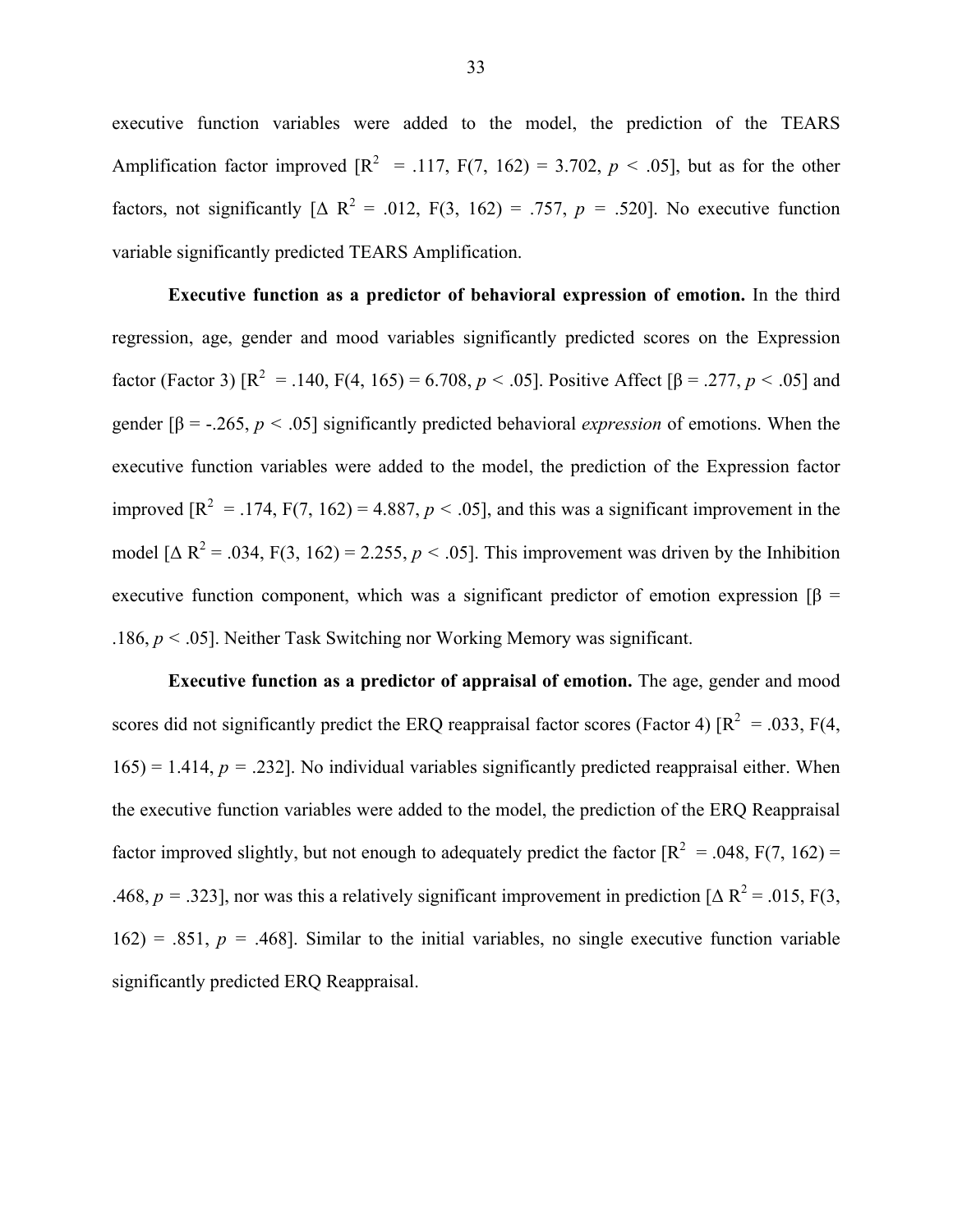## **Chapter 5**

## **DISCUSSION**

The factor analysis of the emotion regulation items did not produce the 3 hypothesized components. Appraisal was expected to include items from EAC Emotion Processing and ERQ Reappraisal, Control of Emotion was assumed to be loaded by items from the EAC Expression, TEARS Reduction and ERQ Suppression; and Instrumental Use of Emotion was predicted to be made up of items from TEARS Amplification and EAC Expression. Instead, 4 factors were observed, the first and second of these loaded almost entirely with items from either the TEARS Amplification Scale (the first factor) or the TEARS Reduction scale (the second factor), with little association of items from other scales.

Initially, the first and second factors appear to reflect their scale titles, Reduction and Amplification of emotion respectively. However, close examination suggests that the underlying constructs all do not reflect instances of down-regulation and up-regulation of emotion. For instance, amplification and reduction could be opposite sides of a single regulation component, however the data show they load on separate factors (as found in Hamilton et al. 2009). The reduction items do not load with the predicted suppression/expression factor, though if reduction corresponded to general suppression of emotion behavior these two should be associated. Instead the Reduction scale items appear to reflect *confidence* in the ability to reduce *internally* felt emotion rather than suppress expression of emotion. Similarly, Amplification items do not load with EAC expression items. Like the Reduction scale, its items seem to reflect intensifying of *internal* emotion rather than overt behavioral expression. Of the observed factor scales, this one most reflects the spirit of the proposed utilization of emotion.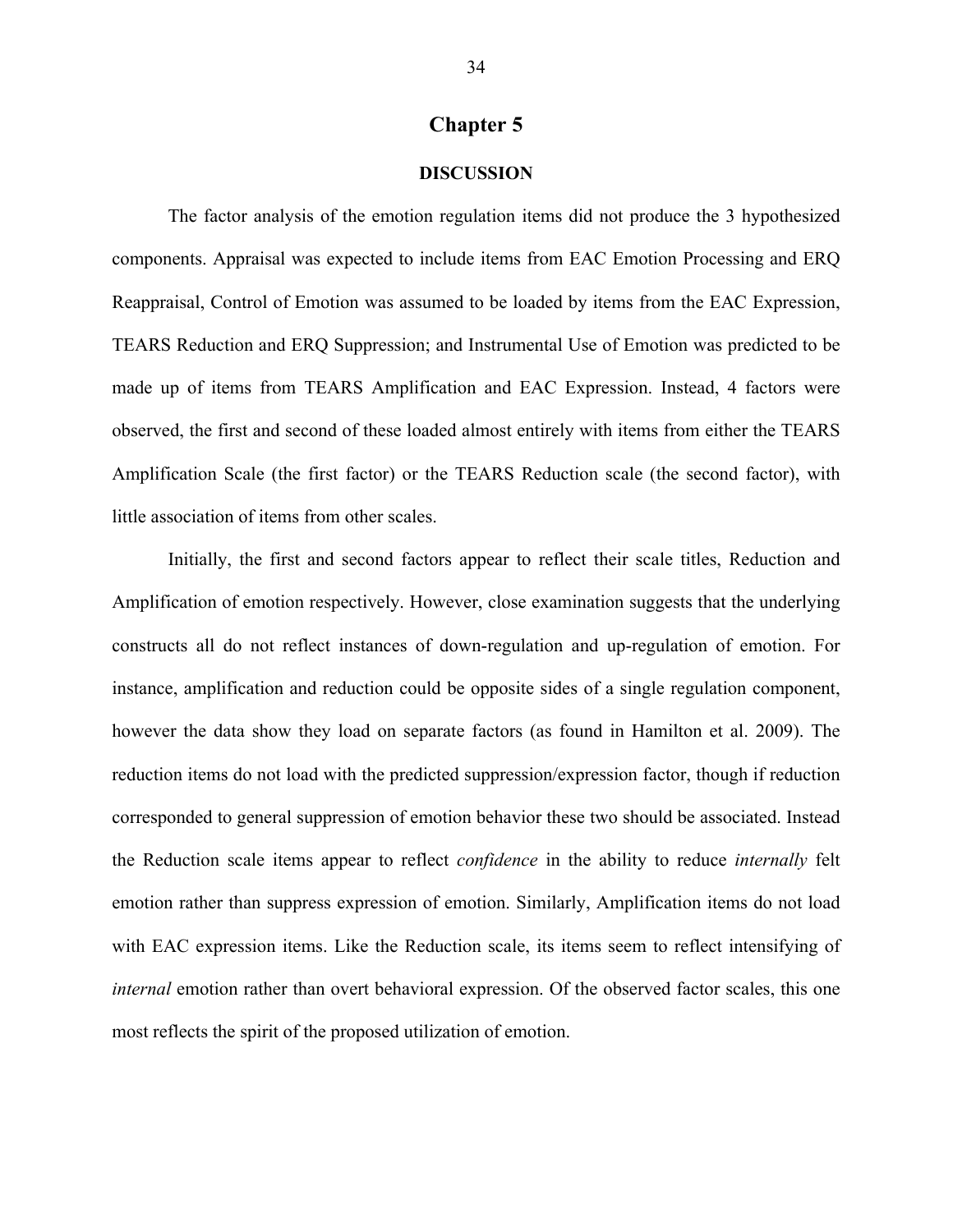The third factor consists of items related to expression of emotion, drawn from the EAC and ERQ scale and corresponding somewhat to the hypothesized Control of Emotion, with the addition of a few weakly loading items related to emotion processing and reappraisal.

This factor is composed of items from EAC expression and ERQ suppression, the pattern predicted in the Control of Emotion factor. However, the obtained factor did not reflect complete inhibitory control of emotion described in the hypotheses. Instead, it corresponded specifically to behavioral emotion expression, not internal emotion regulation. The two scales each assess the two poles of this expression dimension, either negative, in the case of ERQ Suppression, or positive, in the case of EAC Expression.

Similarly, the fourth factor bears some resemblance to the expected Appraisal component structure, as it consists predominately of reappraisal items, drawn from the ERQ Reappraisal scale. These appear to reflect a person's overt cognitive attempts to reframe his or her mood, principally by reappraising the external situation (e.g. "change what I'm thinking about"). In general, it seems to reflect the hypothesized Appraisal of emotion construct, and the reflective approach to emotion described in that expected finding. It is notable that these items do not load heavily on the first or second factors. This indicates that cognitive reframing is a separate component from all types of internal approaches to emotion, suppression of the internal feeling of emotion in particular.

Although some predicted components, like control of emotion and appraisal of emotion, seem to be supported to some extent, in general there are problems with these hypothesized factors. There are a number of possible reasons the predicted factors were not observed. Perhaps the items of the scales do reflect distinct genuine aspects of emotion regulation. The Reduction and Amplification scales of the TEARS in particular do not correspond with what was expected.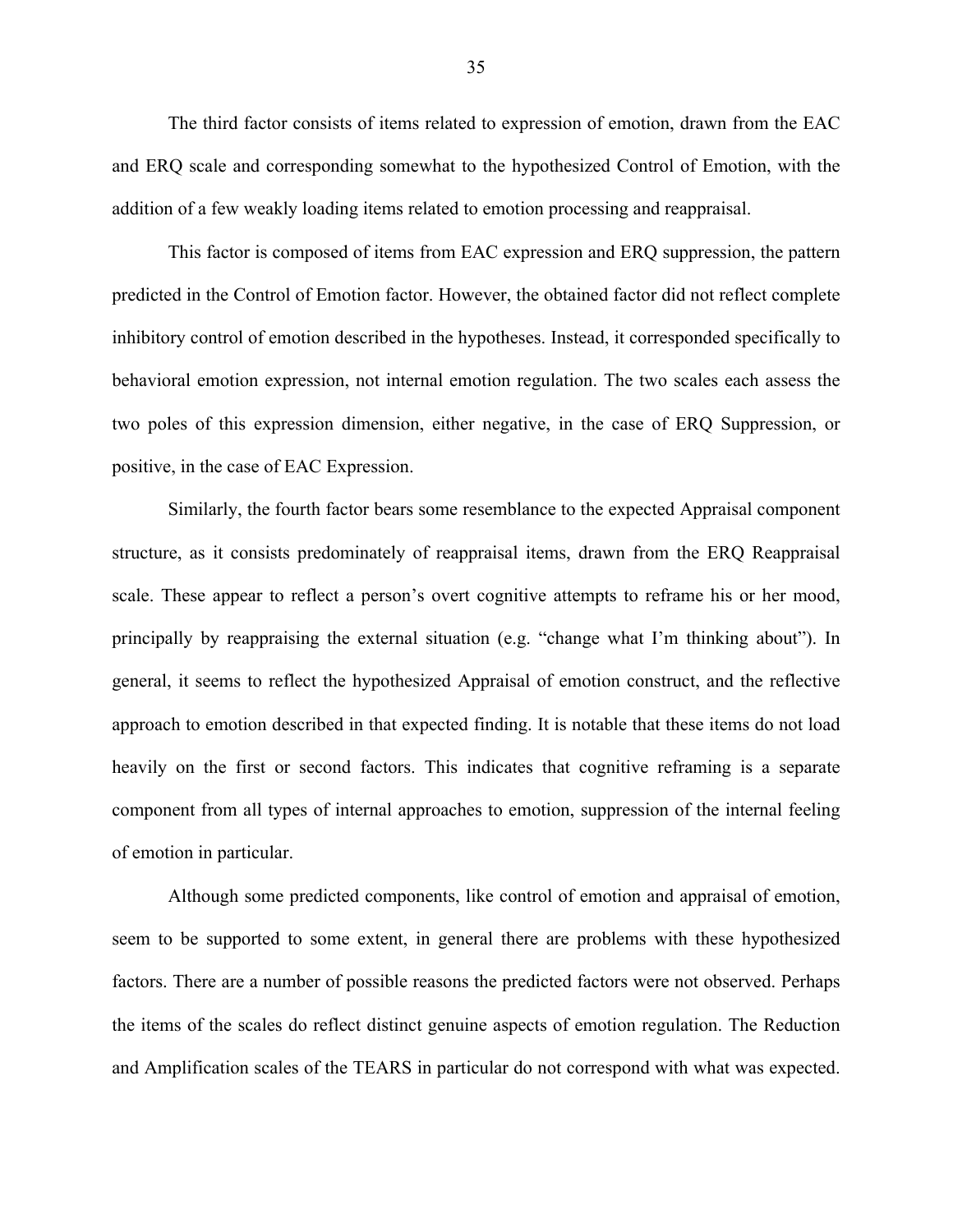These scales as labeled could reflect real emotion regulation constructs. If so, their items could capture true self-perception of emotion regulation. On the other hand, the meaning of the construct may not fit the scales' names. If the TEARS Reduction scale truly reflects ability to suppress emotions, why should it load on a factor distinct from items explicitly discussing suppression of emotional expression? Perhaps the TEARS reduction scale is misnamed. Its items could reflect another construct related to emotion regulation, but not found within the existing emotion regulation literature: self-confidence in managing one's own emotion, or in other words, self-perceived competence in regulating emotion. Many of the item statements reflect confidence in successfully coping with negative emotions or emotions aroused under stress.

It is difficult to definitively confirm the meaning of the emotion regulation components identified from these self-report measures. One explanation is components of the latent emotion regulation construct mirror the diversity and organization of components proposed for executive function. The multitude of executive function measures, which individually do not correlate very highly, can be thought of as somewhat distinct modules. Likewise, these emotion regulation scale components appear distinct and could fail to relate to *all* that would be considered as emotion regulation. Instead, they may be modular elements of a larger emotion regulation latent construct. Just as executive function includes planning, working memory, and inhibitory control, this emotion regulation construct could include self-confidence, possibly assessed by the TEARS Reduction scale, as well as other important situational factors seen in live behavioral and physiological responses. Clearly, observing live, "real world" emotion regulation should both broaden the possible components of emotion regulation and help rule out indirect correlates of the construct. However, obtaining behavioral indices of emotion regulation was beyond the scope of this investigation.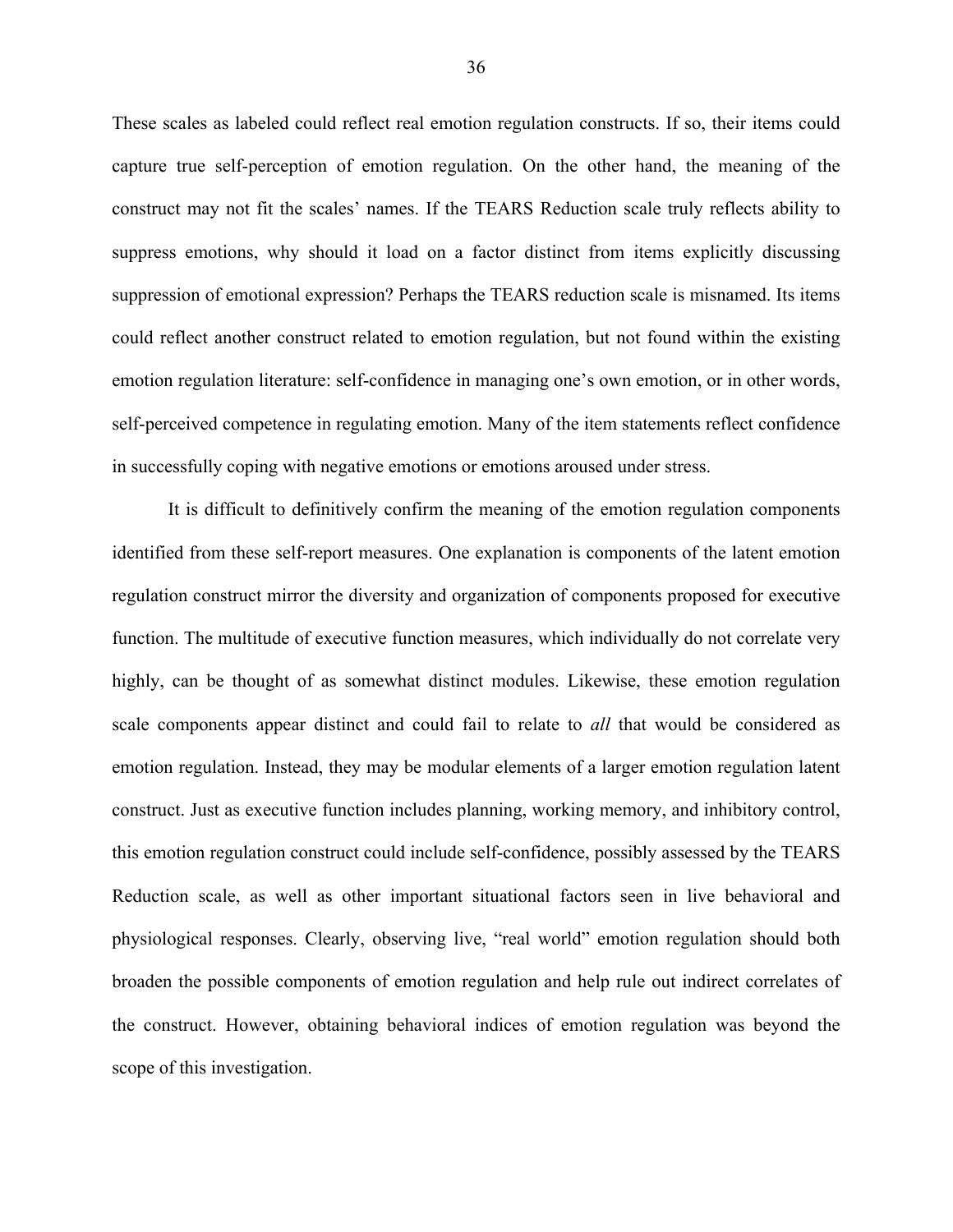#### **Relationship between Observed Emotion Regulation and Executive Function**

Only one emotion regulation factor, regulation of expression (Factor 3), is significantly higher for individuals with higher overall executive function performance. Further analysis shows that the inhibitory control executive function component significantly predicts the expression factor emotion regulation component. This significant association is the only predicted relationship between executive function and emotion regulation components supported in this study. The higher regulation of expression scores of the group with overall executive function scores above the median is likely driven by this specific relationship with inhibitory control. Previous research has found that the inability to withhold behavioral responses is associated with pathology like ADHD (Barkley, 1997) and traumatic brain injury (Alvarez & Emory, 2006). Our results further support this important cross-construct relationship.

Other predicted relations were that working memory would be associated with appraisal of emotion and instrumental use of emotion; and that task switching would be associated with control of emotion. None of these is supported by the results. Working memory was not significantly related to any emotion regulation component. Task switching was not significantly related to control of emotion, but it approach being related significantly to the first emotion factor, which is largely defined by the TEARS Reduction items. This was unexpected, but may further reflect the conceptual nature of this factor. Items on the TEARS Reduction scale appear to pertain to *confidence* respondents have in their ability to control internal emotions. It is unclear what the relation with task switching scores mean, however simple reduction of emotion does not seem to fit with the observed demand situation of task switching. Confidence, however, could be a regulation component among persons more adept at task switching.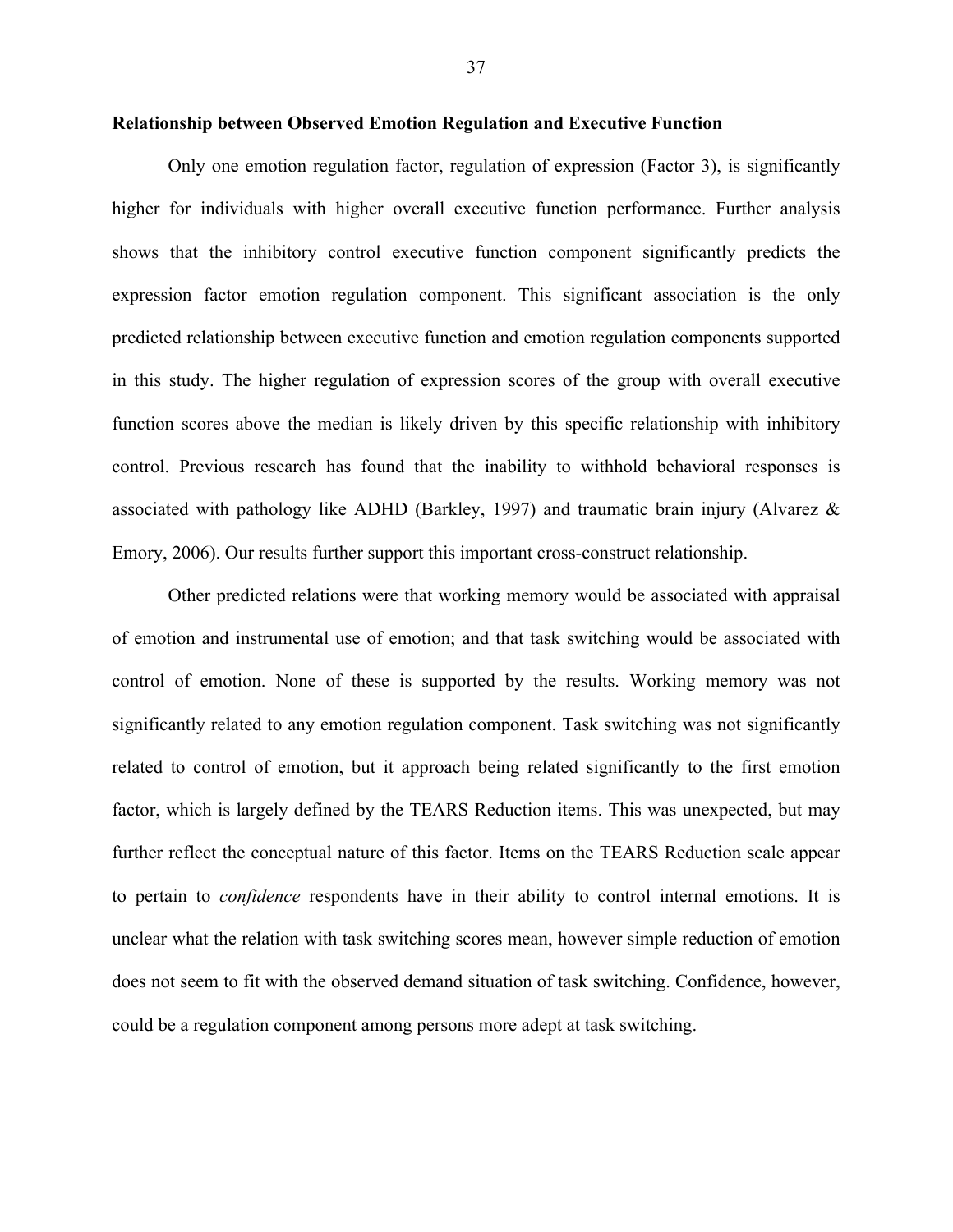Other unexpected relationships are observed between the emotion regulation components and mood and gender variables. Though not predicted, it is clear that general mood ratings significantly predict emotion regulation scores. Higher positive affect and lower negative affect predict higher scores on the first factor. Higher positive and negative affect predict elevated scores on the second factor, and being female and reporting greater positive affect is associated with elevated scores on the third factor. Only the fourth factor, cognitive reappraisal, has no relation with gender, age, or mood. This is surprising. However, given that this factor mostly taps reflective, distant cognition about emotion, its dissociation from both "cold", executive function measures in this study and the responses to self-reports about emotion regulation may not be surprising. It is possible that a behavioral, "hot" emotion regulation challenge could reflect individual differences that are influenced by gender or mood.

#### **Limitations**

The nature of the emotion regulation factors obtained in this study is still unclear. Particularly ambiguous are the TEARS Reduction and Amplification scales. Comparison of these factors in conjunction with other psychological constructs related to emotional reactivity could better elucidate these components. For instance, if the TEARS Reduction scale truly reflects capacity to suppress negative internal feelings, it should be distinct from responses designed to be more socially desirable, placing the respondent in a more favorable light. The Reduction scale could also be related to personality constructs like neuroticism and conscientiousness. The emotional overtones of a neurotic personality trait might emerge in an individual's capacity to cope with negative emotion.

It must be noted again that this study is not designed to tap all aspects of executive function and emotion regulation. This limitation likely affects at least some relations between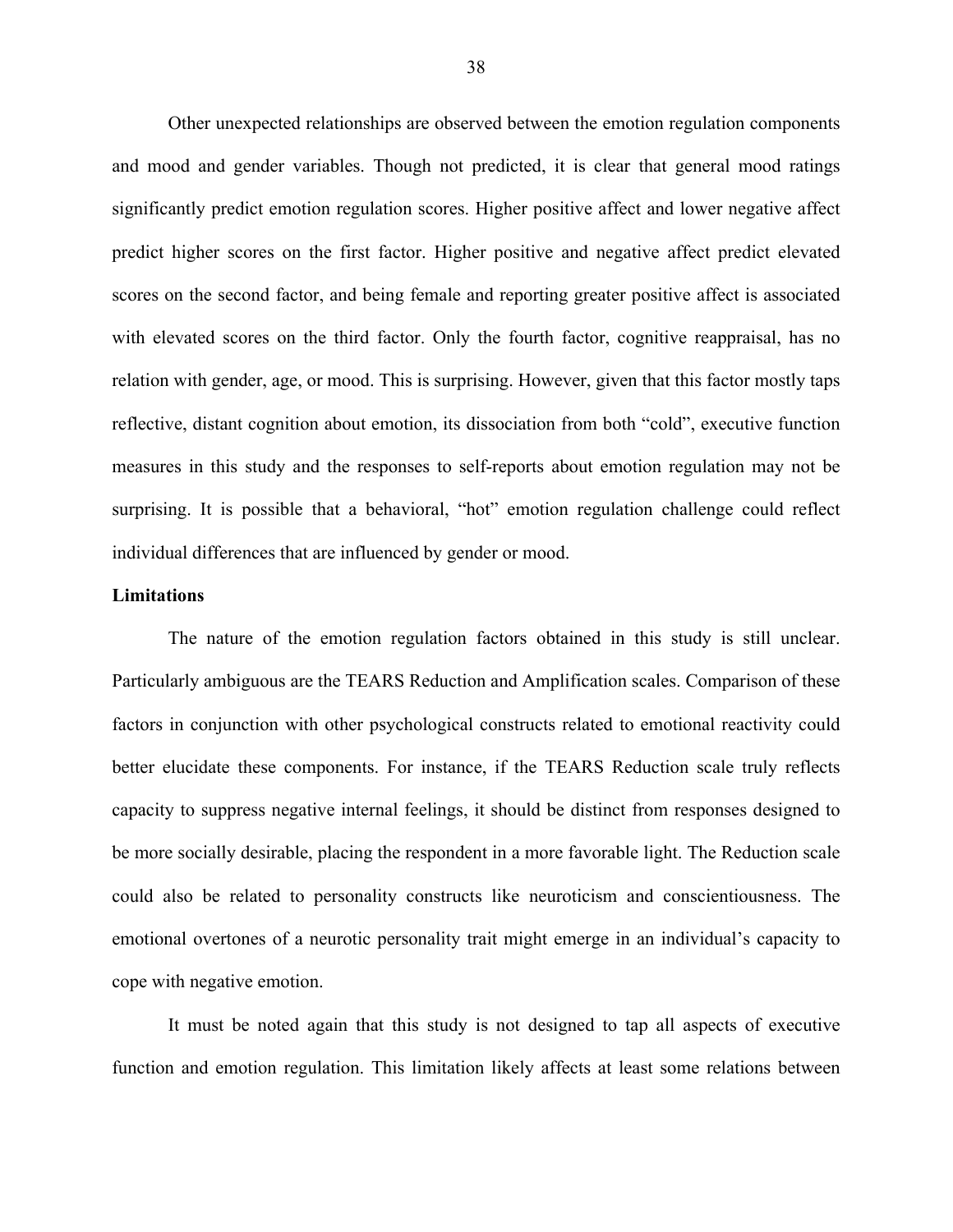these two sets of constructs. Behavioral observations of live regulation of emotion, beyond the low-level of challenge presented in study activities, were not included in this project, due to its preliminary nature. Some aspects of emotion regulation could be measurable only in live situations, and actual situations requiring emotion regulation could correspond very poorly, if at all, to pencil and paper methods. Our findings must be qualified that *these specific* emotion regulation and executive function components are largely distinct from one another, given the circumstances in which they were studied. Additional research is needed to determine whether the underlying latent constructs are truly separate in conditions more salient to the participants.

The participants in this project were mostly young adults. Their ability to regulate their emotions as well as their executive functioning could be better developed later in adulthood than it was in this project. A full range of skills related to both constructs could be better studied in somewhat older participants. Thus, relations between the two sets of constructs studied in this project could be influenced by the age of our participants, with additional links more easily observed among fully mature adults.

#### **Recommendations for Future Research**

More research with a broader focus is needed to understand the structure and function of emotion regulation components. One primary question is whether the components identified in this study are valid emotion regulation components. To answer this question, constructs known to relate to emotion, e.g. personality traits, self-esteem, psychopathology, social desirability and mood, should be investigated in conjunction with emotion regulation. Another question is whether emotion regulation is modular the way executive function components appear to be. Alternatively, are attempts to regulate emotion more dynamic and contextually dependent? If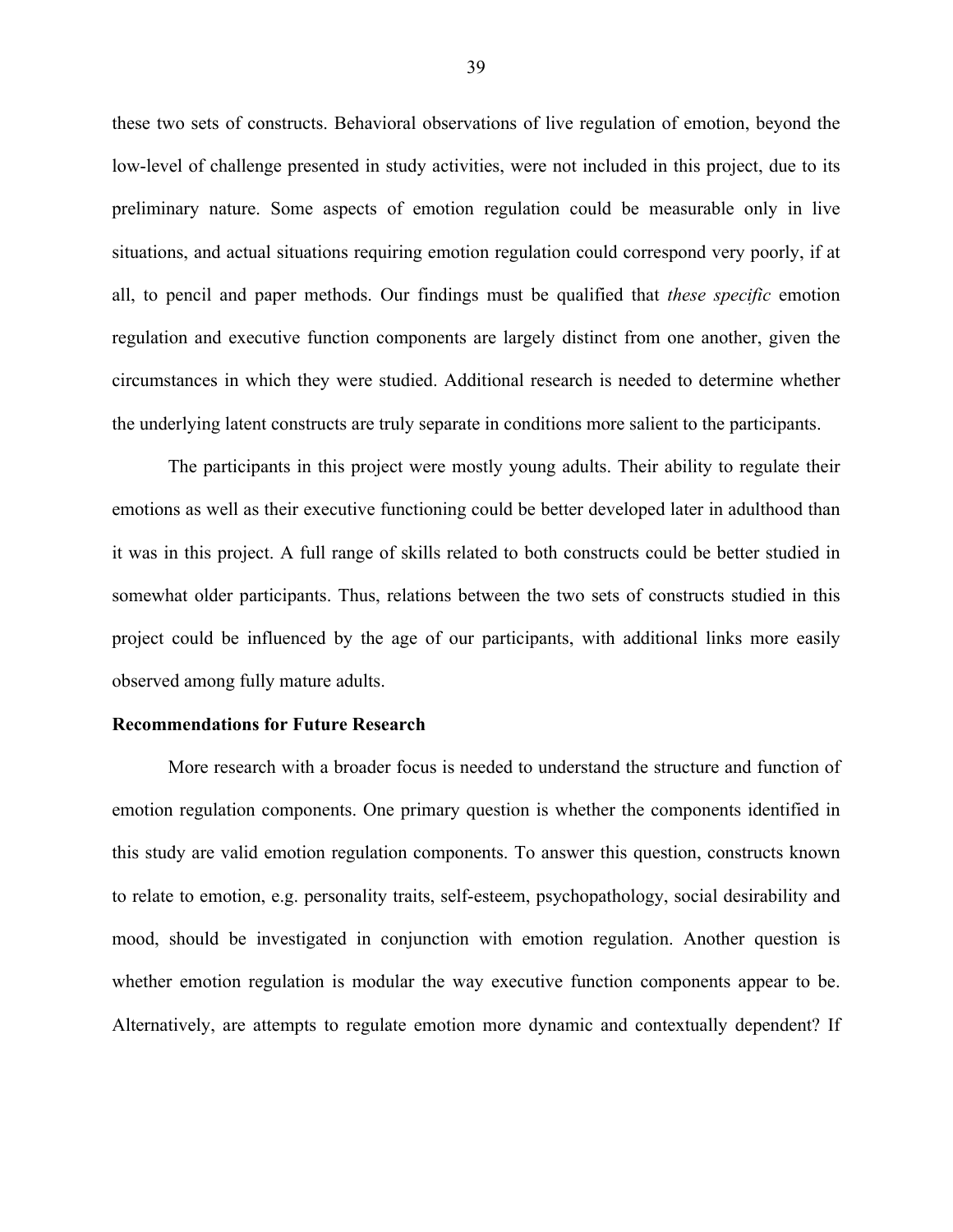emotion regulation components are distinguishable from other constructs or only weakly related to them, it likely is structured similarly to executive function.

Any component should be validated with a multi-trait-multi-method analysis. Therefore, non-self-report measures of emotion regulation should also be included in these analyses. Behavioral measures should be used to test control of specific emotions, e.g. laboratory activities designed to elicit specific emotions in the participant manage them, or video and music segments designed to provoke sadness or humor while performing another activity. Ratings from friends or acquaintances, if possible, might also provide additional validity to self-report measures while assessing a breadth of emotions behavioral tests would be unable to capture.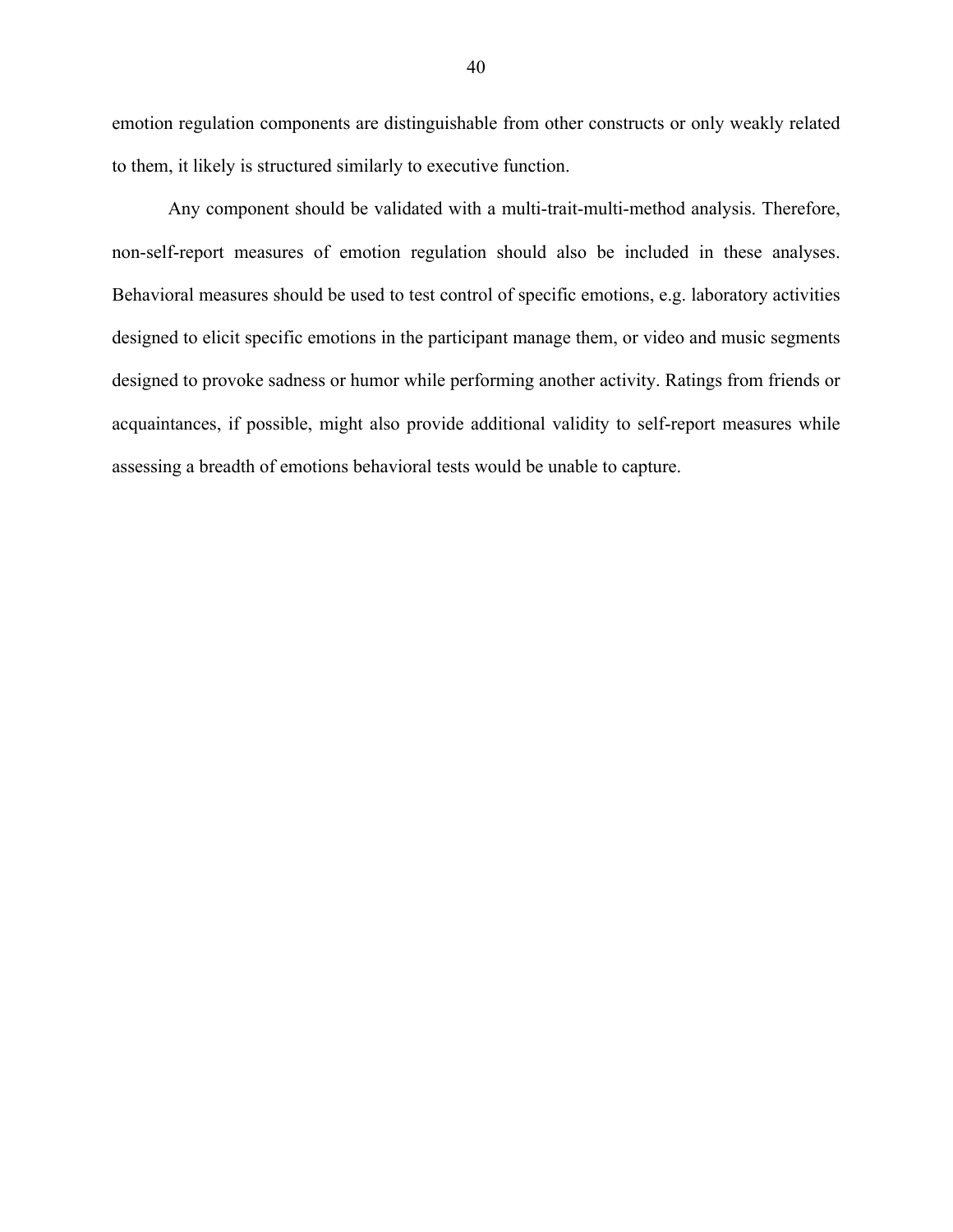# *Participant Information*

| Variable      |                           | N   | $\frac{0}{0}$ |
|---------------|---------------------------|-----|---------------|
| Gender        | Female                    | 129 | 75.9          |
|               | Male                      | 41  | 24.1          |
| Ethnicity     | Caucasian                 | 54  | 31.8          |
|               | African American          | 48  | 28.2          |
|               | Hispanic/Latino           | 9   | 5.3           |
|               | Arabic                    | 26  | 15.3          |
|               | Native American           | 1   | 0.6           |
|               | Asian/Pacific<br>Islander | 19  | 11.2          |
|               | other                     | 12  | 7.1           |
|               | No Response               | 1   | 0.6           |
| Student       | Full-time                 | 133 | 78.2          |
| <b>Status</b> | Part-time                 | 20  | 11.8          |
|               | No Response               | 17  | 10.0          |
| Year          | Freshman                  | 39  | 22.9          |
|               | Sophomore                 | 48  | 28.2          |
|               | Junior                    | 42  | 24.7          |
|               | Senior                    | 38  | 22.4          |
|               | No Response               | 3   | 1.8           |
| Income        | less than $20,000$        | 34  | 20.0          |
|               | 20,000-39,999             | 27  | 15.9          |
|               | 40,000-59,999             | 30  | 17.6          |
|               | 60,000-89,999             | 35  | 20.6          |
|               | 90,000-109,999            | 21  | 12.4          |
|               | more than 110,000         | 13  | 7.6           |
|               | No Response               | 10  | 5.9           |

*Note.* N = number of cases out of 170.  $\%$  = relative frequency in the total sample.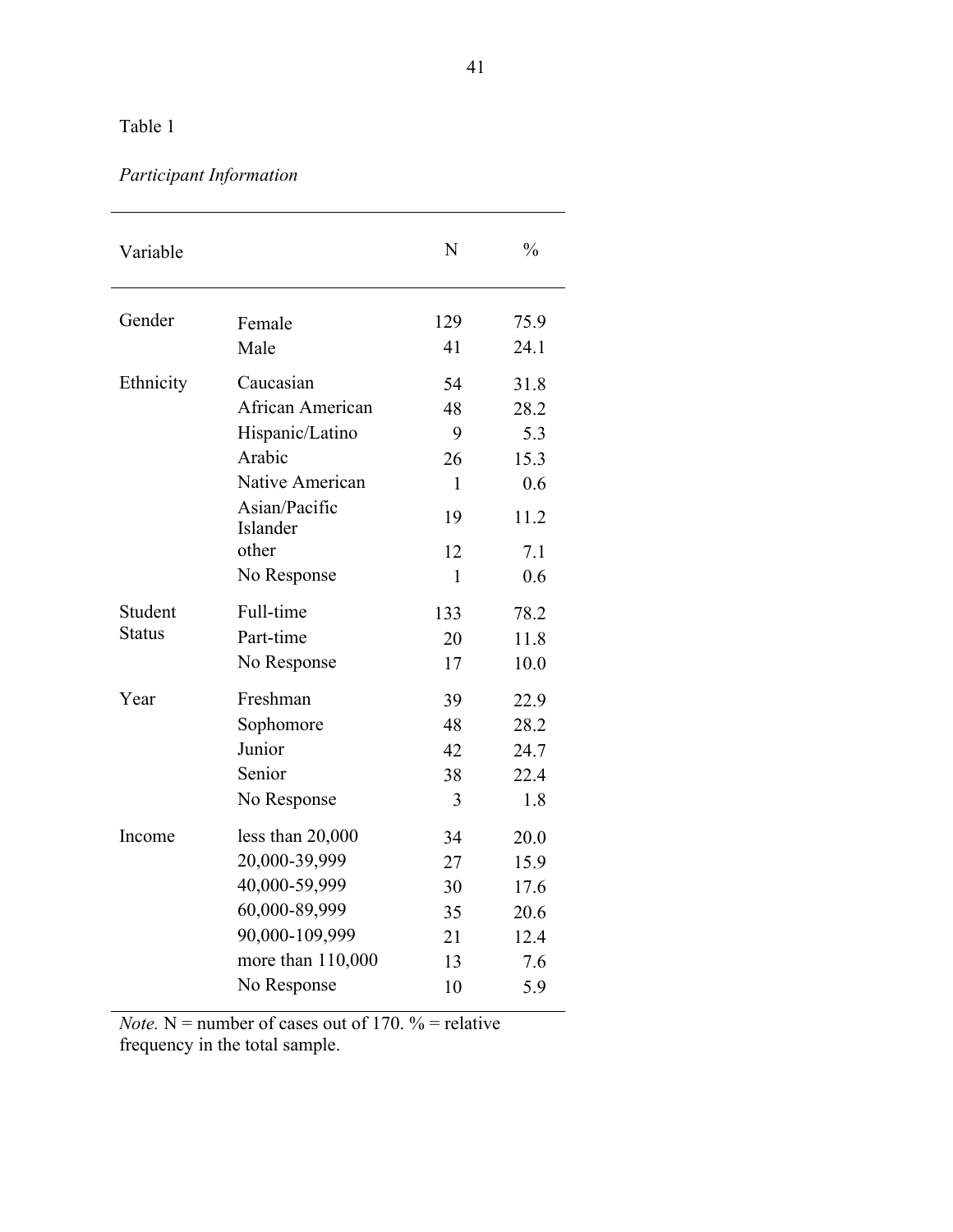## *Measures of Executive Function, Emotion Regulation, and Mood*

| Construct                 | Measure                           |       | Standard<br>Deviation |
|---------------------------|-----------------------------------|-------|-----------------------|
| <b>Executive Function</b> |                                   |       |                       |
| Response inhibition       | Antisaccade                       | 7.53  | 0.95                  |
|                           | Stroop                            | 47.33 | 9.05                  |
| Task switching            | Number Letter                     | 26.46 | 5.24                  |
|                           | <b>Category Switch</b>            | 20.33 | 5.30                  |
| Working memory            | Digit Span                        | 28.54 | 4.79                  |
|                           | Letter Number Sequencing          | 1.30  | 0.06                  |
| <b>Emotion Regulation</b> |                                   |       |                       |
|                           | <b>EAC Emotion Processing</b>     | 3.13  | 0.56                  |
|                           | <b>EAC</b> Emotion Expression     | 2.71  | 0.68                  |
|                           | <b>ERQ Cognitive Reappraisal</b>  | 5.25  | 0.99                  |
|                           | <b>ERQ Expressive Suppression</b> | 3.54  | 1.21                  |
|                           | <b>TEARS</b> Amplification        | 3.58  | 0.79                  |
|                           | <b>TEARS Reduction</b>            | 0.30  | 0.14                  |
|                           |                                   |       |                       |
| Mood                      | <b>PANASX Positive</b>            | 3.60  | 0.77                  |
|                           | <b>PANASX</b> Negative            | 2.09  | 0.71                  |

*Note*. EAC = Emotion Approach Coping Scale; ERQ = Emotion Regulation Questionnaire; TEARS = The Emotion Amplification and Reduction Scale; PANASX = Positive and Negative Affect Scale.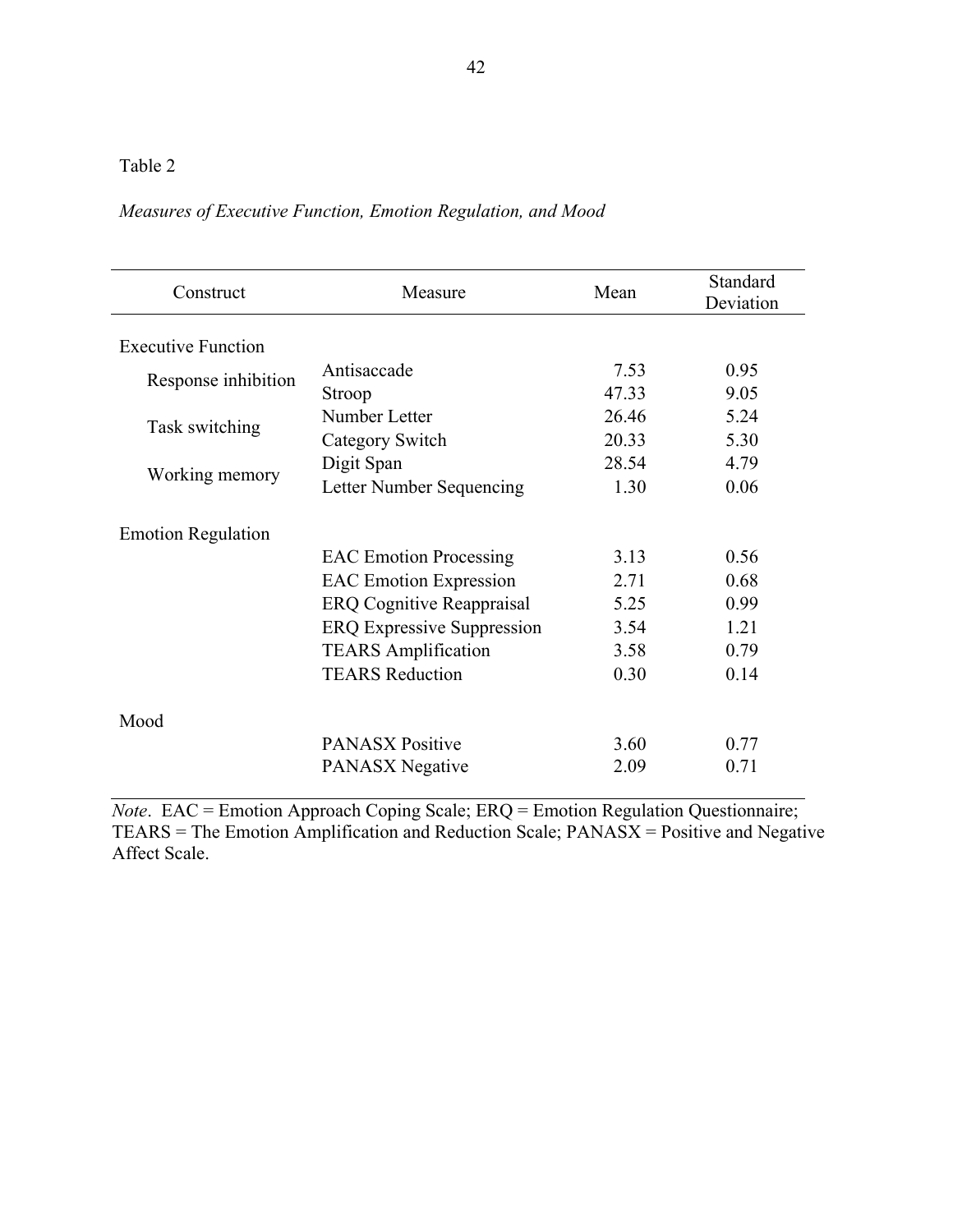|                       | <b>DST</b> | <b>LNS</b> | Stroop    | <b>ASA</b> | NL       | $\mathbf{C}\mathbf{S}$ | EAC<br>Proc | EAC<br>Expr | ERQ<br>Reapp | ERQ<br><b>Suppres</b> | TEAR<br>S Amp | <b>TEARS</b><br>Reduc |
|-----------------------|------------|------------|-----------|------------|----------|------------------------|-------------|-------------|--------------|-----------------------|---------------|-----------------------|
| <b>DST</b>            | 1.00       |            |           |            |          |                        |             |             |              |                       |               |                       |
| <b>LNS</b>            | $0.60**$   | 1.00       |           |            |          |                        |             |             |              |                       |               |                       |
| Stroop                | $0.35**$   | $0.35**$   | 1.00      |            |          |                        |             |             |              |                       |               |                       |
| <b>ASA</b>            | $-0.33**$  | $-0.21**$  | $-0.30**$ | 1.00       |          |                        |             |             |              |                       |               |                       |
| NL                    | 0.00       | 0.02       | $-0.03$   | 0.05       | 1.00     |                        |             |             |              |                       |               |                       |
| <b>CS</b>             | 0.06       | 0.15       | $-0.06$   | 0.04       | $0.28**$ | 1.00                   |             |             |              |                       |               |                       |
| EAC<br>Proc           | $-0.08$    | 0.05       | $-0.04$   | $0.21**$   | 0.00     | $-0.06$                | 1.00        |             |              |                       |               |                       |
| EAC<br>Expr           | $-0.01$    | 0.01       | 0.09      | 0.12       | $-0.05$  | $-0.02$                | $0.37**$    | 1.00        |              |                       |               |                       |
| ERQ<br>Reapp          | 0.13       | 0.12       | 0.08      | $-0.05$    | 0.02     | $-0.07$                | $0.26**$    | $0.17*$     | 1.00         |                       |               |                       |
| ERQ<br><b>Suppres</b> | $-0.07$    | $-0.13$    | $-0.03$   | $-0.11$    | $-0.05$  | $-0.06$                | $-0.15$     | $-0.56**$   | 0.01         | 1.00                  |               |                       |
| <b>TEARS</b><br>Amp   | 0.10       | 0.05       | 0.09      | 0.06       | 0.02     | $-0.11$                | $0.33**$    | $0.22**$    | $0.28**$     | $-0.20*$              | 1.00          |                       |
| <b>TEARS</b><br>Reduc | $-0.03$    | $-0.02$    | $-0.05$   | 0.11       | 0.01     | $-0.04$                | 0.01        | $-0.04$     | $-0.20*$     | $-0.04$               | $-0.23**$     | 1.00                  |

*Note.* DST = Digit Span Total; LNS = Letter Number Sequencing; ASA = Antisaccade; NL = Number/Letter; CS = Category Switch; EAC = Emotion Approach Coping Scale; ERQ = Emotion Regulation Questionnaire; TEARS = The Emotion Amplification and Reduction Scale;

*\*\* correlation is significant at .01 level (2-tailed)*

*\* correlation is significant at .05 level (2-tailed)*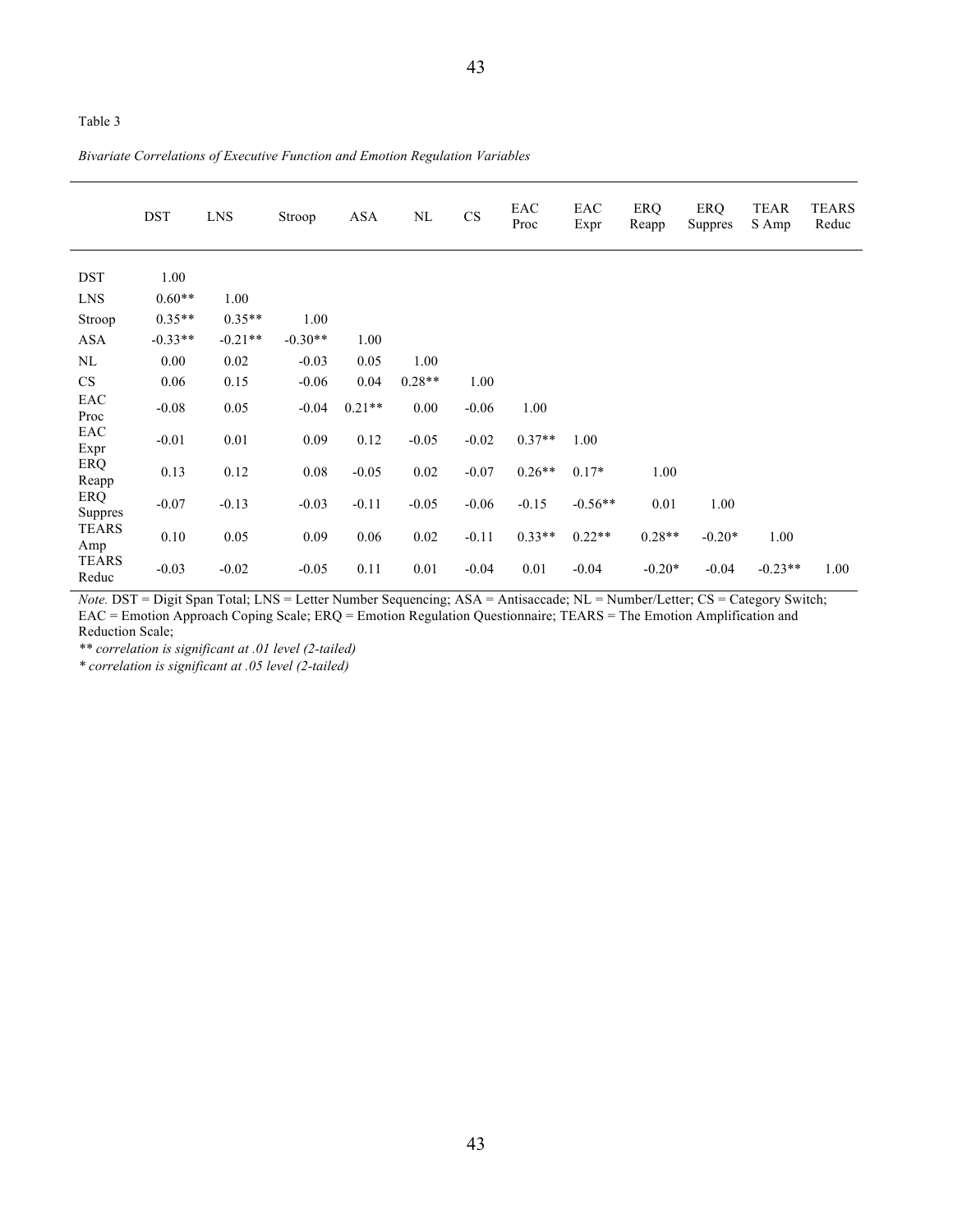*Factors 1 & 2 Loadings from a Principle Components Analysis with Varimax Rotation for Emotion Regulation Items*

|               | Component |          |          |          |  |  |  |  |
|---------------|-----------|----------|----------|----------|--|--|--|--|
|               |           |          |          |          |  |  |  |  |
| Item          | Factor 1  | Factor 2 | Factor 3 | Factor 4 |  |  |  |  |
|               |           |          |          |          |  |  |  |  |
| TEARS16       | 0.80      | $-0.05$  | 0.08     | 0.05     |  |  |  |  |
| TEARS14       | 0.78      | 0.02     | $-0.02$  | 0.20     |  |  |  |  |
| TEARS10       | 0.76      | $-0.08$  | $-0.03$  | 0.07     |  |  |  |  |
| TEARS18       | 0.76      | 0.07     | $-0.01$  | 0.10     |  |  |  |  |
| TEARS13       | 0.75      | $-0.04$  | $-0.14$  | 0.19     |  |  |  |  |
| TEARS17       | 0.73      | 0.14     | $-0.01$  | 0.05     |  |  |  |  |
| TEARS12       | 0.68      | 0.15     | $-0.04$  | 0.10     |  |  |  |  |
| TEARS15       | 0.62      | 0.13     | 0.00     | 0.11     |  |  |  |  |
| TEARS11       | 0.60      | 0.16     | $-0.04$  | 0.19     |  |  |  |  |
| ERQ5          | 0.42      | 0.05     | $-0.20$  | 0.32     |  |  |  |  |
| <b>TEARS6</b> | 0.15      | 0.77     | 0.09     | 0.01     |  |  |  |  |
| <b>TEARS7</b> | 0.08      | 0.75     | 0.14     | 0.01     |  |  |  |  |
| <b>TEARS9</b> | $-0.10$   | 0.70     | 0.02     | $-0.02$  |  |  |  |  |
| <b>TEARS4</b> | 0.16      | 0.69     | $-0.03$  | 0.24     |  |  |  |  |
| <b>TEARS1</b> | 0.03      | 0.69     | $-0.04$  | 0.14     |  |  |  |  |
| TEARS2        | 0.10      | 0.66     | $-0.17$  | 0.29     |  |  |  |  |
| <b>TEARS8</b> | $-0.20$   | 0.58     | 0.04     | $-0.13$  |  |  |  |  |
| <b>TEARS3</b> | 0.27      | 0.53     | $-0.13$  | 0.40     |  |  |  |  |
| <b>TEARS5</b> | 0.17      | 0.48     | 0.17     | 0.21     |  |  |  |  |
| EAC7          | 0.20      | 0.37     | 0.36     | 0.06     |  |  |  |  |

*Note.* TEARS = The Emotion Amplification and Reduction Scale; EAC = Emotion Approach Coping Scale; ERQ = Emotion Regulation Questionnaire. Rotation converged in 6 iterations.

44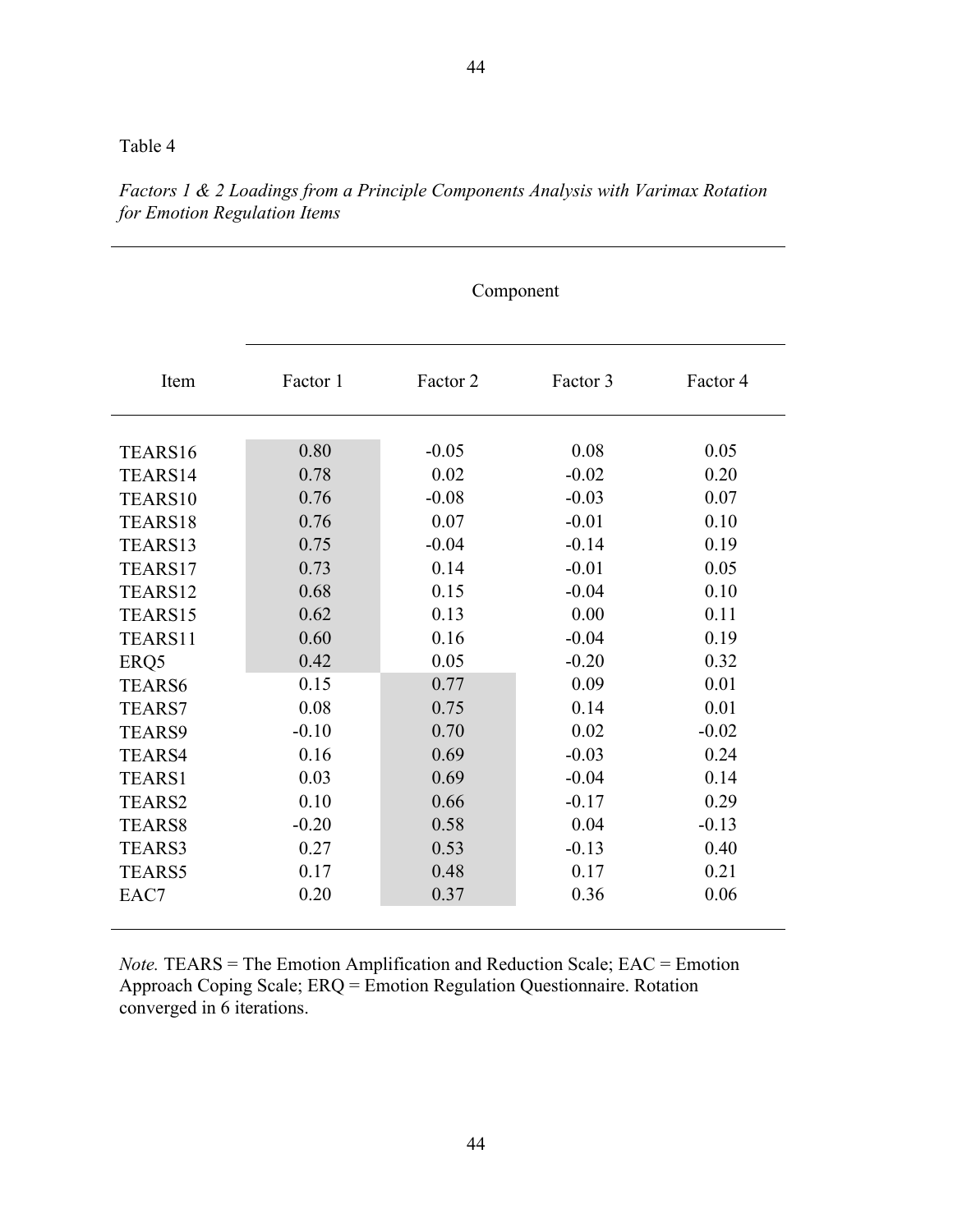|                  | Component |          |          |          |  |  |  |  |
|------------------|-----------|----------|----------|----------|--|--|--|--|
| Item             | Factor 1  | Factor 2 | Factor 3 | Factor 4 |  |  |  |  |
| EAC3             | $-0.04$   | $-0.03$  | 0.78     | 0.13     |  |  |  |  |
| ERQ <sub>2</sub> | 0.12      | $-0.01$  | $-0.72$  | 0.05     |  |  |  |  |
| EAC1             | $-0.19$   | 0.07     | 0.70     | 0.15     |  |  |  |  |
| EAC4             | 0.07      | $-0.14$  | 0.65     | 0.31     |  |  |  |  |
| ERQ6             | 0.23      | 0.08     | $-0.61$  | $-0.11$  |  |  |  |  |
| EAC <sub>2</sub> | 0.20      | 0.12     | 0.57     | $-0.11$  |  |  |  |  |
| ERQ9             | 0.22      | 0.00     | $-0.52$  | 0.18     |  |  |  |  |
| EAC <sub>8</sub> | 0.16      | 0.24     | 0.51     | 0.08     |  |  |  |  |
| ERQ4             | 0.08      | 0.05     | $-0.40$  | $-0.21$  |  |  |  |  |
| EAC <sub>6</sub> | 0.29      | 0.31     | 0.39     | $-0.10$  |  |  |  |  |
| EAC5             | 0.31      | 0.23     | 0.31     | $-0.07$  |  |  |  |  |
| ERQ8             | 0.22      | 0.18     | $-0.05$  | 0.72     |  |  |  |  |
| ERQ10            | 0.24      | 0.06     | 0.14     | 0.71     |  |  |  |  |
| ERQ7             | 0.22      | 0.16     | 0.03     | 0.68     |  |  |  |  |
| ERQ3             | 0.09      | $-0.02$  | 0.26     | 0.62     |  |  |  |  |
| ERQ1             | 0.05      | 0.15     | 0.12     | 0.58     |  |  |  |  |
|                  |           |          |          |          |  |  |  |  |

| Factors 3 & 4 Loadings from a Principle Components Analysis with Varimax Rotation |  |  |
|-----------------------------------------------------------------------------------|--|--|
| for Emotion Regulation Items                                                      |  |  |

45

*Note.* TEARS = The Emotion Amplification and Reduction Scale; EAC = Emotion Approach Coping Scale; ERQ = Emotion Regulation Questionnaire. Rotation converged in 6 iterations.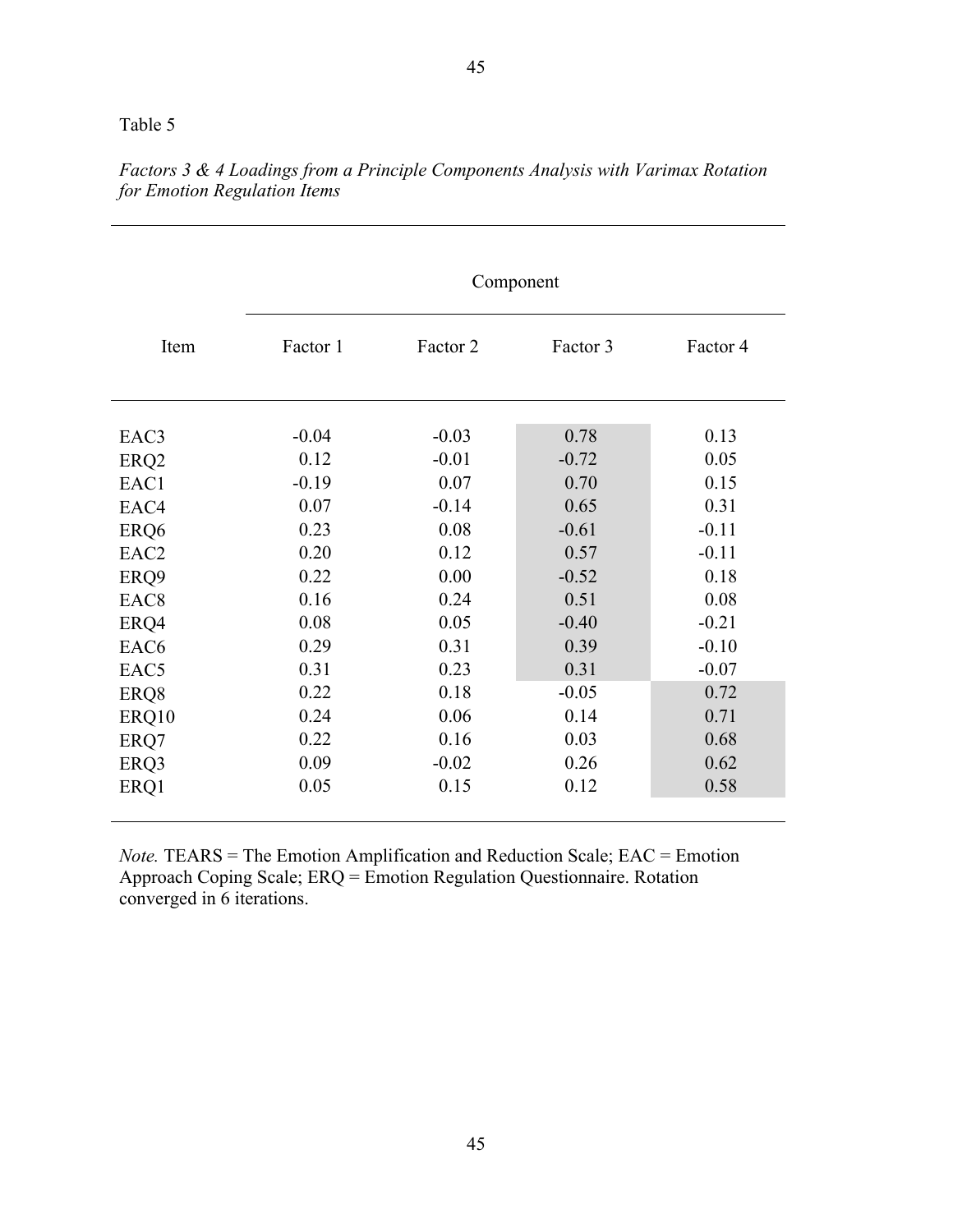| Emotion<br>Regulation<br>Factor |                                                        | Sum of<br>Squares        | df                       | Mean<br>Square | F    | Sig. |
|---------------------------------|--------------------------------------------------------|--------------------------|--------------------------|----------------|------|------|
| Factor 1                        | <b>Between Groups</b><br><b>Within Groups</b><br>Total | 0.02<br>168.98<br>169.00 | 1.00<br>168.00<br>169.00 | 0.02<br>1.01   | 0.02 | 0.88 |
| Factor 2                        | <b>Between Groups</b><br><b>Within Groups</b><br>Total | 0.27<br>168.73<br>169.00 | 1.00<br>168.00<br>169.00 | 0.27<br>1.00   | 0.27 | 0.60 |
| Factor 3                        | <b>Between Groups</b><br><b>Within Groups</b><br>Total | 4.24<br>164.76<br>169.00 | 1.00<br>168.00<br>169.00 | 4.24<br>0.98   | 4.32 | 0.04 |
| Factor 4                        | <b>Between Groups</b><br><b>Within Groups</b><br>Total | 0.34<br>168.67<br>169.00 | 1.00<br>168.00<br>169.00 | 0.34<br>1.00   | 0.33 | 0.56 |

*Between Groups Analysis of Variance for Emotion Regulation Factors by Level of Executive Function (High/Low)* 

*Note.* The factors 1-4 were obtained through the Principle Component Analysis in Tables 3 & 4. The Executive Function variable was composed of the sum of standardized positive scores from the six measures. This variable was then median split to create high/low groups.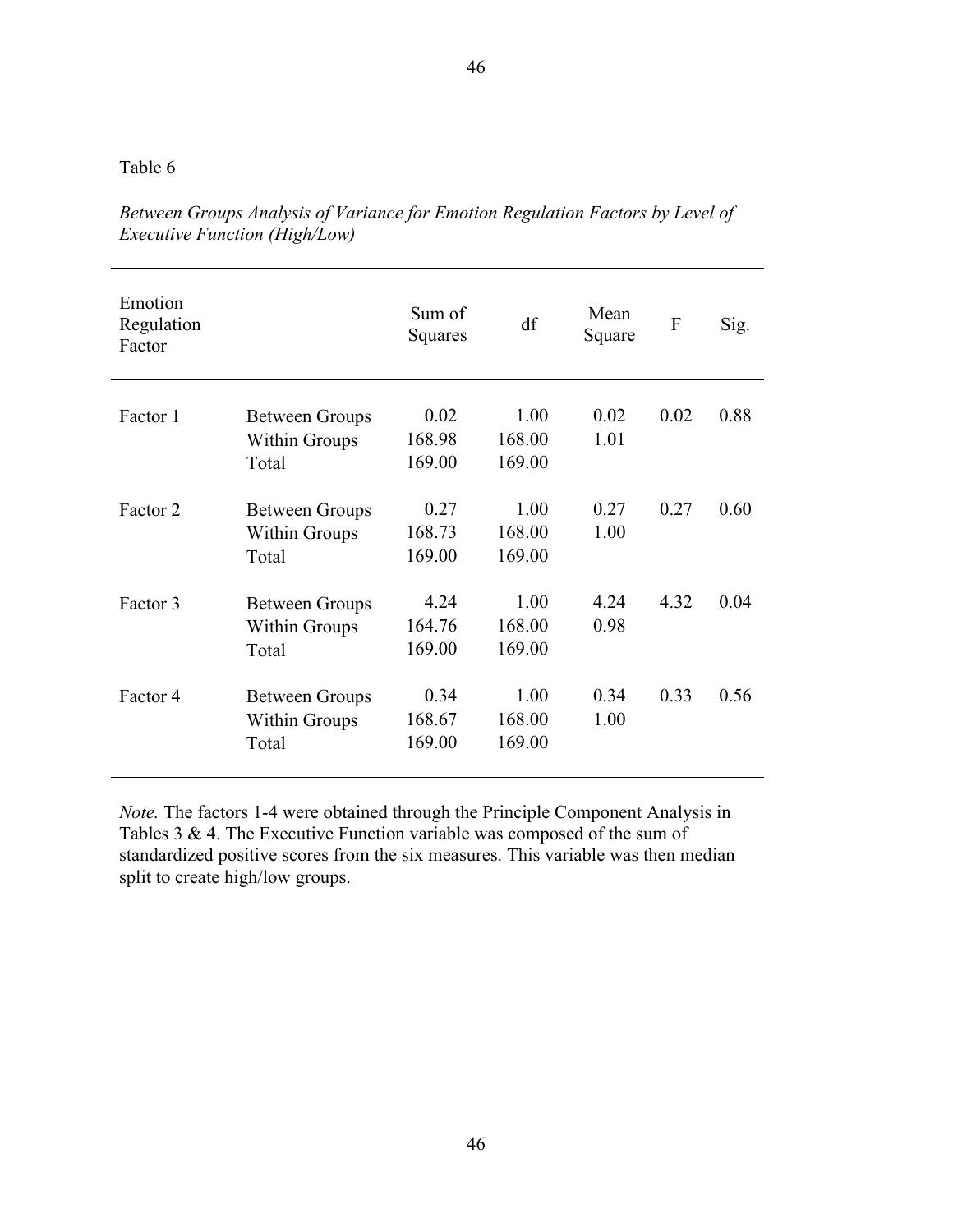|        | Predictor              | B       | S.E. B | $\beta$ | $\boldsymbol{p}$ | $\,$ s $\,$ r | $\mathbf F$ | $R^2$ | $\boldsymbol{p}$ | $\Delta R^2$ | $\boldsymbol{p}$ |
|--------|------------------------|---------|--------|---------|------------------|---------------|-------------|-------|------------------|--------------|------------------|
|        |                        |         |        |         |                  | Factor 1      |             |       |                  |              |                  |
| Step 1 |                        |         |        |         |                  |               | 9.20        | 0.18  | 0.00             |              |                  |
|        | (constant)             | $-0.25$ | 0.68   |         | 0.72             |               |             |       |                  |              |                  |
|        | Gender                 | 0.24    | 0.17   | 0.10    | 0.16             | 0.10          |             |       |                  |              |                  |
|        | Age                    | 0.01    | 0.01   | 0.04    | 0.60             | 0.04          |             |       |                  |              |                  |
|        | <b>Positive Affect</b> | 0.36    | 0.10   | 0.27    | 0.00             | 0.26          |             |       |                  |              |                  |
|        | Negative Affect        | $-1.02$ | 0.31   | $-0.24$ | 0.00             | $-0.23$       |             |       |                  |              |                  |
| Step 2 |                        |         |        |         |                  |               | 5.74        | 0.20  | 0.00             | 0.02         | 0.35             |
|        | Working                |         |        |         |                  |               |             |       |                  |              |                  |
|        | Memory                 | 0.00    | 0.04   | 0.00    | 0.97             | 0.00          |             |       |                  |              |                  |
|        | Inhibition             | 0.02    | 0.05   | 0.02    | 0.74             | 0.02          |             |       |                  |              |                  |
|        | <b>Task Switching</b>  | 0.08    | 0.05   | 0.13    | 0.08             | 0.13          |             |       |                  |              |                  |

*Hierarchical Regression of Executive Function Components Predicting Emotion Regulation Factor 1* 

*Note.* B = unstandardized regression coefficient. S.E. B = standard error of unstandardized regression coefficient,  $β = standardized regression coefficient, p = probability value, s = partial$ correlation;  $\Delta R^2$  = change in R<sup>2</sup>. Working Memory = sum of standardized positive scores from the Digit Span and Letter Number Sequencing; Inhibition = sum of standardized positive scores from the Antisaccade and Stroop; Task Switching = sum of standardized positive scores from the Number Letter and Category Switch.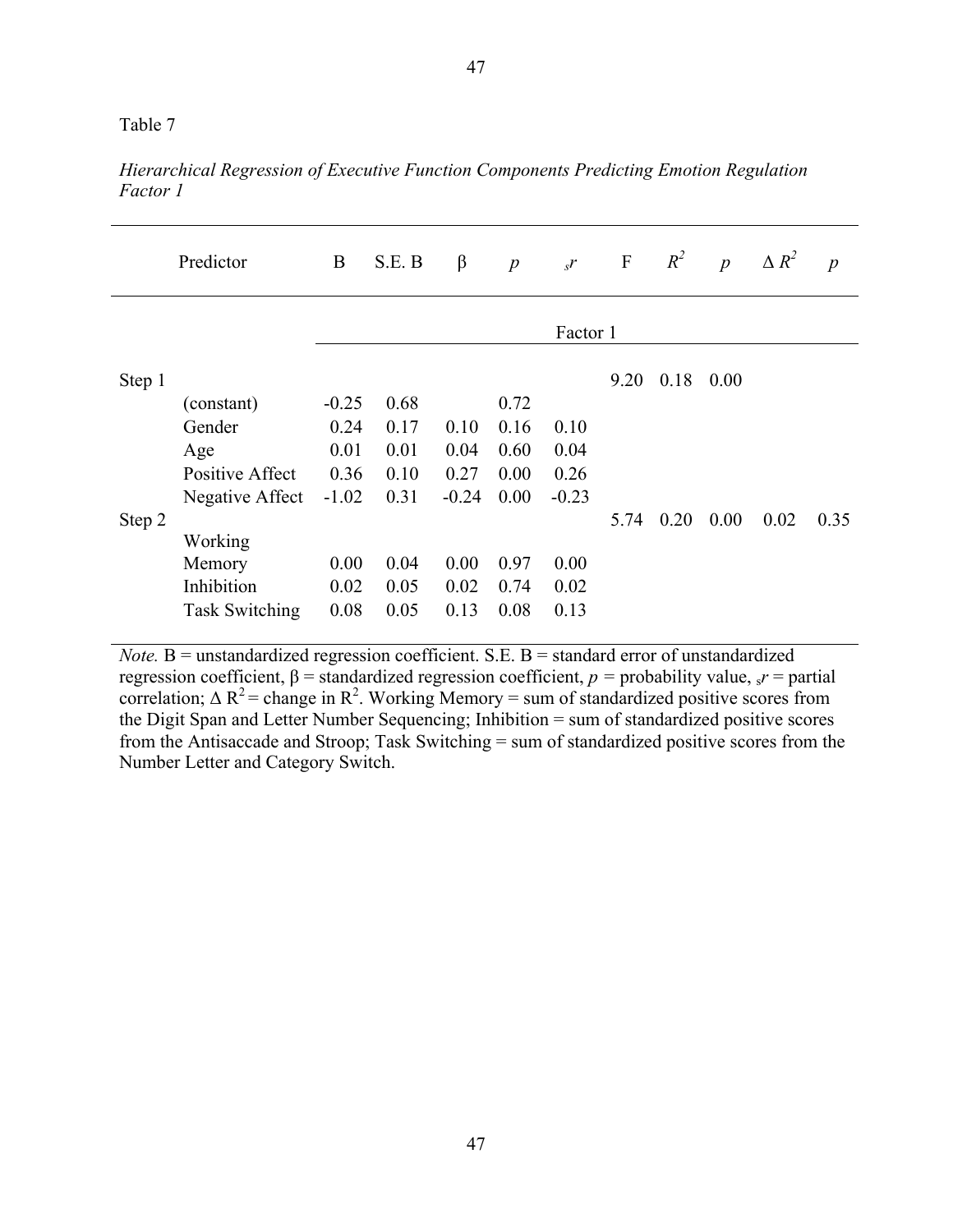|        | Predictor             | B       | S.E. B | $\beta$ | $\boldsymbol{p}$ | $s^{\prime\prime}$ | $\mathbf{F}$ | $R^2$ | $\boldsymbol{p}$ | $\Delta R^2$ | $\boldsymbol{p}$ |
|--------|-----------------------|---------|--------|---------|------------------|--------------------|--------------|-------|------------------|--------------|------------------|
|        |                       |         |        |         |                  | Factor 2           |              |       |                  |              |                  |
| Step 1 |                       |         |        |         |                  |                    | 4.83         | 0.11  | 0.00             |              |                  |
|        | (constant)            | $-2.93$ | 0.72   |         | 0.00             |                    |              |       |                  |              |                  |
|        | Gender                | 0.18    | 0.17   | 0.08    | 0.30             | 0.08               |              |       |                  |              |                  |
|        | Age                   | 0.00    | 0.01   | $-0.01$ | 0.86             | $-0.01$            |              |       |                  |              |                  |
|        | Positive Affect       | 0.29    | 0.10   | 0.23    | 0.00             | 0.22               |              |       |                  |              |                  |
|        | Negative Affect       | 1.19    | 0.32   | 0.28    | 0.00             | 0.27               |              |       |                  |              |                  |
| Step 2 |                       |         |        |         |                  |                    | 3.07         | 0.12  | 0.00             | 0.01         | 0.52             |
|        | Working               |         |        |         |                  |                    |              |       |                  |              |                  |
|        | Memory                | 0.01    | 0.04   | 0.01    | 0.85             | 0.01               |              |       |                  |              |                  |
|        | Inhibition            | $-0.08$ | 0.05   | $-0.11$ | 0.15             | $-0.11$            |              |       |                  |              |                  |
|        | <b>Task Switching</b> | 0.02    | 0.05   | 0.03    | 0.71             | 0.03               |              |       |                  |              |                  |

*Hierarchical Regression of Executive Function Components Predicting Emotion Regulation Factor 2* 

*Note.* B = unstandardized regression coefficient. S.E. B = standard error of unstandardized regression coefficient,  $\beta$  = standardized regression coefficient,  $p$  = probability value,  $s r$  = partial correlation;  $\Delta$  $R^2$  = change in  $R^2$ . Working Memory = sum of standardized positive scores from the Digit Span and Letter Number Sequencing; Inhibition = sum of standardized positive scores from the Antisaccade and Stroop; Task Switching = sum of standardized positive scores from the Number Letter and Category Switch.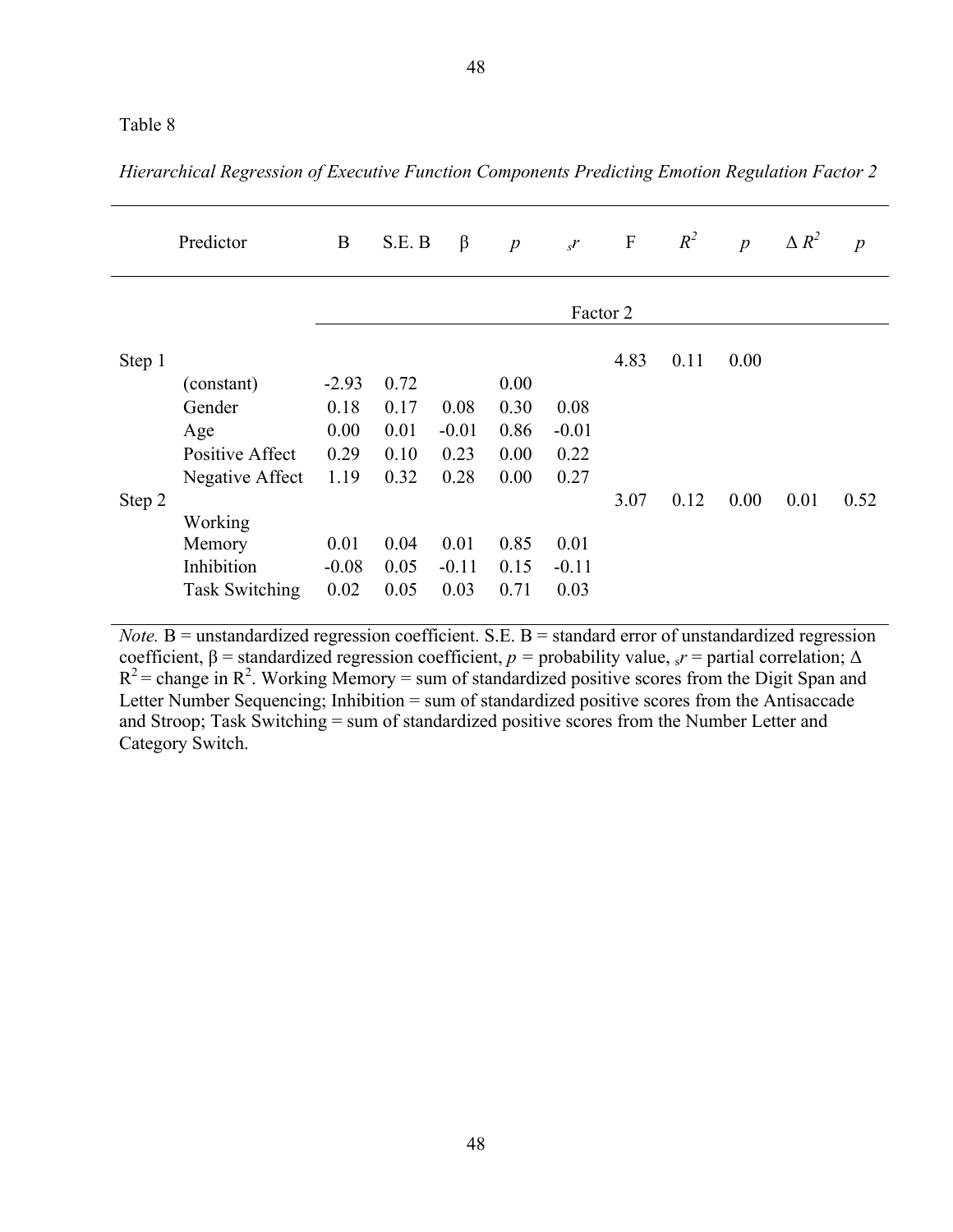|        | Predictor             | B       | S.E. B   | $\beta$ | $\boldsymbol{p}$ | $s^{\prime\prime}$ | $\boldsymbol{\mathrm{F}}$ | $R^2$ | $\overline{p}$ | $\Delta R^2$ | $\boldsymbol{p}$ |
|--------|-----------------------|---------|----------|---------|------------------|--------------------|---------------------------|-------|----------------|--------------|------------------|
|        |                       |         | Factor 3 |         |                  |                    |                           |       |                |              |                  |
| Step 1 |                       |         |          |         |                  |                    | 6.71                      | 0.14  | 0.00           |              |                  |
|        | (constant)            | $-1.10$ | 0.70     |         | 0.12             |                    |                           |       |                |              |                  |
|        | Gender                | $-0.62$ | 0.17     | $-0.27$ | 0.00             | $-0.26$            |                           |       |                |              |                  |
|        | Age                   | 0.02    | 0.01     | 0.10    | 0.18             | 0.10               |                           |       |                |              |                  |
|        | Positive Affect       | 0.36    | 0.10     | 0.28    | 0.00             | 0.27               |                           |       |                |              |                  |
|        | Negative Affect       | 0.16    | 0.31     | 0.04    | 0.62             | 0.04               |                           |       |                |              |                  |
| Step 2 |                       |         |          |         |                  |                    | 4.89                      | 0.17  | 0.00           | 0.03         | 0.08             |
|        | Working               |         |          |         |                  |                    |                           |       |                |              |                  |
|        | Memory                | 0.01    | 0.04     | 0.02    | 0.74             | 0.02               |                           |       |                |              |                  |
|        | Inhibition            | 0.13    | 0.05     | 0.19    | 0.01             | 0.18               |                           |       |                |              |                  |
|        | <b>Task Switching</b> | $-0.01$ | 0.05     | $-0.02$ | 0.79             | $-0.02$            |                           |       |                |              |                  |

*Hierarchical Regression of Executive Function Components Predicting Emotion Regulation Factor 3* 

*Note.* B = unstandardized regression coefficient. S.E. B = standard error of unstandardized regression coefficient,  $β = standardized regression coefficient, p = probability value, s = partial$ correlation;  $\Delta R^2$  = change in R<sup>2</sup>. Working Memory = sum of standardized positive scores from the Digit Span and Letter Number Sequencing; Inhibition = sum of standardized positive scores from the Antisaccade and Stroop; Task Switching = sum of standardized positive scores from the Number Letter and Category Switch.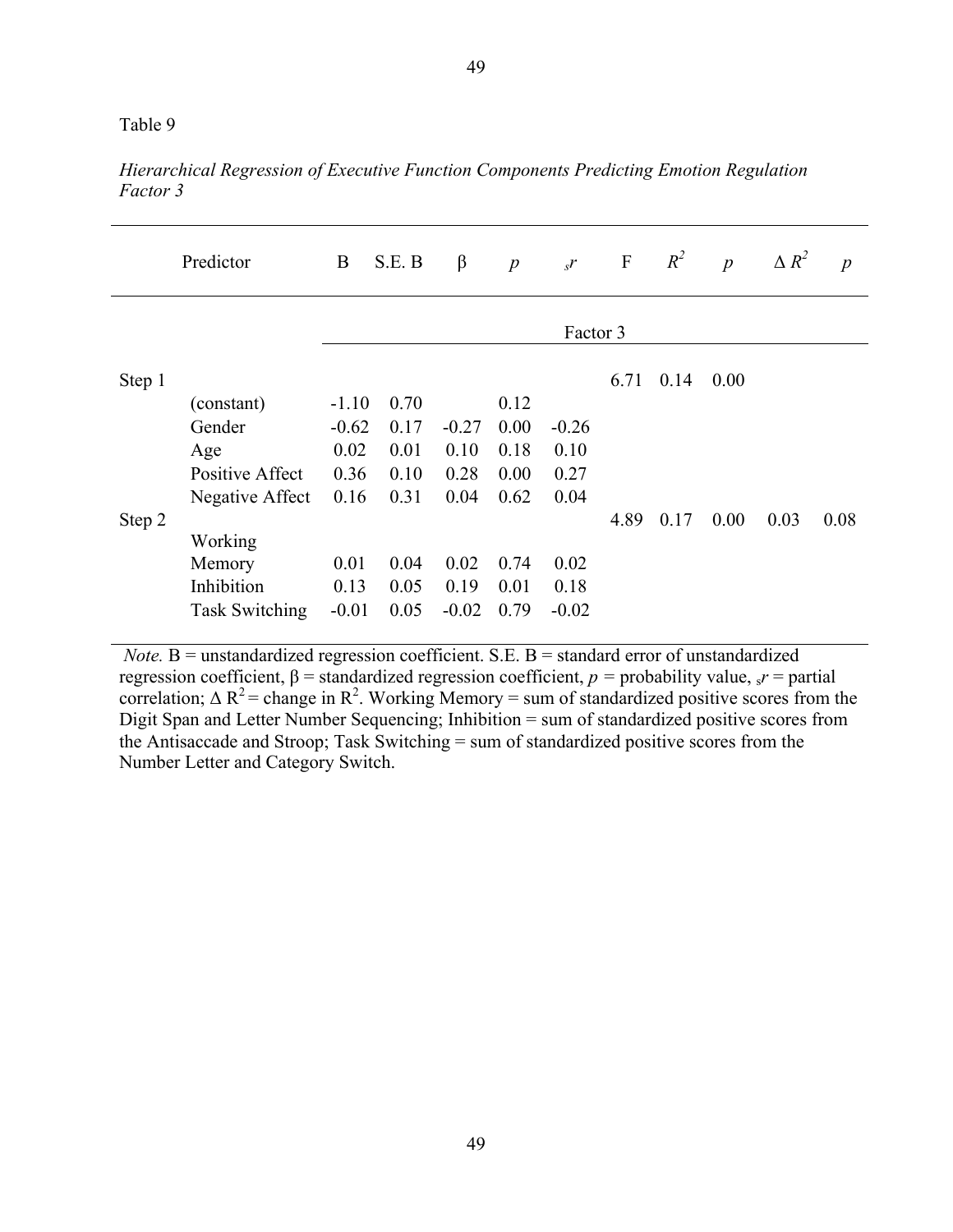|        | Predictor              | B       | S.E. B | β       | $\boldsymbol{p}$ | $s^{\prime\prime}$ | $\boldsymbol{F}$ | $R^2$ | p    | $\Delta R^2$ | $\boldsymbol{p}$ |
|--------|------------------------|---------|--------|---------|------------------|--------------------|------------------|-------|------|--------------|------------------|
|        |                        |         |        |         |                  |                    | Factor 4         |       |      |              |                  |
| Step 1 |                        |         |        |         |                  |                    | 1.41             | 0.03  | 0.23 |              |                  |
|        | (constant)             | 0.47    | 0.74   |         | 0.53             |                    |                  |       |      |              |                  |
|        | Gender                 | 0.10    | 0.18   | 0.04    | 0.58             | 0.04               |                  |       |      |              |                  |
|        | Age                    | $-0.01$ | 0.01   | $-0.07$ | 0.36             | $-0.07$            |                  |       |      |              |                  |
|        | <b>Positive Affect</b> | 0.10    | 0.10   | 0.08    | 0.32             | 0.08               |                  |       |      |              |                  |
|        | Negative Affect        | $-0.50$ | 0.33   | $-0.12$ | 0.14             | $-0.11$            |                  |       |      |              |                  |
| Step 2 |                        |         |        |         |                  |                    | 1.17             | 0.05  | 0.32 | 0.02         | 0.47             |
|        | Working                |         |        |         |                  |                    |                  |       |      |              |                  |
|        | Memory                 | 0.05    | 0.04   | 0.09    | 0.24             | 0.09               |                  |       |      |              |                  |
|        | Inhibition             | $-0.04$ | 0.05   | $-0.05$ | 0.50             | $-0.05$            |                  |       |      |              |                  |
|        | <b>Task Switching</b>  | $-0.05$ | 0.05   | $-0.07$ | 0.36             | $-0.07$            |                  |       |      |              |                  |

*Hierarchical Regression of Executive Function Components Predicting Emotion Regulation Factor 4* 

*Note.* B = unstandardized regression coefficient. S.E. B = standard error of unstandardized regression coefficient,  $β = standardized regression coefficient, p = probability value, s = partial$ correlation;  $\Delta R^2$  = change in R<sup>2</sup>. Working Memory = sum of standardized positive scores from the Digit Span and Letter Number Sequencing; Inhibition = sum of standardized positive scores from the Antisaccade and Stroop; Task Switching = sum of standardized positive scores from the Number Letter and Category Switch.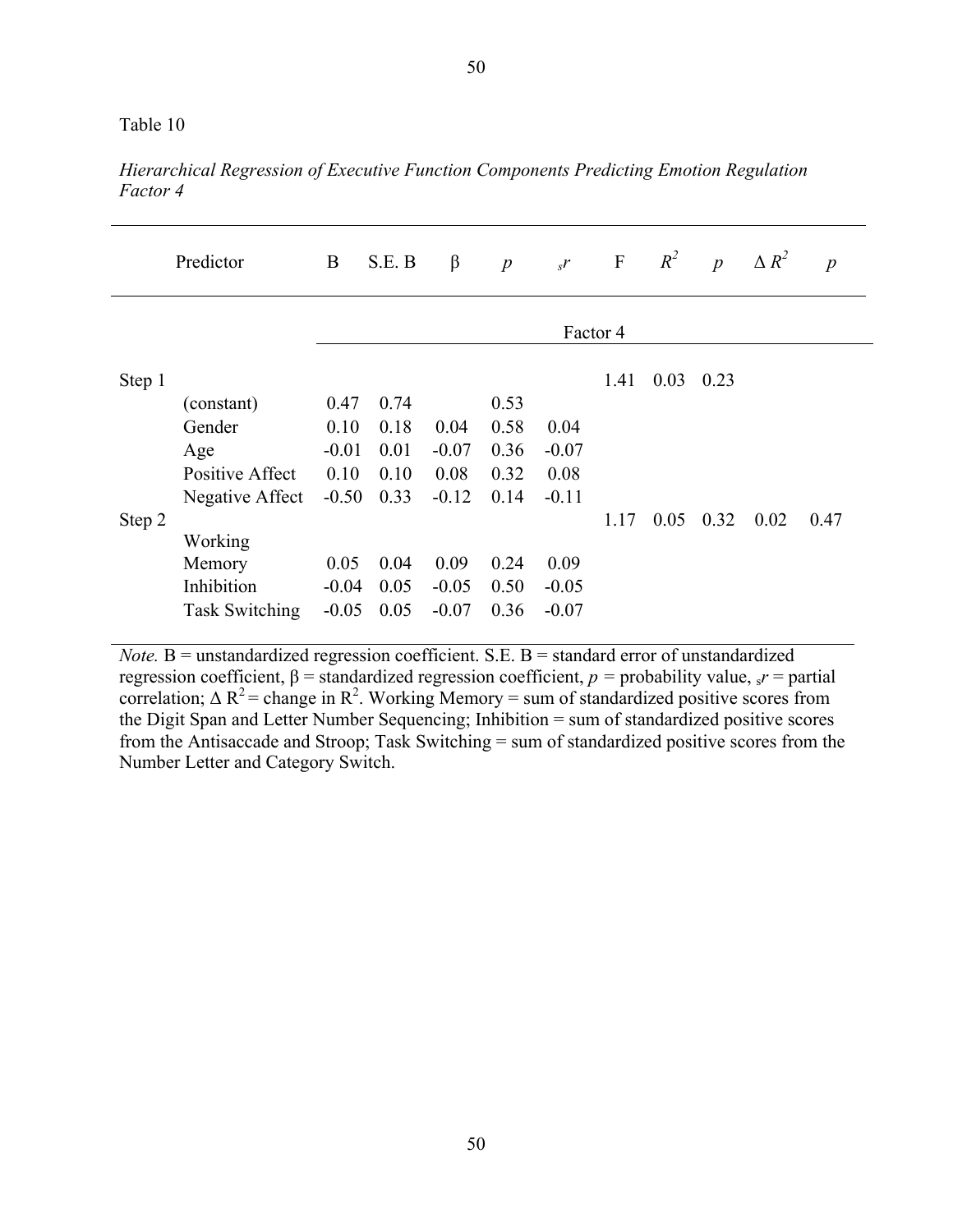

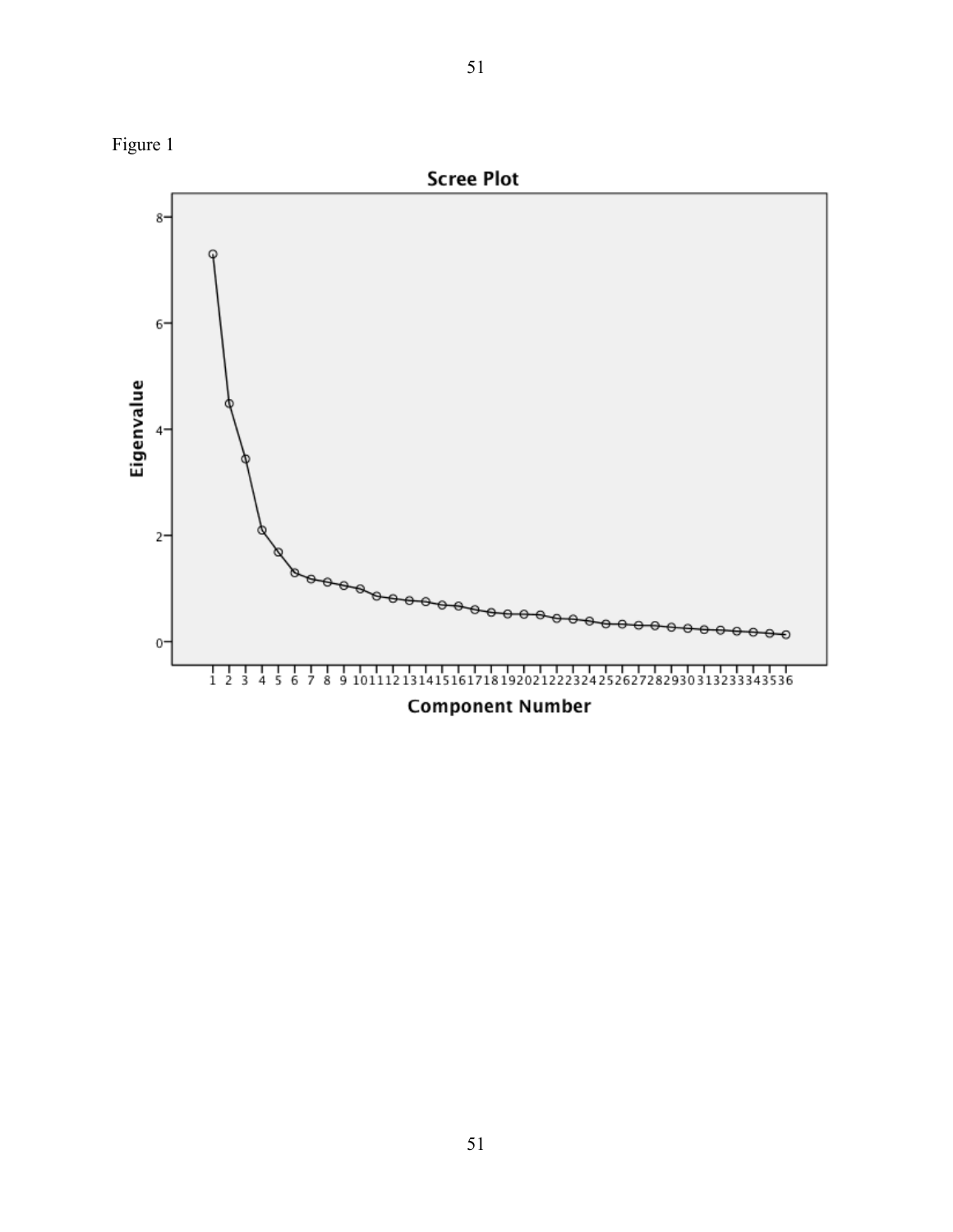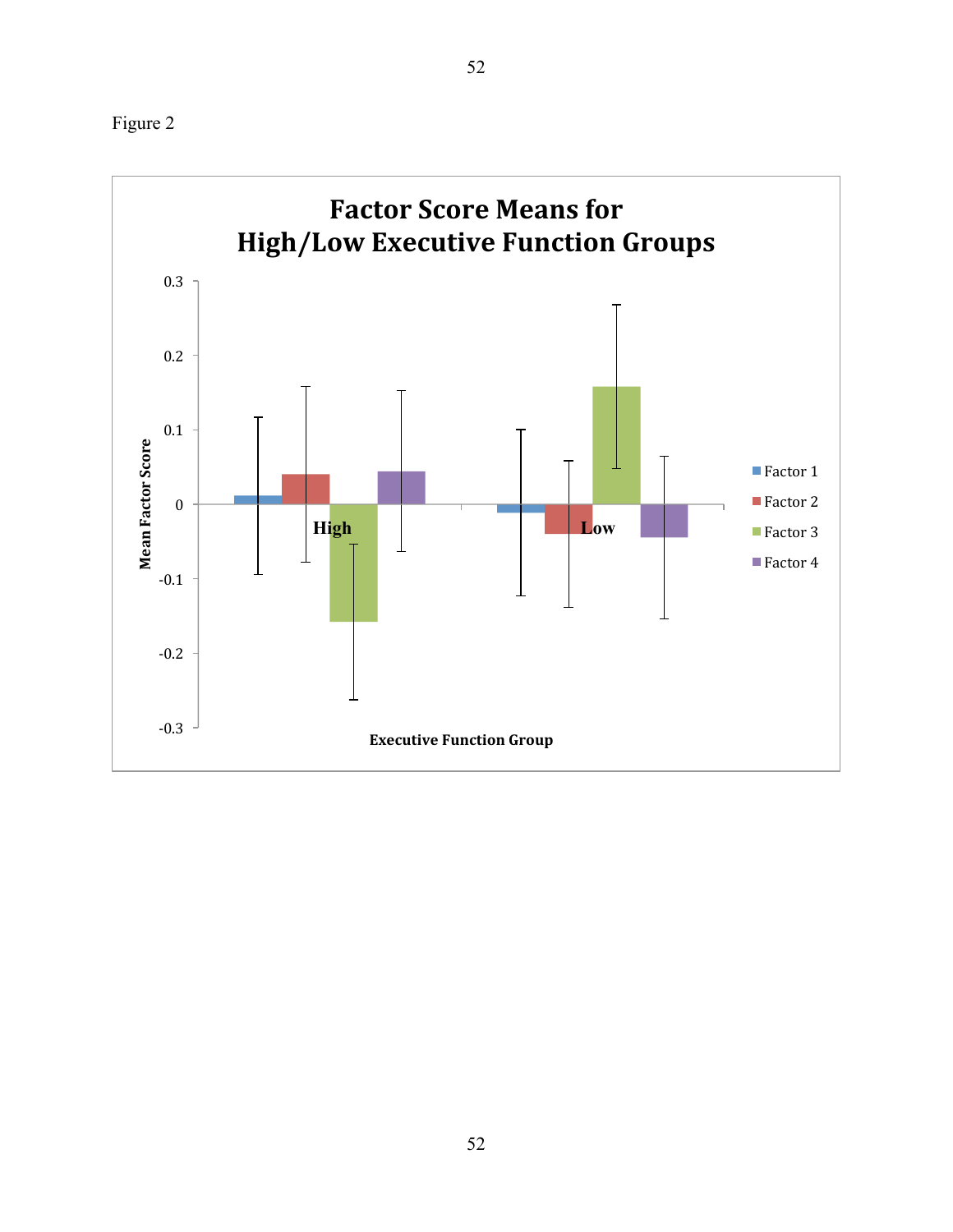#### **REFERENCES**

- Alvarez, J., & Emory, E. (2006). Executive function and the frontal lobes: a meta-analytic review. *Neuropsychology Review, 16*(1), 17-42.
- Barkley, R. (1997). Behavioral inhibition, sustained attention, and executive functions: Constructing a unifying theory of ADHD. *Psychological Bulletin, 121*, 65-94.
- Best, J. R., Miller, P. H., & Jones, L. L. (2009). Executive functions after age 5: Changes and correlates. *Developmental Review, 29*(3), 180-200. doi: 10.1016/j.dr.2009.05.002
- Campos, J. J., Frankel, C. B., & Camras, L. (2004). On the nature of emotion regulation. *Child Development, 75*(2), 377-394. doi: 10.1111/j.1467-8624.2004.00681.x
- Campos, J. J., Walle, E. A., Dahl, A., & Main, A. (2011). Reconceptualizing emotion regulation. *Emotion Review, 3*(1), 26-35. doi: 10.1177/1754073910380975
- Carvalho, J. O., & Ready, R. E. (2010). Emotion and executive functioning: The effect of normal mood states on fluency tasks. *Journal of Clinical and Experimental Neuropsychology, 32*(3), 225-230.
- Casey, B., Tottenham, N., Liston, C., & Durston, S. (2005). Imaging the developing brain: what have we learned about cognitive development? *Trends in Cognitive Sciences, 9*(3), 104- 110.
- Cole, P. M., Bruschi, C. J., & Tamang, B. L. (2002). Cultural differences in children's emotional reactions to difficult situations. *Child Development, 73*(3), 983-996.
- Cole, P. M., Martin, S. E., & Dennis, T. A. (2004). Emotion regulation as a scientific construct: Methodological challenges and directions for child development research. *Child Development, 75*(2), 317-333.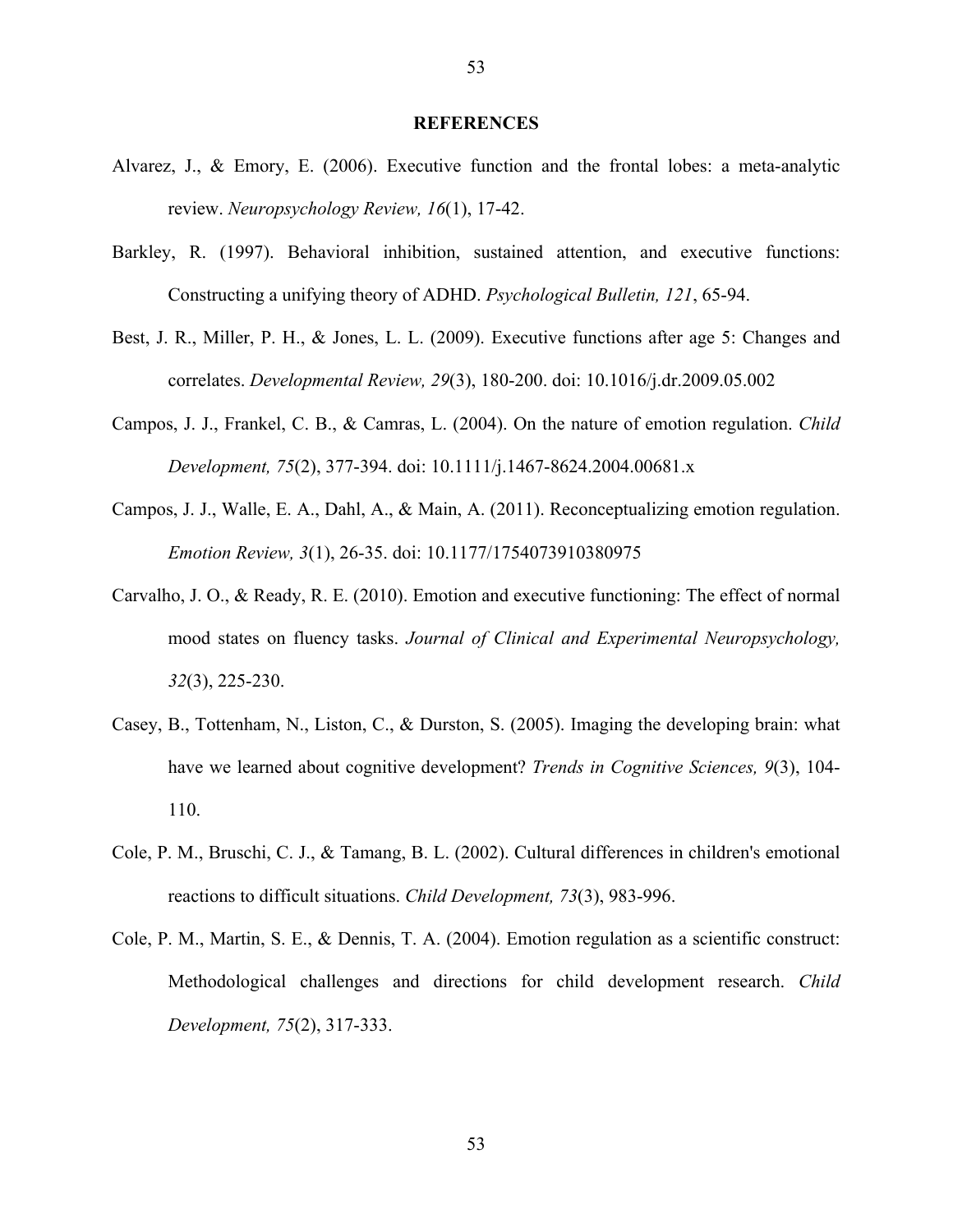- Davidson, M. C., Amso, D., Anderson, L. C., & Diamond, A. (2006). Development of cognitive control and executive functions from 4 to 13 years: Evidence from manipulations of memory, inhibition, and task switching. *Neuropsychologia. Special Issue: Advances in developmental cognitive neuroscience, 44*(11), 2037-2078.
- Eisenberg, N., Hofer, C., & Vaughan, J. (2007). Effortful control and its socioemotional consequences. In J. J. Gross (Ed.), *Handbook of emotion regulation* (pp. 287-306). New York, NY: The Guilford Press.

Ekman, P. (1994). All emotions are basic. *The nature of emotion: Fundamental questions*, 15-19.

- Fitzsimons, G. M., & Finkel, E. J. (2011). Outsourcing Self-Regulation. *Psychological Science, 22*(2). doi: 10.1177/0956797610397955
- Friedman, N. P., & Miyake, A. (2004). The relations among inhibition and interference control functions: a latent-variable analysis. *Journal of Experimental Psychology-General, 133*(1), 101-135. doi: 10.1037/0096-3445.133.1.101
- Friedman, N. P., Miyake, A., Corley, R. P., Young, S. E., Defries, J. C., & Hewitt, J. K. (2006). Not all executive functions are related to intelligence. *Psychological Science, 17*(2), 172- 179. doi: 10.1111/j.1467-9280.2006.01681.x
- Friedman, N. P., Miyake, A., Young, S. E., Defries, J. C., Corley, R. P., & Hewitt, J. K. (2008). Individual differences in executive functions are almost entirely genetic in origin. *Journal of Experimental Psychology-General, 137*(2), 201-225. doi: 10.1037/0096- 3445.137.2.201
- Fuster, J. (2008). *The prefrontal cortex*: Academic Pr.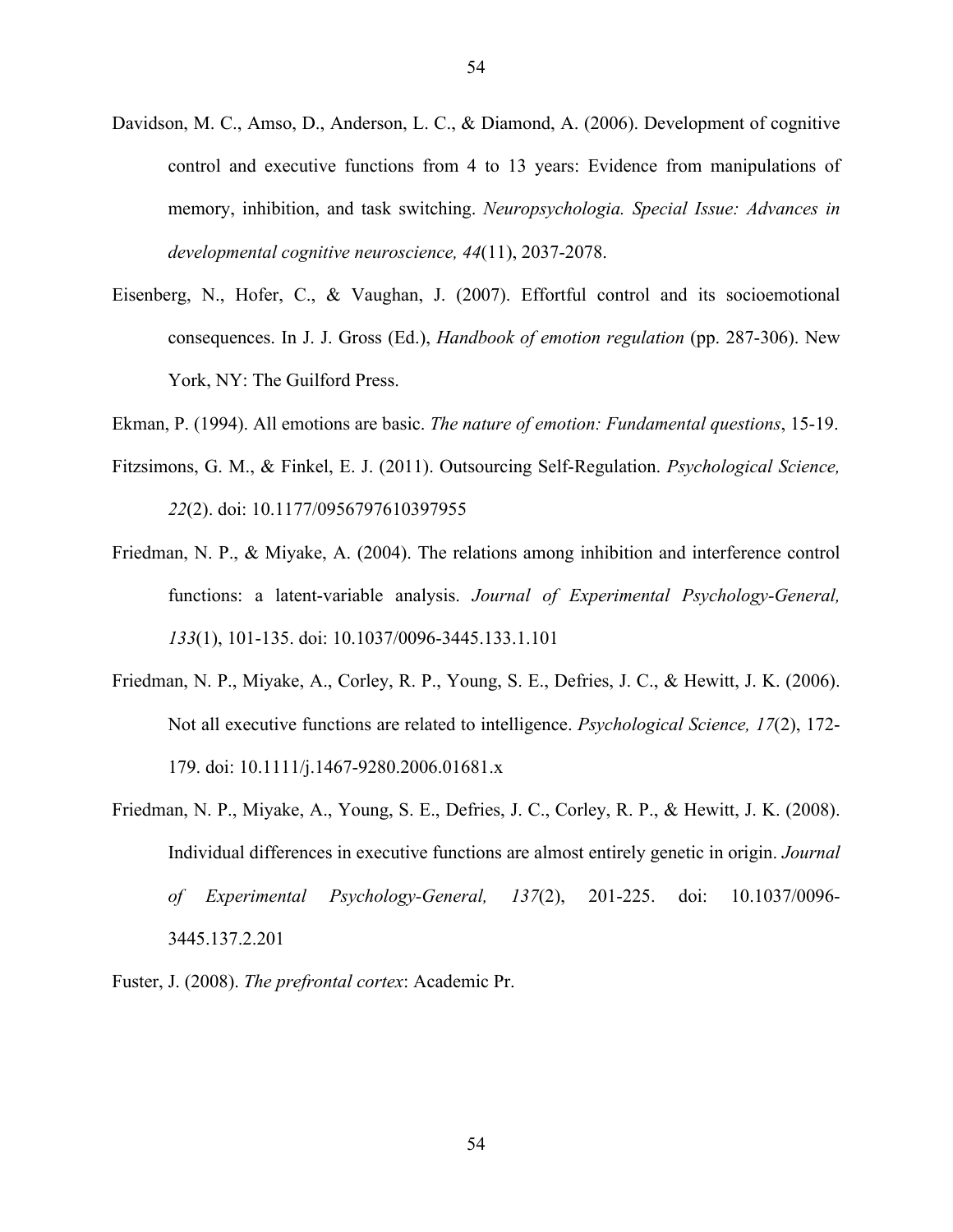- Geurts, H. M., van der Oord, S., & Crone, E. A. (2006). Hot and Cool Aspects of Cognitive Control in Children with ADHD: Decision-Making and Inhibition. *Journal of Abnormal Child Psychology, 34*(6), 813-824.
- Golden, C. J., Freshwater, S. M., & Golden, Z. (2003). Stroop Color and Word Test [Adult and Children's Versions, Revised]: Stoelting Co., 620 Wheat Lane, Wood Dale, IL 60191; Telephone: 630-860-9700; FAX: 630-860-9775; E-mail: psychtests@stoeltingco.com; Web: http://www.stoeltingco.com/tests.
- Gross, J. J. (1998). The emerging field of emotion regulation: An integrative review. *Review of General Psychology, 2*, 271-299.
- Gross, J. J. (2007). *Handbook of emotion regulation*. New York, NY: The Guilford Press.
- Gross, J. J., & John, O. (2003). Individual differences in two emotion regulation processes: Implications for affect, relationships, and well-being. *Journal of Personality and Social Psychology, 85*(2), 348-362.
- Gross, J. J., & Thompson, R. (2007). Emotion regulation: Conceptual foundations. In J. J. Gross (Ed.), *Handbook of emotion regulation* (Vol. 3, pp. 24). New York, NY.
- Hamilton, N., Karoly, P., Gallagher, M., Stevens, N., Karlson, C., & McCurdy, D. (2009). The Assessment of Emotion Regulation in Cognitive Context: The Emotion Amplification and Reduction Scales. *Cognitive Therapy and Research, 33*(3), 255-263.
- Izard, C. E., Woodburn, E. M., Finlon, K. J., Krauthamer-Ewing, E. S., Grossman, S. R., & Seidenfeld, A. (2011). Emotion knowledge, emotion utilization, and emotion regulation. *Emotion Review, 3*(1), 44-52. doi: 10.1177/1754073910380972
- Jones, L. B., Rothbart, M. K., & Posner, M. I. (2003). Development of executive attention in preschool children. *Developmental Science, 6*(5), 498-504.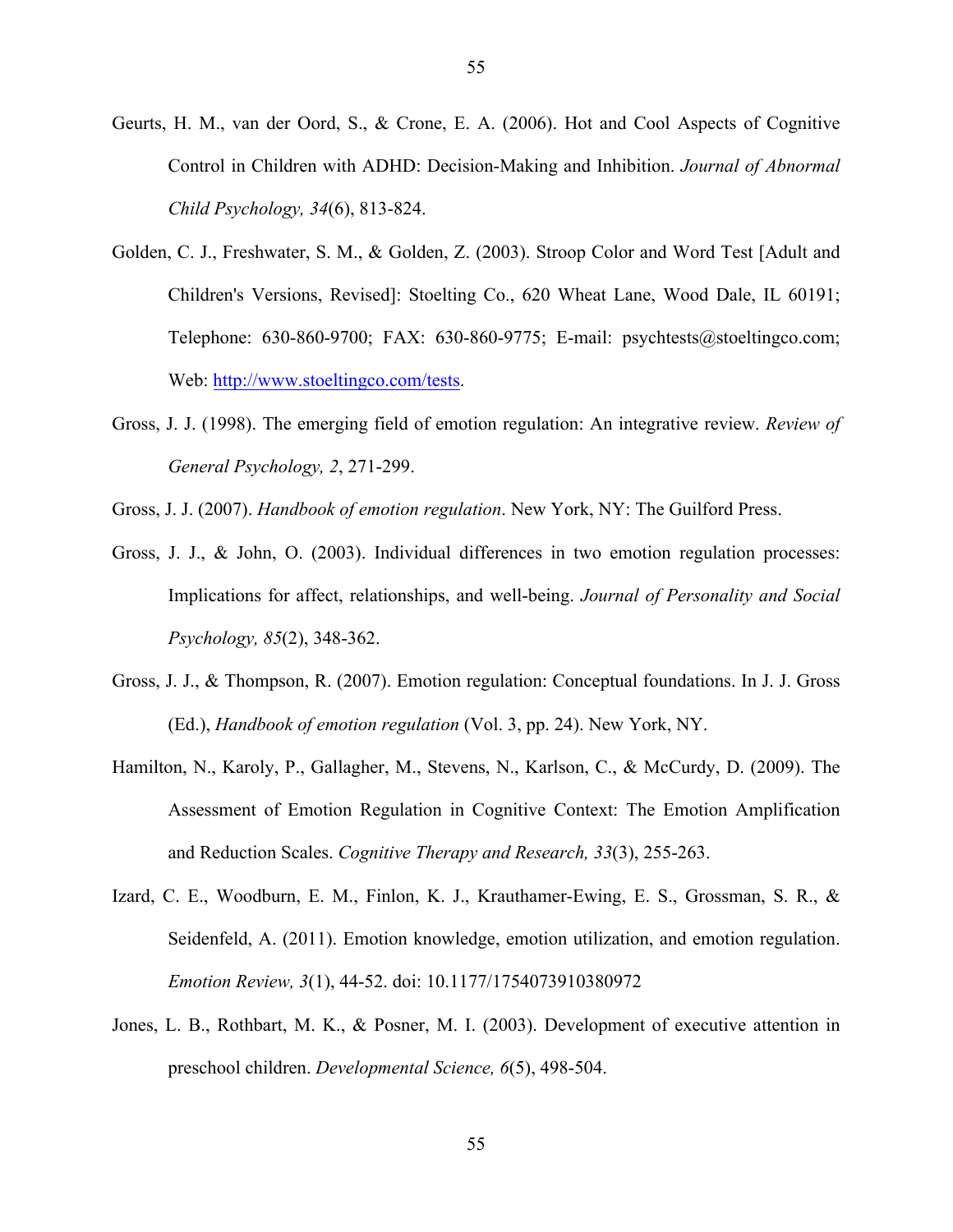- Jurado, M., & Rosselli, M. (2007). The elusive nature of executive functions: A review of our current understanding. *Neuropsychology Review, 17*(3), 213-233.
- Kirchner, W. K. (1958). Age differences in short-term retention of rapidly changing information. *Journal of Experimental Psychology, 55*(4), 352.
- Leotti, L. A., & Wager, T. D. (2010). Motivational influences on response inhibition measures. *Journal of Experimental Psychology: Human Perception and Performance, 36*(2), 430.
- Logan, G. D. (1994). Spatial attention and the apprehension of spatial relations. *Journal of Experimental Psychology: Human Perception and Performance, 20*(5), 1015-1036.
- MacDonald, K. B. (2008). Effortful control, explicit processing, and the regulation of human evolved predispositions. *Psychological Review, 115*(4), 1012-1031. doi: 10.1037/a0013327
- Martel, M. M., Nigg, J. T., Wong, M. M., Fitzgerald, H. E., Jester, J. M., Puttler, L. I., ... Zucker, R. A. (2007). Childhood and adolescent resiliency, regulation, and executive functioning in relation to adolescent problems and competence in a high-risk sample. *Development and Psychopathology, 19*(02), 541-563.
- McAuley, T., & White, D. e. A. (2011). A latent variables examination of processing speed, response inhibition, and working memory during typical development. *Journal of Experimental Child Psychology, 108*(3), 453-468. doi: 10.1016/j.jecp.2010.08.009
- McCabe, D. P., Roediger, H. L., III, McDaniel, M. A., Balota, D. A., & Hambrick, D. Z. (2010). The relationship between working memory capacity and executive functioning: Evidence for a common executive attention construct. *Neuropsychology, 24*(2), 222-243. doi: 10.1037/a0017619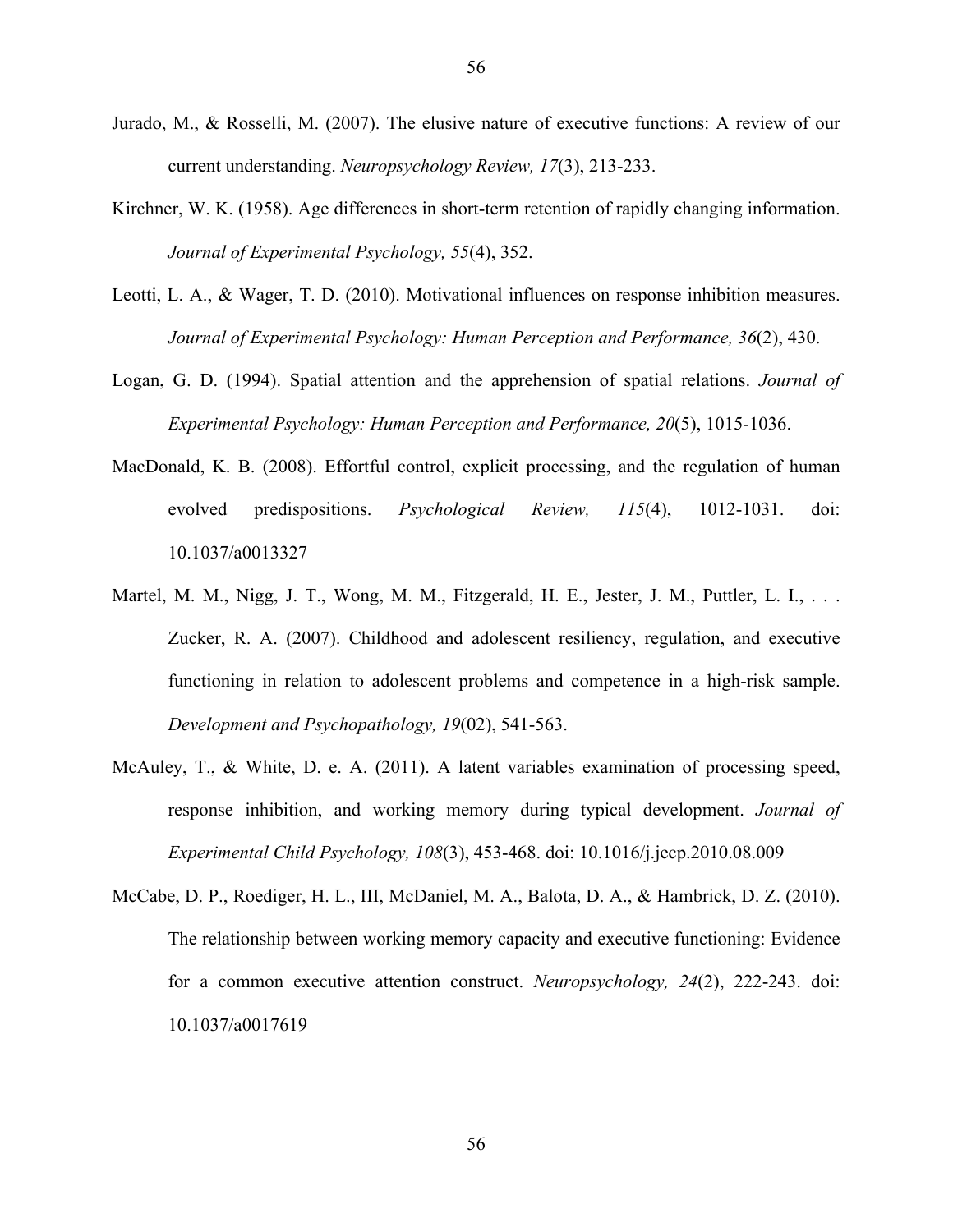- Mitchell, R. L. C., & Phillips, L. H. (2007). The psychological, neurochemical and functional neuroanatomical mediators of the effects of positive and negative mood on executive functions. *Neuropsychologia, 45*(4), 617-629.
- Miyake, A., Friedman, N. P., Emerson, M. J., Witzki, A. H., Howerter, A., & Wager, T. D. (2000). The unity and diversity of executive functions and their contributions to complex "Frontal Lobe" tasks: a latent variable analysis. *Cognitive Psychology, 41*(1), 49-100. doi: 10.1006/cogp.1999.0734
- Mullin, B. C., & Hinshaw, S. P. (2007). Emotion Regulation and Externalizing Disorders in Children and Adolescents. In J. J. Gross (Ed.), *Handbook of Emotion Regulation*. New York, NY: Guilford Press.
- Nesse, R. M., & Ellsworth, P. C. (2009). Evolution, emotions, and emotional disorders. *American Psychologist, 64*(2), 129.
- Packwood, S., Hodgetts, H. M., & Tremblay, S. (2011). A multiperspective approach to the conceptualization of executive functions. *Journal of Clinical and Experimental Neuropsychology*, 1.
- Porges, S. W. (2001). The polyvagal theory: phylogenetic substrates of a social nervous system. *International Journal of Psychophysiology, 42*(2), 123-146.
- Posner, M. I., & Rothbart, M. K. (2007). Research on Attention Networks as a Model for the Integration of Psychological Science. *Annual Review of Psychology, 58*, 1-23.
- Reitan, R. M. (1958). Validity of the Trail Making Test as an indicator of organic brain damage. *Perceptual and motor skills*.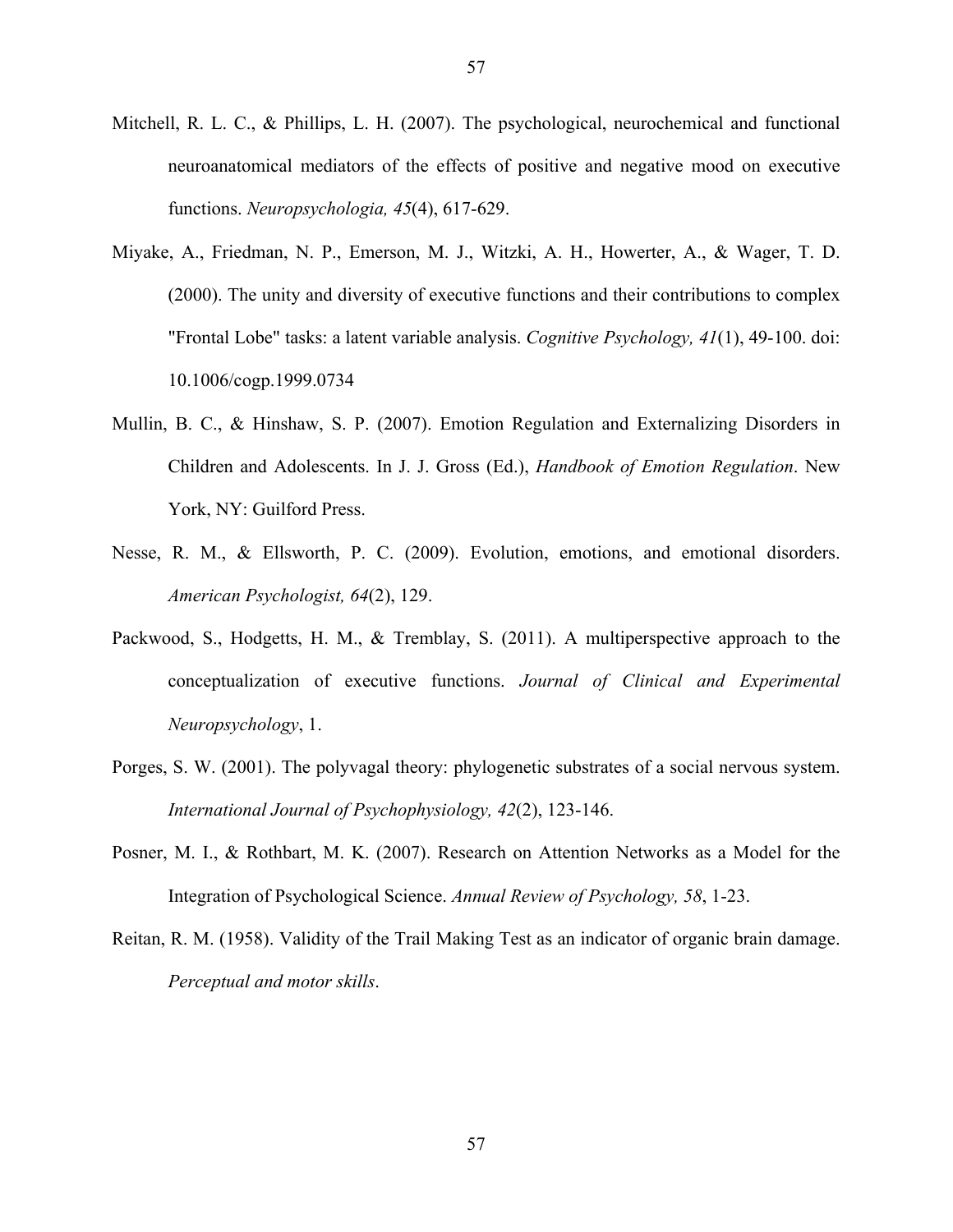- Riggs, N. R., Jahromi, L. B., Razza, R. P., Dillworth-Bart, J. E., & Mueller, U. (2006). Executive function and the promotion of social-emotional competence. *Journal of Applied Developmental Psychology, 27*(4), 300-309. doi: 10.1016/j.appdev.2006.04.002
- Roberts, R., Hager, L., & Heron, C. (1994). Prefrontal cognitive processes: Working memory and inhibition in the antisaccade task. *Journal of Experimental Psychology-General, 123*(4), 374-392.
- Robinson, S., Goddard, L., Dritschel, B., Wisley, M., & Howlin, P. (2009). Executive functions in children with autism spectrum disorders. *Brain and Cognition, 71*(3), 362-368.
- Rogers, R., & Monsell, S. (1995). Costs of a predictible switch between simple cognitive tasks. *Journal of Experimental Psychology: General, 124*(2), 207-231.
- Rothbart, M. K. (2007). Temperament, development, and personality. *Current Directions in Psychological Science, 16*(4), 207.
- Rothbart, M. K., Ahadi, S. A., & Evans, D. E. (2000). Temperament and personality: Origins and outcomes. *Journal of Personality and Social Psychology, 78*(1), 122.
- Rothbart, M. K., & Bates, J. E. (2006). Temperament. In N. Eisenberg, W. Damon & M. Richard (Eds.), *Handbook of child psychology* (6th ed., Vol. 3, pp. 99-166). Hoboken, NJ: John Wiley & Sons Inc.
- Rothbart, M. K., Ellis, L. K., & Posner, M. I. (2004). Temperament and self-regulation *Handbook of self-regulation: Research, theory, and applications* (pp. 357ñ370).
- Rothbart, M. K., & Sheese, B. E. (2007). Temperament and Emotion Regulation. *Gross, J. J.*
- Royall, D. R., Lauterbach, E. C., Cummings, J. L., Reeve, A., Rummans, T. A., Kaufer, D. I., . . . Coffey, C. E. (2002). Executive control function: a review of its promise and challenges for clinical research. A report from the Committee on Research of the American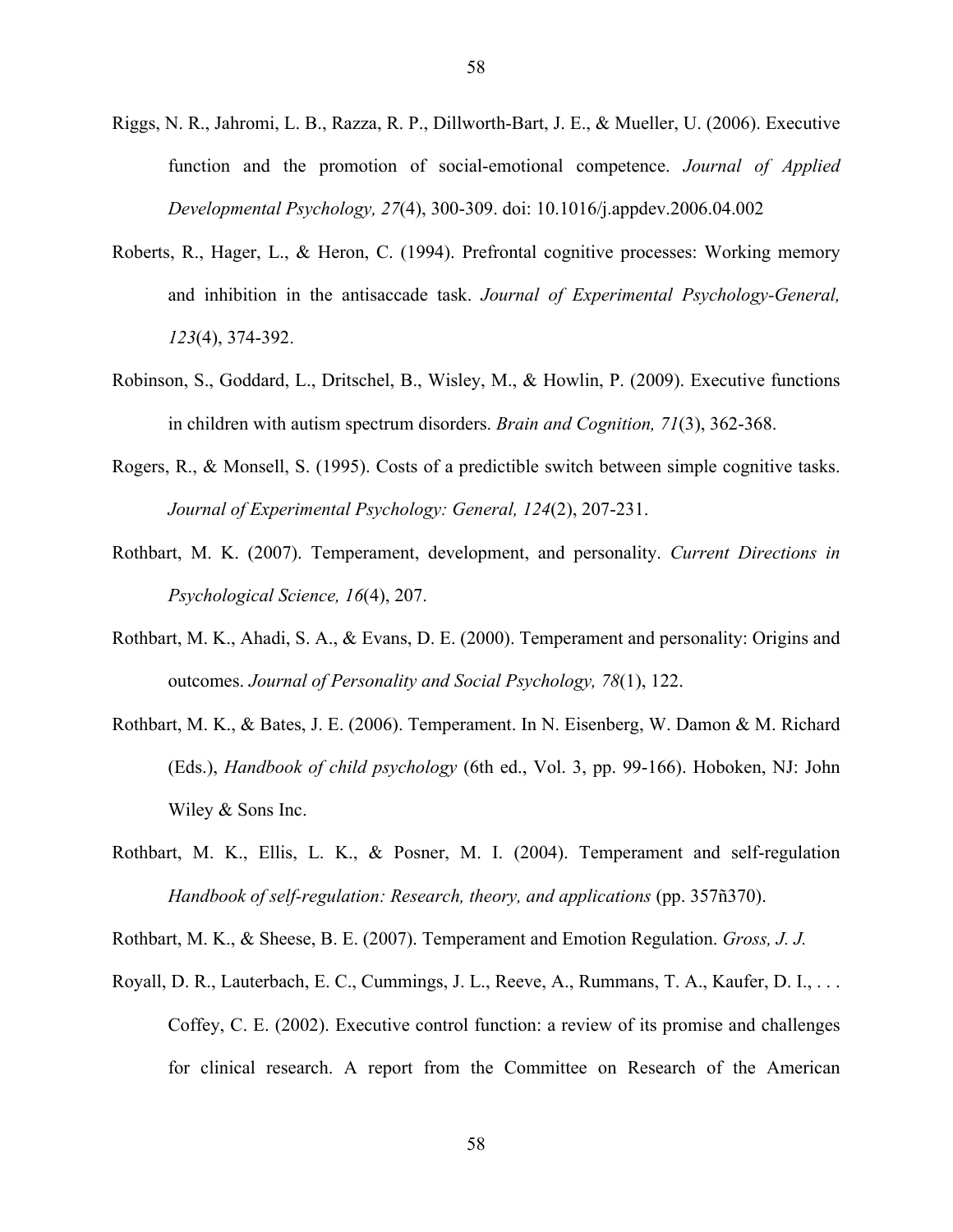Neuropsychiatric Association. *Journal of Neuropsychiatry and Clinical Neurosciences, 14*(4), 377-405.

- Sattler, J. M. (2008). *Assessment of Children - Cognitive Foundations* (5th ed.). La Mesa: Jerome M. Sattler, Publisher, Inc.
- Smith, P. K., Jostmann, N. B., Galinsky, A. D., & van Dijk, W. W. (2008). Lacking power impairs executive functions. *Psychological Science, 19*(5), 441-447.
- Sorce, J. F., Emde, R. N., Campos, J. J., & Klinnert, M. D. (1985). Maternal emotional signaling: Its effect on the visual cliff behavior of 1-year-olds. *Developmental Psychology, 21*(1), 195.
- Stanton, A., Danoff-Burg, S., Cameron, C., & Ellis, A. (1994). Coping through emotional approach: Problems of conceptualizaton and confounding. *Journal of Personality and Social Psychology, 66*(2), 350-362.
- Sturm, V. E., Ascher, E. A., Miller, B. L., & Levenson, R. W. (2008). Diminished self-conscious emotional responding in frontotemporal lobar degeneration patients. *Emotion, 8*(6), 861- 869. doi: 10.1037/a0013765
- Suhr, J. A., & Tsanadis, J. (2007). Affect and personality correlates of the Iowa Gambling Task. *Personality and Individual Differences, 43*(1), 27-36.
- Thompson, R. A., Winer, A. C., & Goodvin, R. (2011). The individual child: Temperament, emotion, self, and personality. In M. H. Bornstein & M. E. Lamb (Eds.), *Developmental science: An advanced textbook* (6th ed., pp. 427-468). New York, NY: Psychological Press.
- Toplak, M. E., Sorge, G. B., Benoit, A., West, R. F., & Stanovich, K. E. (2010). Decisionmaking and cognitive abilities: A review of associations between Iowa Gambling Task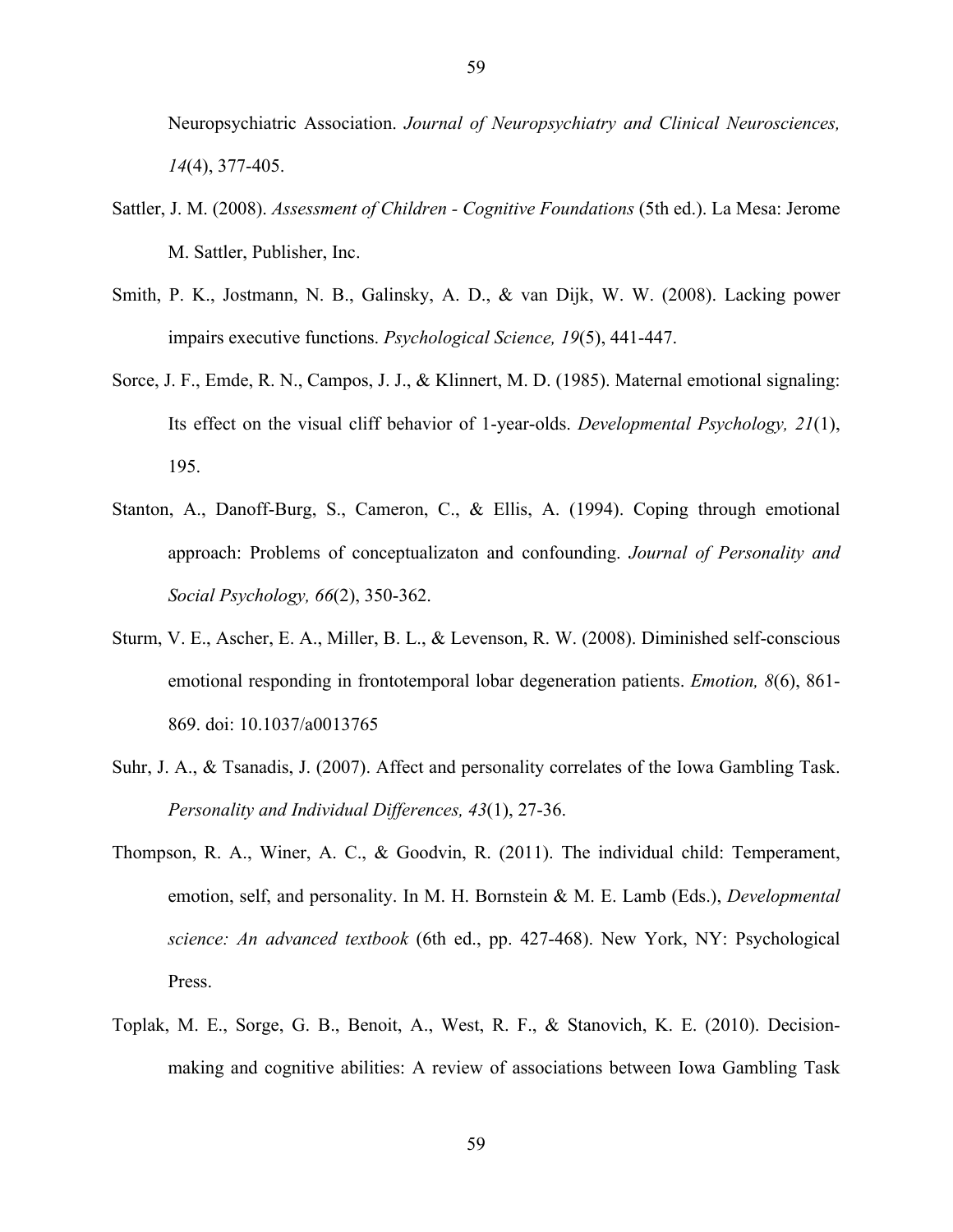performance, executive functions, and intelligence. *Clinical Psychology Review, 30*(5), 562-581. doi: 10.1016/j.cpr.2010.04.002

- Watson, D., Clark, L., & Tellegen, A. (1988). Development and validation of brief measures of positive and negative affect: The PANAS scales. *Journal of Personality and Social Psychology, 54*(6), 1063-1070.
- Wechsler, D. Wechsler Adult Intelligence Scale-Fourth Edition: Pearson, 19500 Bulverde Road, San Antonio, TX 78259; Telephone: 800-627-7271; FAX: 800-632-9011; E-mail: pearsonassessments@pearson.com; Web: http://www.pearsonassessments.com.
- Westen, D., & Blagov, P. (2007). A clinical-empirical model of emotion regulation: From defenses and motivated reasoning to emotional constraint satisfaction. In J. J. Gross (Ed.), *Handbook of emotion regulation.* (pp. 373-392). New York: Guilford.
- Willcutt, E. G., Doyle, A. E., Nigg, J. T., Faraone, S. V., & Pennington, B. F. (2005). Validity of the executive function theory of attention-deficit/hyperactivity disorder: A meta-analytic review. *Biological Psychiatry, 57*(11), 1336-1346.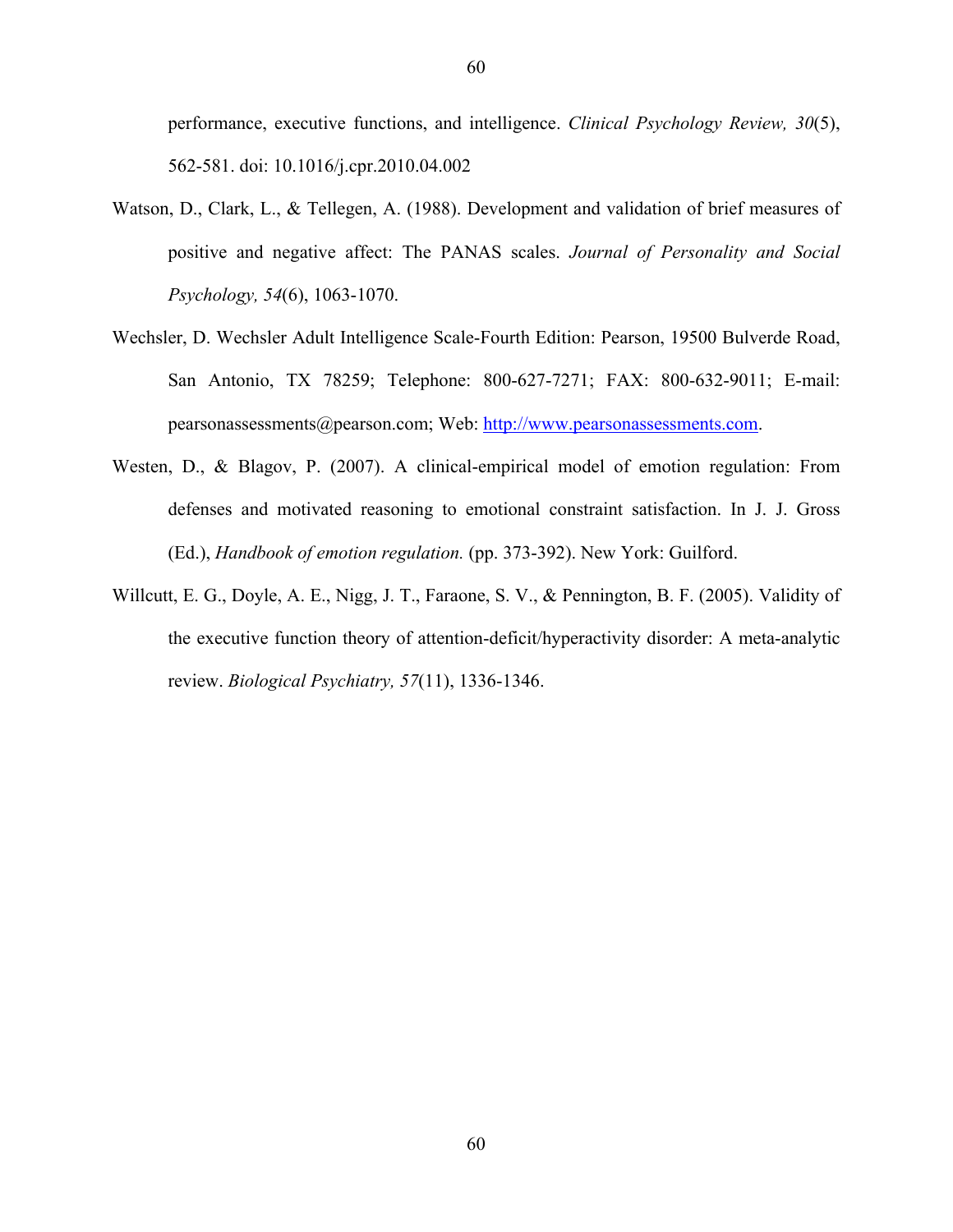#### **ABSTRACT**

## **EMOTION REGULATION AND EXECUTIVE FUNCTION MEASURES: EXPLORATION OF PREDICTED RELATIONSHIPS**

#### by

#### **FREDERICK WARREN UPTON**

August 2012

**Advisor**: Dr. Rita Casey

**Major**: Psychology (Clinical)

**Degree**: Master of Arts

Undergraduate college students  $(N - 170)$  were assessed with measures of executive function and emotion regulation, to determine whether the two constructs were related. Students completed 6 executive function tasks and 3 emotion regulation questionnaires. The executive function tasks were grouped into 3 components: inhibition, working memory, and task switching. A principle components factor analysis of emotion regulation questionnaire items was expected to produce 3 factors: appraisal of emotion, control of emotion, and instrumental use of emotion. Contrary to expectation 4 clear emotion regulation factors were produced, but only one, *control of emotion*, corresponded to a hypothesized component, and this was limited to control of emotional behavior. Relations among the 4 observed emotion regulation factors and overall executive function and individual components of executive function were also evaluated. Only the obtained *control of emotional behavior* factor was significantly related to overall executive function, and the inhibition component specifically. Possible implications are discussed.

61